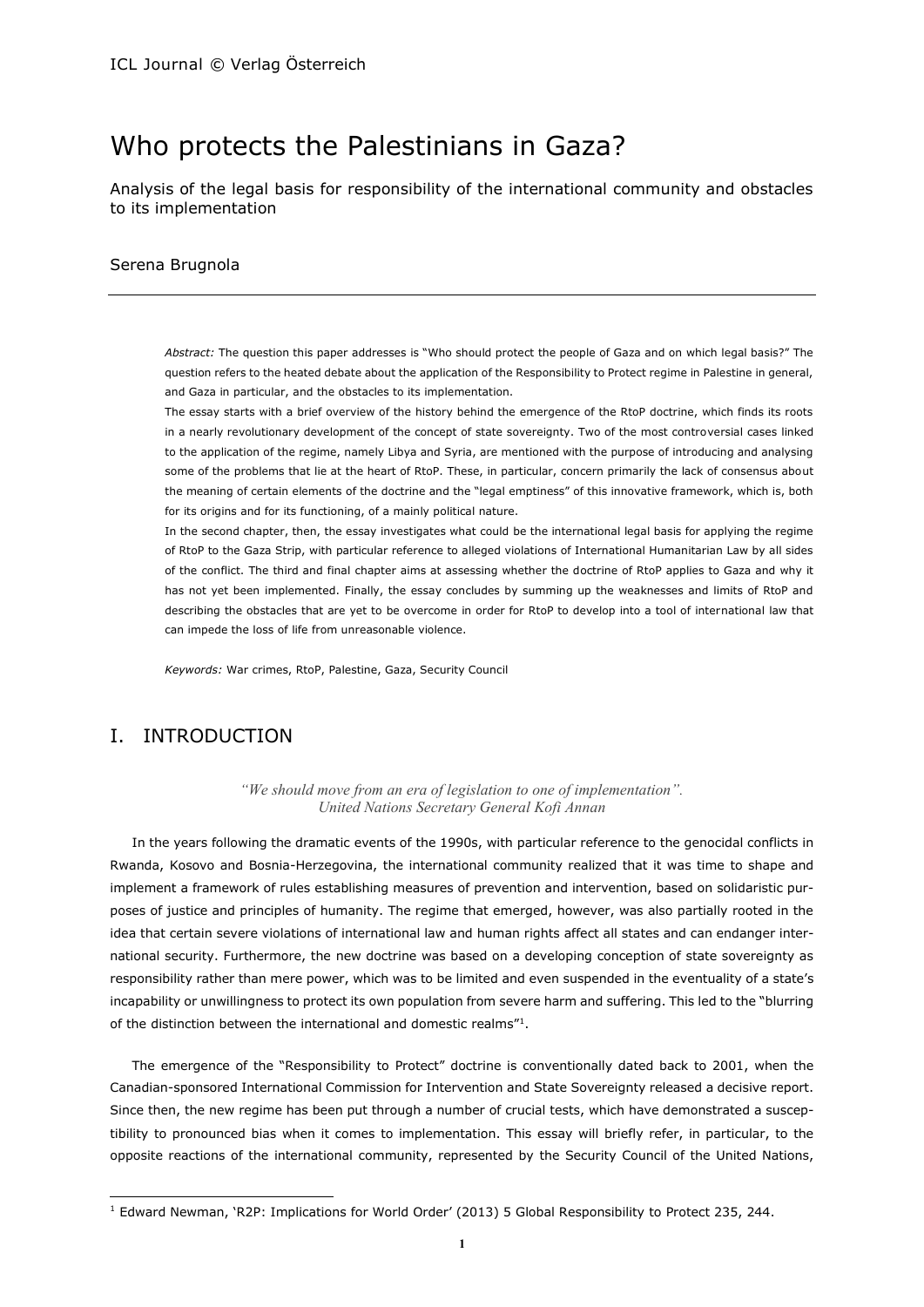$\overline{a}$ 

towards the sanguinary crises erupted in Libya and Syria in recent years. These exemplary situations led to accusations of political double standard in the implementation of a regime that started to appear like nothing more than a new, modern form of Western imperialism.

As outlined by Secretary General Ban-Ki Moon in his report "Implementing the Responsibility to Protect", and by the World Summit Outcome Document published by the United Nations in 2005, the doctrine envisages three elements, which are called "pillars". The first pillar concerns "the enduring responsibility of the State to protect its populations  $(...)$  from genocide, war crimes, ethnic cleansing and crimes against humanity"?, while the second is "the international community's responsibility to assist and encourage states to fulfil their responsibility to protect, particularly by helping them to address the underlying causes of genocide and mass atrocities, build the capacity to prevent these crimes, and address problems before they escalate<sup>*n*3</sup>. Finally, the third pillar refers to "the responsibility of Member States to respond collectively in a timely and decisive manner when a State is manifestly failing to provide such protection"<sup>4</sup> .

It appears clear that the focus of the newly emerged doctrine is on the State, which is the primary holder of the responsibility to protect, and on prevention. The main controversies and sources of scepticism, however, arise from the third pillar, which is the residual responsibility of the international community to intervene through peaceful or coercive measures to end ongoing atrocities and situations of mass suffering and severe harm of civilian populations. Many states, indeed, were and still are afraid that this element would represent a *carte blanche* for Western powerful states to intervene in the domestic affairs of less powerful, developing countries. This essay, however, will use the case of Gaza as an illustrative example that "over the last decade, we have witnessed not too much but rather too little armed force to protect human lives"<sup>5</sup>.

In the present essay, indeed, solid sources of evidence will be analysed to argue that war crimes and crimes against humanity are being committed against the population of Gaza by Israel, Hamas and other Palestinian armed groups. Both the occupying power and the *de facto* authority over the territory, consequently, appear to be manifestly failing to uphold to their responsibility to protect, and the responsibility of the international community to collectively respond to provide protection to the population against atrocities and crimes is therefore called into question. According to the above-mentioned documents, indeed, the Member States of the United Nations have the obligation to take measures to stop the violence and to end impunity. Yet, this is far from happening, and the population of Gaza still suffers from violations of fundamental rights deriving from the occupation and blockade imposed by Israel – respectively since 1967 and 2007 -, and from sanguinary violence originating from the military operations carried out in the recent years, in particular "Cast Lead" in 2009 and "Protective Edge" in 2014.

Why is this happening? Why is the international community ignoring the cries of the people of Gaza and tolerating the repeated violations of International Humanitarian Law and the Rome Statute perpetrated in Gaza, despite the idealistic and promising statements of altruism and solidarity from which the framework of RtoP emerged and developed? This is what the present essay intends to investigate.

In particular, it will be argued that, at present, "most cases are sufficiently complex to allow states to accept the need for action but at the same time argue on prudential grounds about the most appropriate form of action, limiting the frequency of 'timely and decisive' action"<sup>6</sup>. This deleterious selectivity is why RtoP remains a limited and even suspicious political framework rather than a hard norm of international law, and needs to be overcome through the implementation of clear standards and uniform criteria of evaluation and implementation, unrelated to the political will and interests of the world's dominant states.

<sup>&</sup>lt;sup>2</sup> United Nations Secretary-General 'Implementing the Responsibility to Protect' (12 January 2009) A/63/677 8, para 11a).

<sup>3</sup> United Nations General Assembly '2005 World Summit Outcome' (24 October 2005) A/RES/60/1 30, para 138. <sup>4</sup> 'Implementing the Responsibility to Protect' 9, para 11c).

<sup>5</sup> Thomas G. Weiss, 'RtoP Alive and Well after Libya' (2011) 25 Ethics & International Affairs 287, 289.

<sup>6</sup> Alex J. Bellamy, 'Libya and the Responsibility to Protect: the Exception and the Norm' (2011) 25 Ethics & International Affairs 263, 267.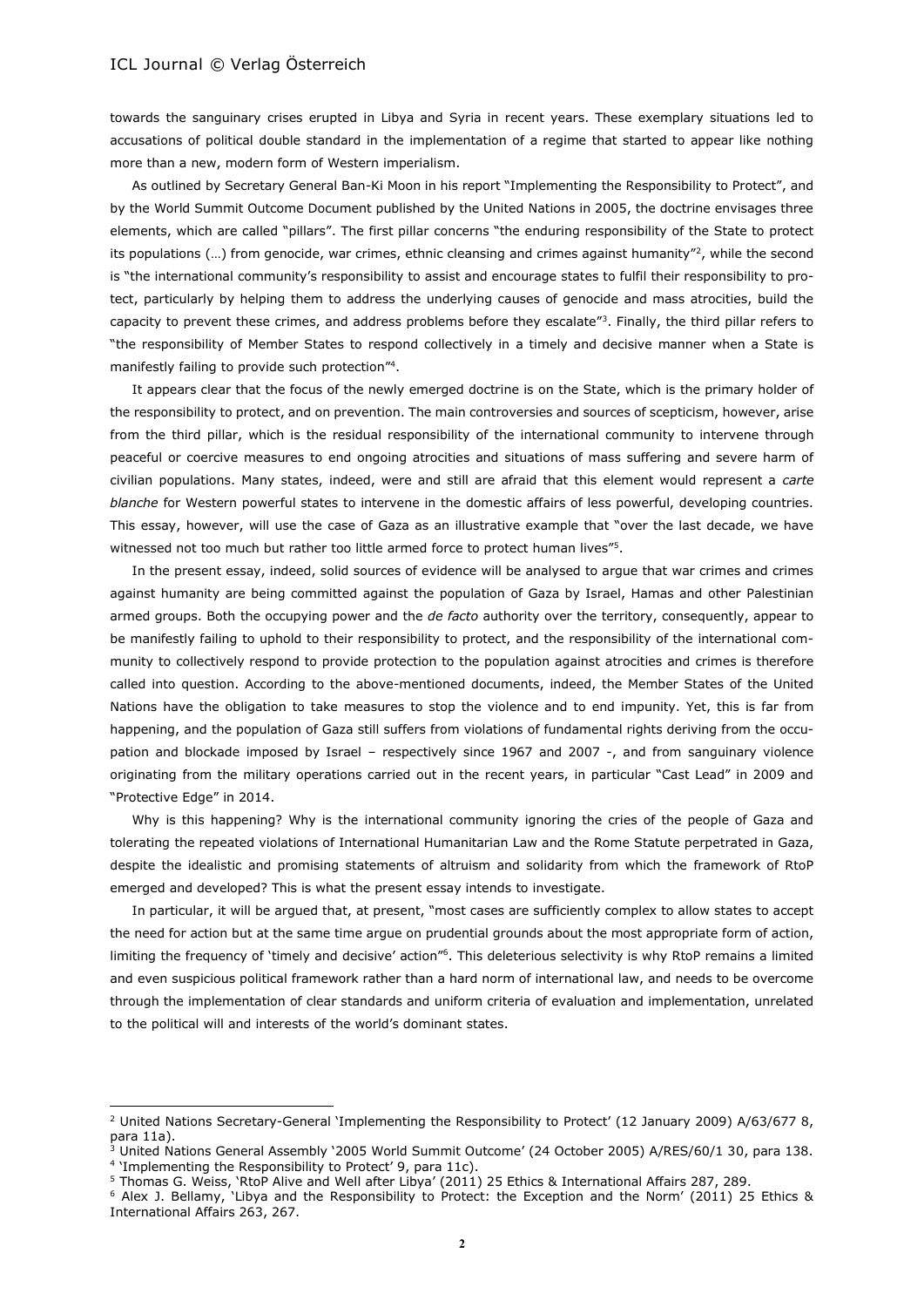# II. THE EMERGENCE OF THE RtoP DOCTRINE

*"The rights of every man are diminished when the rights of one man are threatened". John F. Kennedy*

## A. THE TRANSFORMATION OF THE CONCEPT OF SOVEREIGNTY

The history of the emergence of the Responsibility to Protect doctrine starts with a shift in the concept of state sovereignty. Being a "hallmark of statehood"7, territorial sovereignty has historically been the foundation of international law and international relations. The power of exclusive jurisdiction of one state over all the citizens within its territory is the means to ensure the legal equality of all states and, through that principle, the protection and maintenance of international peace and security. The first and main consequence of the obligation of all states to respect each other's sovereignty is the principle of non-interference in a state's domestic affairs. Such a principle is rooted in customary international law and has been recognized by all members of the international community in article 2.7 of the United Nations (UN) Charter<sup>8</sup>.

During the past few decades, however, the concept has evolved and states have become aware that territorial sovereignty is not and cannot be considered an absolute principle anymore. The horror and suffering that characterized the history of the 20<sup>th</sup> century, and in particular the 1990s, together with the development of international human rights law, made it astonishingly clear that sovereignty often became a weapon in the hands of authoritarian governments against the citizens of their own states. The international community started to realize that the respect of territorial sovereignty of one state could no longer be an excuse for other states or powerful actors not to intervene in situations of grave violations of human rights or mass atrocity crimes.

The individual and its protection started to emerge in international law, and with that, the "clash between the norm of state sovereignty and egregious human suffering"<sup>9</sup> became evident. It also became evident that the starting point for overcoming this clash and the consequent protection deficits was the definition of sovereignty, which "was to be upheld, but at the same time, it was to be interpreted in the light of modern developments" $^{\rm 10}$ .

The emergence of human rights and the commitment of the international community to respect and protect them made states reflect on the idea that human rights claims should not be confined within the territorial boundaries of single states. Rather than left only in the hands of the relative governments, they were meant to be taken as a responsibility of all members of the international community. Their ethical and moral content, therefore, started to overturn the legal and political principle of non-interference, and state sovereignty became seen as a rule that, however fundamental, was to be subject to limitations in certain cases. The driving force of this overturn was the conviction, finally reached, that a new concept of international law was to be developed, based on the protection of the individual rather than on the interest of the state, and that the rights to be respected and safeguarded were primarily those belonging to *humans*, not necessarily to *citizens*.

## B. THE ADVENT OF THE RtoP DOCTRINE

It was precisely to "square the circle of state sovereignty and human rights"<sup>11</sup> that, in the year 2000, Canada decided to sponsor an International Commission on Intervention and State Sovereignty (ICISS). Chaired by Gareth Evans and Mohammed Sahnoun, the commission aimed at developing a new system of rules regarding intervention, and issued an important report that has become the foundation of the doctrine.

<sup>7</sup> Thomas G. Weiss, Humanitarian Intervention: Ideas in Action (Polity Press 2007) 15.

<sup>8</sup> Charter of the United Nations (adopted 26 June 1945, entered into force 24 October 1945) 1 UNTS 16 (United Nations Charter) art. 2.4: "Nothing contained in the present Charter shall authorize the United Nations to intervene in matters which are essentially within the domestic jurisdiction of any state or shall require the Members to submit such matters to settlement under the present Charter".

<sup>&</sup>lt;sup>9</sup> Weiss (n 7) 18.

<sup>10</sup> Peter Hilpold, 'Intervening in the Name of Humanity: R2P and the Power of Ideas' (2012) 17 Journal of Conflict and Security Law 49, 59.

 $11$  Weiss (n 7) 88.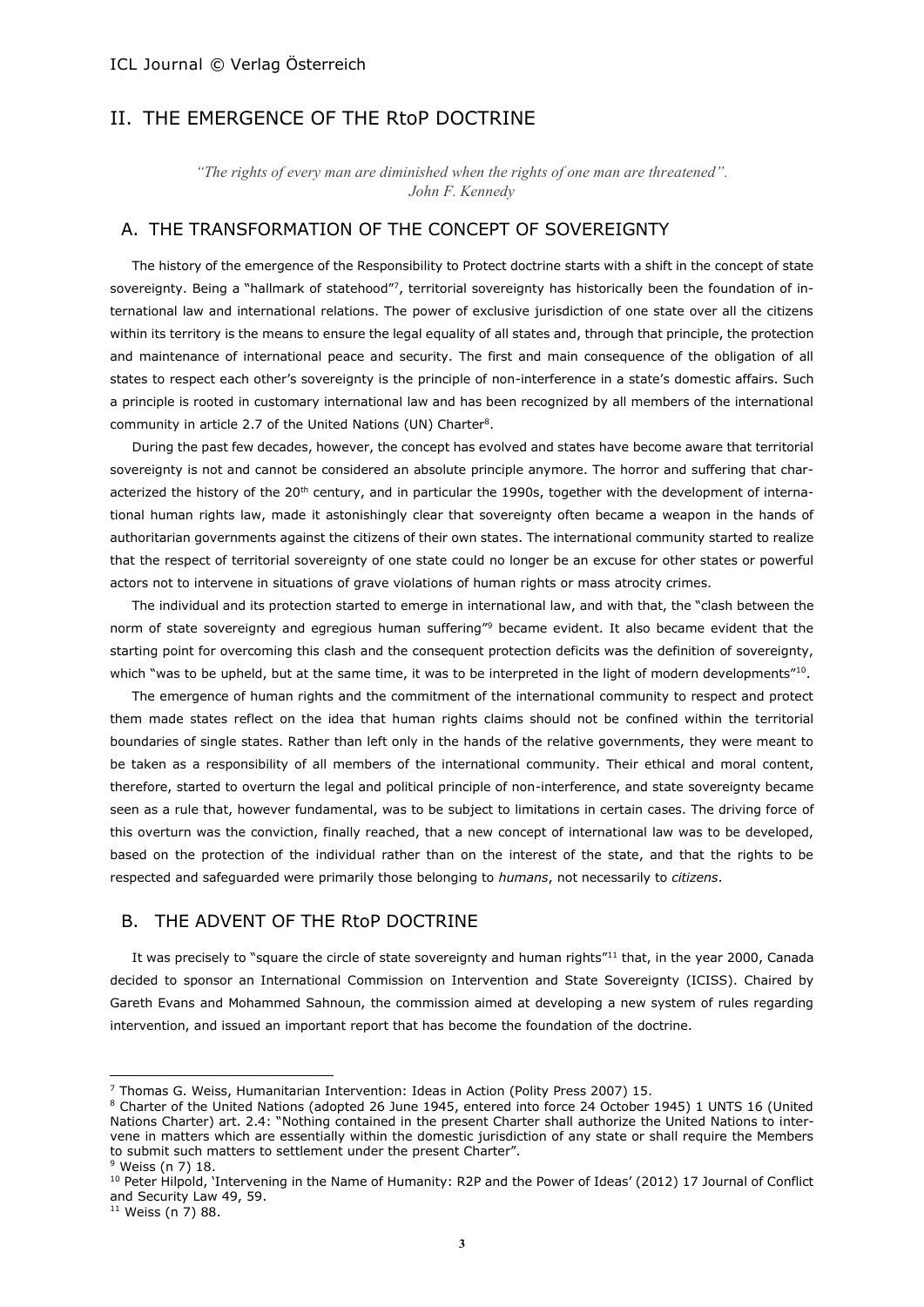The wording of paragraph 2.4 of the ICISS report reveals an ongoing evolution in the approach towards the rules surrounding sovereignty and non-intervention. The report, indeed, does not speak of a "*right* to intervene" anymore, but of a "*responsibility* to protect"<sup>12</sup>. Preventing and halting grave and systematic violations of human rights had finally become a duty, being moral and political in nature, but developing from existing legal obligations<sup>13</sup>. Lack of political will or confusion about implementation could not, at least in theory, be taken as excuses to act as bystanders of mass atrocities.

Various questions, however, arose from this shift of paradigm, and the report and successive documents on RtoP did their best to address them and clarify a number of disputed issues. The principles of territorial sovereignty and non-interference, indeed, remained at the very heart of international law and politics. The issue, now, was to balance the obligation to intervene in certain cases with the principle of non-intervention in the domestic affairs of member states.

The concept of sovereignty, indeed, had not disappeared nor had states the intention to deny such a fundamental principle. A change, however, had taken place with regard to the way sovereignty was thought of, with the state coming to be regarded as "nothing but a collective political unit created and owned by its citizens"<sup>14</sup>, at the service of its people and holding responsibility towards them rather than mere power. This fundamental change is what makes that balance of principles easier to achieve. Indeed, when sovereignty is misused or abused to justify brutality against citizens and violations of human rights, the authority of the state is temporarily suspended, and the international community can and shall "invoke individual sovereignty to protect citizens from large-scale killings, tortures and repressions"<sup>15</sup>. Moreover, the ICISS's report is very clear in stating that the responsibility of protection lies primarily upon the state itself, and only when the state is unable or unwilling to protect its citizens does the responsibility to protect pass on to the international community<sup>16</sup>.

The fact that protection of the population is primarily a responsibility of the state within whose territory such a population resides is not only a manifestation of the respect paid to the principles of territorial sovereignty but also a reflection of "the practical reality that domestic authorities are best placed to take steps to guarantee respect for fundamental rights"<sup>17</sup>. On the other hand, however, "the responsibility to protect asserts that the lawfulness of authority (...) flows from the factual capacity and willingness to guarantee protection to the inhabitants of a territory"<sup>18</sup>, and where this capacity (or willingness) is missing<sup>19</sup>, the sovereign authority of the state is suspended<sup>20</sup>.

 $12$  "We prefer to talk not of a 'right to intervene' but of a 'responsibility to protect'". Gareth Evans and Mohamed Sahnoun, 'The Responsibility to Protect' [2001] International Commission on Intervention and State Soverignty VIII <http://responsibilitytoprotect.org/ICISS Report.pdf> XI, para 2.4.

<sup>&</sup>lt;sup>13</sup> Gentian Zyberi, 'Sharing the Responsibility to Protect: taking stock and moving forward' in Gentian Zyberi, An Institutional Approach to the Responsibility to Protect (Cambridge University Press 2013) 512-3: "…this responsibility reflects obligations under international law such as the treaty and customary obligations to prevent and punish genocide, to respect and ensure respect of international humanitarian law, and the 'duty to respect, protect and fulfil' under international human rights law".

<sup>14</sup> Mohammed Nuruzzaman, 'The "Responsibility to Protect" Doctrine: Revived in Libya, Buried in Syria' (2013) 15 Insight Turkey 57, 59.

<sup>15</sup> *Ibid*.

<sup>&</sup>lt;sup>16</sup> "Sovereignty is no longer interpreted in the traditional Westphalian sense as the 'supreme authority within a territory' but as a concept based on human security and implying, as a consequence, also responsibilities. Framed in these terms R2P conveys the idea of an international society providing for well-structured procedures to prevent human rights abuses, to guarantee intervention in case of urgent need and to rebuild the civil infrastructure where it has been destroyed by an avoidable conflict". Hilpold, 'Intervening in the Name of Humanity: R2P and the Power of Ideas' (n 10) 60.

<sup>17</sup> Weiss (n 7) 101.

<sup>18</sup> Anne Orford, 'Rethinking the Significance of the Responsibility to Protect Concept' (2012) 106 American Society of International Law Proceedings 27, 29.

<sup>&</sup>lt;sup>19</sup> "R2P comprises an implicit acknowledgement that not all states will be either willing or able to abide by their domestic responsibility; hence the guidelines on the international community's responsibility to protect". Aidan Hehir, 'The Permanence of Inconsistency – Libya, the Security Council, and the Responsibility to Protect' (2013) 38 International Security 137, 147.

<sup>&</sup>lt;sup>20</sup> "In theory, state elites should not (in the moral sense) and cannot (in the legal sense) act as bystanders when they have the capacity to help states fulfil their R2P". Adrian M. Gallagher, 'A Clash of Responsibilities: Engaging with Realist Critiques of the R2P' (2012) 4 Global Responsibility to Protect 334, 345.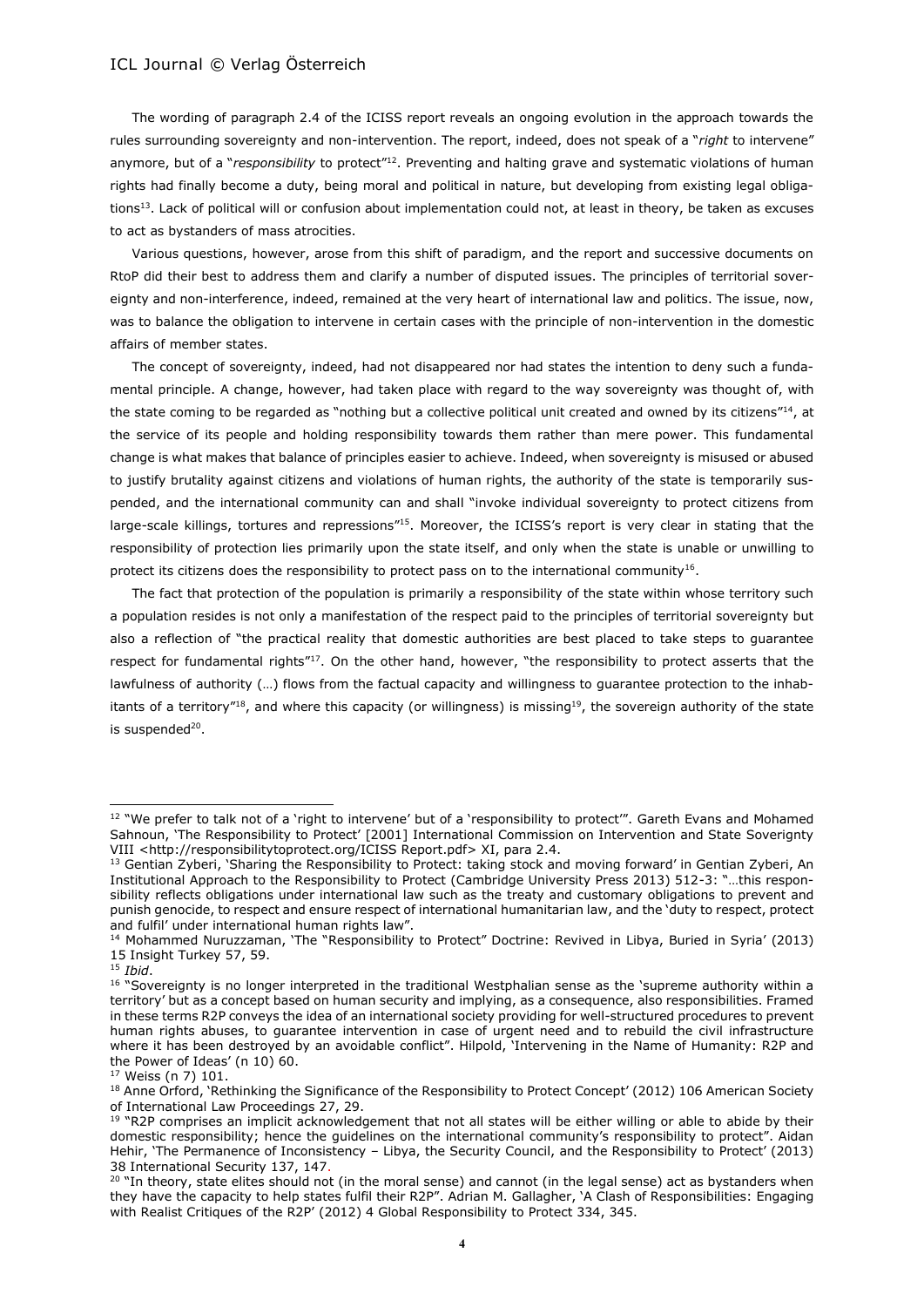Sovereignty as responsibility has a "threefold significance"<sup>21</sup>. The primary element of RtoP, indeed, is the responsibility to *prevent*, which entails putting into place a number of measures of political, economic, military or legal nature, aimed at addressing the root causes of deadly conflicts. Secondly, the doctrine entails the international community's responsibility to *react*, that is to answer situations of compelling human need with coercive measures and, in extreme cases, military intervention. Finally, the last element of the principle is the responsibility to *rebuild*, meaning to provide "full assistance with recovery, reconstruction and reconciliation"<sup>22</sup>, in particular regarding the aspects of security, justice, reconciliation and development.

The element of responsibility to react is the most disputed and controversial one, and therefore entails a series of precautionary principles derived from the just war doctrine, which encompass right intention, use of force only as a last resort, proportional means, reasonable prospects of success, right authority.

The concept of RtoP was reiterated by the 2005 World Summit of the United Nations, which came out with a re-elaborated version of the doctrine. This summit, which consisted of the biggest meeting of Head of States and Governments that had ever taken place, fully upheld the emerging principle of RtoP in its final resolution. The 2005 World Summit Outcome Document (WSOD), indeed, draws heavily on the ICISS's report, but is more prudent when considering the scope and application of the principle. The main emphasis is placed "on the need to implement RtoP through peaceful means"<sup>23</sup>, in order to mitigate the concerns of some states with regard to the military aspect of the doctrine, certainly the most problematic and controversial one.

It must be underlined that the ICISS's report foresees application of RtoP in any situation of "serious harm"<sup>24</sup> encompassing "large scale loss of life"<sup>25</sup> and "large scale ethnic cleansing"<sup>26</sup>, while the WSOD limits the scope of application to the four most serious and conscience-shocking crimes under international law, namely genocide, war crimes, crimes against humanity and ethnic cleansing<sup>27</sup>. Moreover, "the Outcome Document drops the ICISS's suggested guidelines on the use of force  $-$  the "just cause" threshold and the precautionary principle"<sup>28</sup>.

The difference between the content of the doctrine as developed by the ICISS and as upheld by the World Summit is one obvious problem of RtoP. It causes, indeed, notable confusion about how and when the norm should be invoked and applied, and creates "different interpretation of what exactly the norm requires the international community to do in response to humanitarian crises"<sup>29</sup>.

The RtoP principle was later embraced and reinforced by the "Secretary-General's Report on the Implementation of RtoP", which was presented on 12 January 2009 with the aim "to forge a common strategy and renewed political commitment"30. Based on the principle's elaboration in the WSOD, Ban Ki-Moon's report devised a framework of RtoP that "substitutes the ICISS report's 'three pillars' with its own 'three pillar strategy'"<sup>31</sup>. The first pillar is the protection responsibility of the state, the second is the assistance and support of the international community and the third one is timely and decisive response<sup>32</sup>.

These elements were not equally welcomed by States, which were keen on accepting the aspects of prevention and support ensued in the first and second pillar, but were reluctant on accepting pillar three and agreeing on its implementation $33$ . The problem, in particular, concerned the question of military intervention and the use of force.

l

<sup>&</sup>lt;sup>21</sup> Daniel Amnéus, 'The coining and evolution of responsibility to protect: the protection responsibilities of the States' in Gentian Zyberi, *An Institutional Approach to the Responsibility to Protect* (Cambridge University Press 2013) 8.

 $22$  Evans and Sahnoun (n 12) XI.

<sup>23</sup> Amnéus (n 21) 7.

<sup>&</sup>lt;sup>24</sup> Evans and Sahnoun (n 12) XI, para 1b).

<sup>25</sup> *Ibid.* XII, para 1a).

<sup>26</sup> *Ibid.* para 1b).

<sup>27</sup> '2005 World Summit Outcome' 30, para 138.

<sup>&</sup>lt;sup>28</sup> Ved P. Nanda, 'The Future under International Law of the Responsibility to Protect after Libya and Syria' (2013) 21 Michigan State International Law Review 1, 8.

<sup>&</sup>lt;sup>29</sup> Noha Shawki, 'Responsibility to Protect: The Evolution of an International Norm' (2011) 3 Global Responsibility to Protect 172, 184.

<sup>30</sup> Amnéus (n 21) 11.

<sup>&</sup>lt;sup>31</sup> David C. Chandler, 'R2P or Not R2P? More Statebuilding, Less Responsibility' (2010) 2 Global Responsibility to Protect 161, 163.

<sup>&</sup>lt;sup>32</sup> 'Implementing the Responsibility to Protect'.

<sup>33</sup> Amnéus (n 21) 12.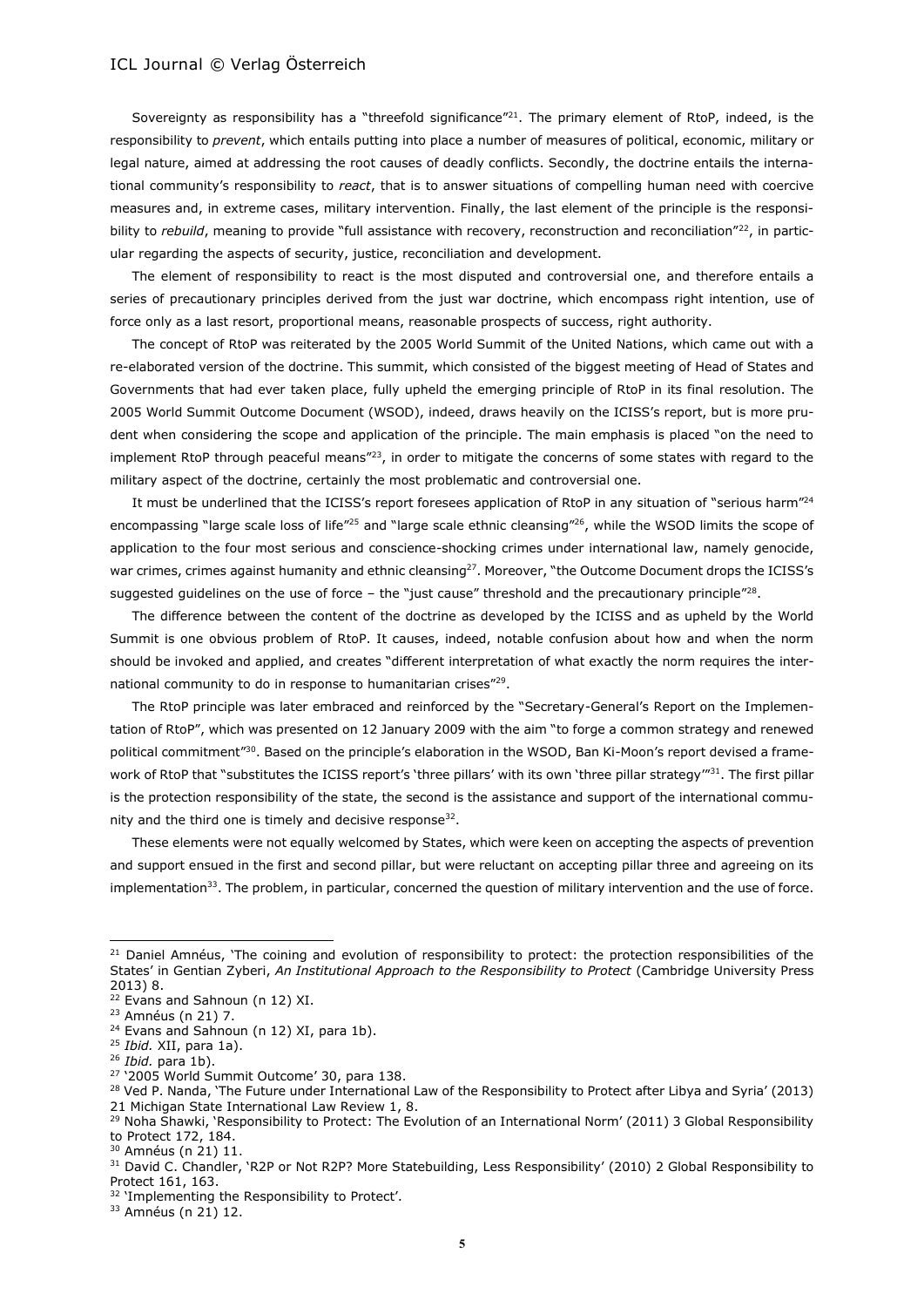Even though "it should be noted that pillar three places a strong focus on non-military forms of response"<sup>34</sup>, indeed, the primary focus of most discussions about RtoP concerns the issue of military intervention, which is undoubtedly the most controversial element of the doctrine. According to Graubart, moreover, when it comes to RtoP the tendency is "to evaluate and assess the effectiveness of the norm primarily, or even exclusively, in terms of whether a military response to a specific crisis took place and whether the military response was effective"<sup>35</sup>.

With regard to the implementation of pillar three, in fact, the less powerful states were (and in many cases still are) afraid that this norm could be used as a means and excuse to justify intervention and abuse by leading countries<sup>36</sup>. On the other hand, the Western powers feared and were reluctant to the displacement of forces and resources that an obligation to get involved would entail<sup>37</sup>. The Secretary General's report and subsequent documents on the topic, however, were very clear in underlining the importance of pillar one and two, acknowledging that "the State remains the bedrock of the RtoP principle"<sup>38</sup> and that "by helping states to meet their core protection responsibilities, the responsibility to protect seeks to strengthen sovereignty, not weaken it" $^{\rm 39}$ .

Therefore, since "the protection of populations is a defining attribute of sovereignty and Statehood in the twenty-first century"<sup>40</sup>, the international community only has a residual and ancillary obligation to support the single state in the exercise of its sovereignty and protection responsibility. Accordingly, only in extreme and dramatic cases does the reaction pillar need to be implemented.

Moreover, the third pillar includes a number of elements and possibilities (such as, for example, economic and diplomatic sanctions) that only encompass forcible intervention as a last resort. The (at least theoretical) idea, indeed, is that what is needed to impede that sovereignty be used as an excuse for breaching international obligations and violate human rights is a much broader and more preventive strategy of dealing with situations of suffering and harm *before* they reach the level of enormity<sup>41</sup>.

There still are, however, a number of significant misunderstandings about the doctrine of RtoP, which cause "a tendency among both the supporters and opponents of the norm to reduce it to the issue of a military response to humanitarian crises"<sup>42</sup>. But RtoP is actually much more than that. In the words of Axworthy and Rock, if used in the right way, it could (and should) represent the bridge "between global challenges that require a collective solution and a world governed by a system of individual nation states"<sup>43</sup>.

## C. LIBYA AND SYRIA: DOUBLE STANDARD AND POLITICAL SCEPTICISM

After the WSOD and the Secretary General's report on RtoP, time had come for words to become actions. With a number of lost challenges for the doctrine (such as Darfur, Somalia and Yemen, just to name a few), indeed, RtoP was brought back under the spotlight in 2011 when the so-called "Arab Spring" arose in Libya and the human rights violations that Gaddafi's oppressive regime was committing were brought to the attention of the international community.

To respond to the Libyan tragedy, the Security Council passed Resolution 1973, which established a no-fly zone and other measures to protect civilians under threat of attack. According to some, this represented the first

<sup>&</sup>lt;sup>34</sup> Gallagher (n 20) 348.

<sup>35</sup> Shawki (n 29) 180.

<sup>36</sup> Newman (n 1) 240: "A number of influential non-Western states have expressed concern about the manner in which the R2P agenda has been dominated by liberal, Western centres of power".

<sup>37</sup> Jonathan Graubart, 'R2P and Pragmatic Liberal Interventionism: Values in the Service of Interests' (2013) 35 Human Rights Quarterly 69, 73. According to Graubart, some of the main obstacles to full acceptance and implementation of the doctrine are: "zealous regard in much of the global South to preserving sovereignty, fears of US great power abuses, an undeveloped institutional architecture, and the lack of political will from the West to commit serious resources".

<sup>38</sup> Amnéus (n 21) 12.

<sup>&</sup>lt;sup>39</sup> 'Implementing the Responsibility to Protect' 7, para 10.

<sup>40</sup> Amnéus (n 21) 12.

<sup>41</sup> John Janzekovic and Daniel Silander, *Responsibility to Protect and Prevent* (Anthem Press 2013) 56.

<sup>42</sup> Shawki (n 29) 186.

<sup>43</sup> Lloyd Axworthy and Allan Rock, 'R2P: A New and Unfinished Agenda' (2009) 1 Global Responsibility to Protect 54, 56.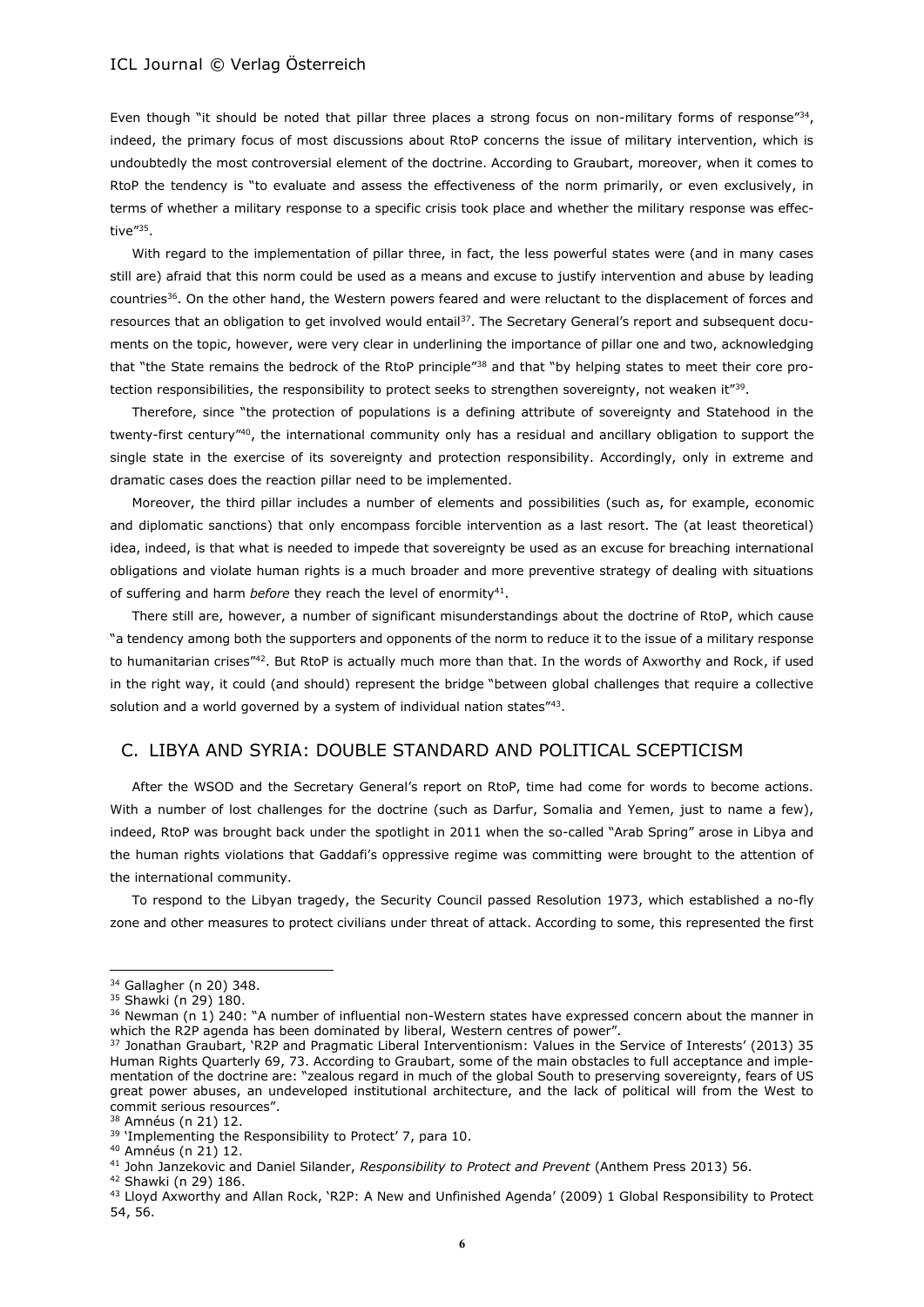time in history in which the United Nations had mandated "military intervention in a sovereign state against the express will of that state's government"<sup>44</sup>, and was therefore a very successful step in the evolution of the RtoP regime. Yet, according to other authors, even though "Resolution 1973 certainly coheres with the spirit of R2P, (…) the 'responsibility to protect' cited is that of the host state. The legitimate basis for action (…) is Chapter 7 of the UN Charter; there is no mention of the international community's 'responsibility to protect' of the action being a function of, or even informed by, this responsibility"<sup>45</sup>.

Moreover, the very fast reaction by the Security Council to the situation in Libya was surprising and raised suspicions that the intervention had been carried out for reasons different from the will to protect the Libyan civilian population but rather connected to the geopolitical interest of the Western powers in the area. The immediate use of force, in particular, seemed to go against the principles agreed upon in the WSOD in 2005, specifically to the criterion of resorting to military intervention only as a final option. Therefore, even though many scholars consider the intervention in Libya as a successful application of the newly developed RtoP doctrine, it appears that this particular case could just as much be considered a failure of that same principle, with the states missing the chance to demonstrate that protection of suffering populations is unlinked from any kind of geopolitical consideration. According to many scholars, indeed, NATO's goal was not the protection of innocent civilians but rather a change of regime and Gaddafi's fall<sup>46</sup>.

A situation in which, on the other hand, the international community has proven unwilling to intervene is the current humanitarian catastrophe in Syria. The different approach by states towards these two situations has reasonably given rise to political scepticism towards the principle or RtoP. Serious doubts about the "double standard" that Western countries seem to apply in their intervention policies were strengthened.

According to some authors, and in particular Roland Paris, however, reasons not to intervene in Syria might have been of a prudential nature, based on the risk of causing even greater harm. It is hard to believe that these reasons were the primary criteria in the minds of the Western countries and in particular the United States, but in any case, according to Paris, these reasons are not incompatible with the doctrine, because RtoP calls for intervention only in a number of specific cases, not in every situation of mass atrocity. Whether justified or not, however, the "jarring discrepancy between the forceful reaction to abuses in Libya and the comparatively anaemic international response to the crisis in Syria (…) raised doubts about the credibility and legitimacy of both R2P and the Security Council"<sup>47</sup> .

## D. NO MORE IF AND WHY, BUT WHEN AND HOW

According to some authors, RtoP is trapped in its own internal logic, because selectivity of application is unavoidable, and often justified. Not all cases of mass atrocities and human suffering, indeed, meet the criteria that justify (and impose) intervention and considerations about the displacement of resources by the intervening states is comprehensible<sup>48</sup>.

It seems, however, that this selectivity does not always derive from elements of the regime such as those based on the "just war" doctrine, nor from considerations of the risk to cause even greater suffering. Quite differently, it is hard not to see how reasons for non-intervention are usually political in nature, and based on logics of power and international order rooted in political self-interest. This is particularly true when it comes to the process of decision-making by the Security Council, whose authorization is still seen by many (but not by all) as an absolute and fundamental requirement for a legitimate (or rather, *legal*) intervention.

<sup>44</sup> Justin Morris, 'Libya and Syria: R2P and the Spectre of the Swinging Pendulum' (2013) 89 International Affairs 5 1265, 1271.

<sup>45</sup> Hehir (n 19) 147.

<sup>46</sup> Graubart (n 37) 82.

<sup>47</sup> Roland Paris, 'The "Responsibility to Protect" and the Structural Problems of Preventive Humanitarian Intervention' (2014) 21 International Peacekeeping 569, 588.

<sup>48 &</sup>quot;Responding forcefully to one emergency may create an expectation of similarly robust action elsewhere, but in many if not most cases such hopes will not be met because selectivity is unavoidable. Paradoxically, therefore, the more R2P is used as a basis for coercive military action, the more likely it is to attract criticism as a hypocritical doctrine. This appears to be what happened in the case of Syria following the Libya intervention". *Ibid.*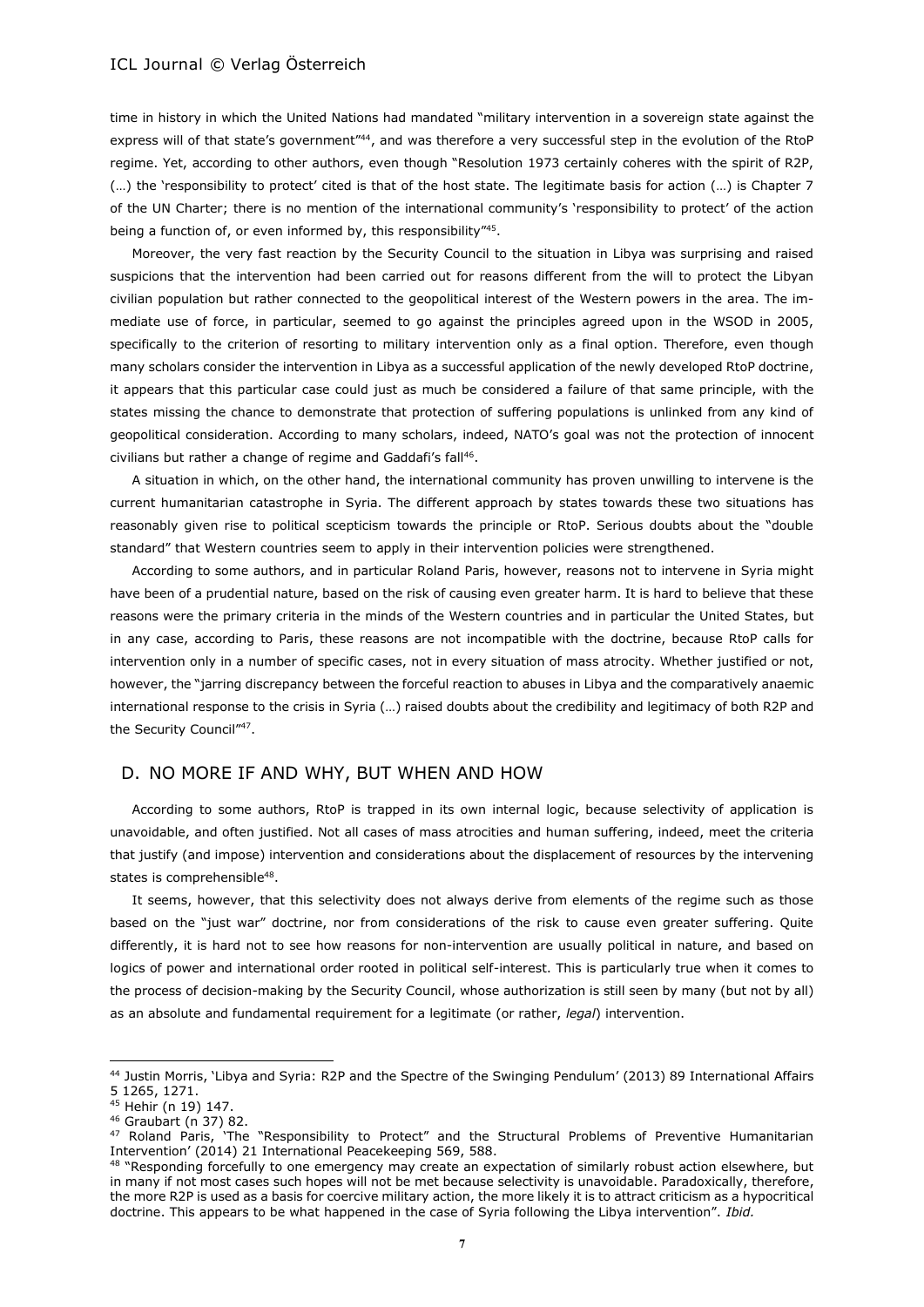According to Hehir, in particular, "this selectivity is in keeping with the Security Council's record of inconsistency, a record that predates R2P. Given that R2P has not altered the decision making process, or powers, of the Security Council, it is difficult to believe that wholesale change of the scale proclaimed by some in the wake of Resolution 1973 is imminent"<sup>49</sup>.

In Hehir's words, we have a first glimpse of one of the most problematic aspects of the doctrine, that is the way in which decisions about implementation of the responsibility to protect are taken. Who decides what the threshold of human suffering which triggers such a responsibility is? Who is the holder of this responsibility and in which ways should this entity accomplish its duty to intervene? In the absence of clear rules and directions about implementation, it seems that these questions go to very heart of politics rather than being answered by law.

At the moment, the importance of the principle at the heart of RtoP is clear to all members of the international community, and the acceptance of the doctrine is quite vast and general. The issues still to be addressed, however, concern the way in which these regime should be implemented, with particular reference not only to the matter of the double standard and selectivity demonstrated by Western powers, but also to the requirement of authorization by the Security Council. This body, indeed, is the most authentic expression of the self-interested political delineation of the world's most powerful states.

To conclude, the point to be underlined is that "few opponents of humanitarian intervention argue that sovereignty is more important in the abstract than stopping mass atrocities. The debate lies in whether an effective and desirable regime is possible under the present global order"<sup>50</sup> and the main challenge of the present is not anymore acceptance of RtoP, but agreement and consent about its meaning and application<sup>51</sup>.

## III. "NO SAFE PLACE": VIOLATIONS OF INTERNATIONAL HUMANITARIAN LAW IN GAZA

*"I want aggressiveness – if there's someone suspicious on the upper floor of a house, we'll shell it. If we have suspicions about a house, we'll take it down"<sup>52</sup> .*

## A. DISRESPECT OF RtoP BY ISRAEL AND THE *DE FACTO* ADMINISTRATION

The occupation of the Palestinian territories by Israel started in 1967, and has continued ever since. It is beyond the scope of this paper, however, to describe the reasons and origins of the complicated dispute over this tormented land. The purpose of the present work, instead, is to affirm the responsibility to protect the Palestinian population held by Israel and by the *de facto* administration, and their repeated violations of it. In the following chapter, therefore, we will analyse some sources of evidence of the reiterated violations of human rights and International Humanitarian Law in the so-called Occupied Palestinian Territories, and in particular in Gaza.

## B. THE BLOCKADE - *APARTHEID* AND COLLECTIVE PUNISHMENT

The blockade over the territory of Gaza started in June 2007, and immediately caused restrictions to the freedom of movement of the population (with severe limitations on the circulation in and out of the Gaza Strip) and an emblematic denial of the right to development, effectuated through the agonizing restrictions on exports and imports. Aside from these manifest and prominent consequences, the blockade is also the root cause of a number of other tragic violations of the most basic rights of the residents of Gaza.

<sup>49</sup> Hehir (n 19) 158.

<sup>50</sup> Graubart (n 37) 75.

 $51$  Hilpold (n 10) 65.

<sup>52</sup> Quotation from an Israeli company commander in a security briefing to soldiers during Operation "Cast Lead"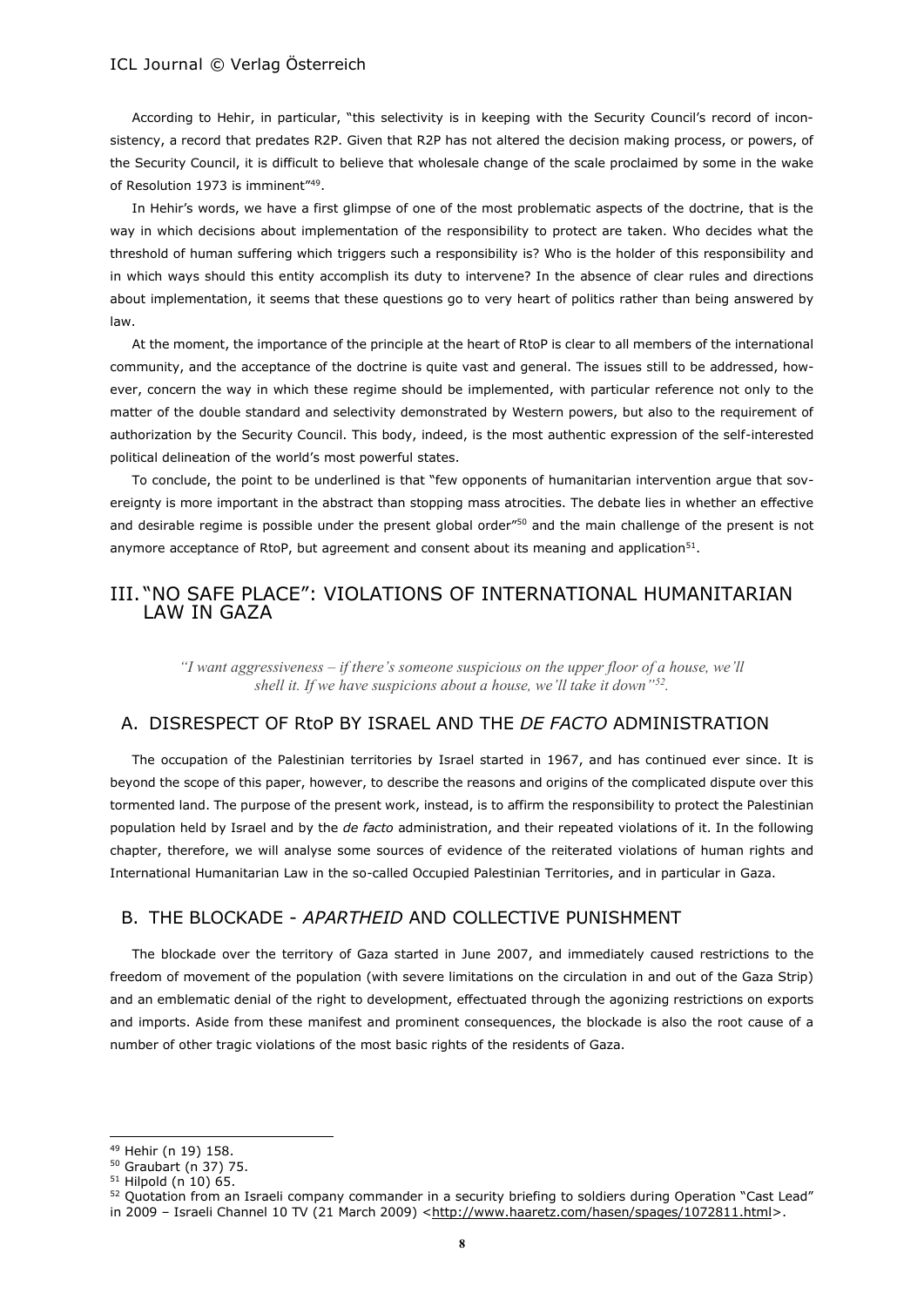According to the United Nations, indeed, the humanitarian situation has deteriorated since June 2013, mainly due to "severe power shortages, resulting in shutdowns of sewage treatment facilities, and disruptions to specialized health services, such as kidney dialysis, operating theatres, blood banks, intensive care units and incubators, putting the lives of vulnerable patients in Gaza at risk"<sup>53</sup>.

Not only, therefore, there is evidence of massive violations of the right to life and right to health of the people of Gaza, but also there are also solid grounds to believe that these acts and violations are part of a widespread and systematic attack perpetrated against the civilian population of the territories under occupation. As will be argued, these acts amount to *apartheid* and collective punishment, and are in clear and undeniable violation of the most fundamental principles of international law.

The International Convention on the Suppression and Punishment of the Crime of *Apartheid*, emanated by the United Nations and entered into force in 1976, establishes three requirements for the occurrence of such crime. Firstly, there must be two distinct "racial groups"; secondly, an "inhumane act" must be committed by one group against the other; thirdly and lastly, the act must be committed "for the purpose of establishing and maintaining domination by one racial group of persons over any other racial group of persons and systematically oppressing them"<sup>54</sup> .

The first of these elements might appear very problematic, given the questionable concept of "race" and its meaninglessness in international law. It is not so, however, in consideration of the fact that the International Criminal Court, the International Tribunal for Former Yugoslavia and the International Tribunal for Rwanda have developed criteria of distinction based on sociological rather than biological issues, deriving from national or ethnic origin, or descent. As Professors Dugard and Reynold affirm, therefore, "vis-à-vis Jewish Israelis, the Palestinians emerge as a separate group by virtue of ethnic indicators including a distinct language and culture, as well as claims to self-determination and indigeneity in territory occupied by Israel"<sup>55</sup>.

The second article of the Convention, on the other hand, contains a list of enumerated acts that can amount to the crime of *apartheid*, including violations of the right to life and liberty, the imposition of living conditions designed to cause destruction of the group in whole or in part, the enactment of measures calculated to prevent the participation of members of the group in the political, social, economic and cultural life of the country, and "any measures including legislative measures, designed to divide the population along racial lines by the creation of separate reserves and ghettos for the members of a racial group or groups"<sup>56</sup>. It is tragically evident that all of these acts are being perpetrated in the Occupied Palestinian Territory, and that the crime of *apartheid* is therefore being committed. It is undeniable, indeed, that "Gaza effectively amounts to a besieged Palestinian ghetto, with the 'open-air' analogy repeatedly invoked"<sup>57</sup>, and that the subjective element of the crime, which is the purpose of domination of one group over the other, is manifest in the actions perpetrated by the Israeli government<sup>58</sup>.

As far as the accusation of inflicting collective punishment to the civilian population of Gaza is concerned, instead, Article 33 of the IV Geneva Convention relative to the Protection of Civilian Persons in Times of War of 12 August 1949 (hereinafter "IV Geneva Convention") states that: "No general penalty, pecuniary or otherwise, shall be inflicted upon the population on account of the acts of individuals for which they cannot be regarded as jointly and severally responsible". This provision not only encapsulates the fundamental principle of law according to which criminal liability is personal in character, but more specifically prohibits "penalties of any kind inflicted on persons or entire groups of persons, in defiance of the most elementary principles of humanity, for acts that

<sup>57</sup> Dugard and Reynolds (n 55) 898.

<sup>53</sup> UNGA, Human Rights Council Resolution 'Report of the Special Rapporteur on the situation of human rights in the Palestinian territories occupied since 1967' (13 January 2014) A/HRC/25/67 14, para 49.

<sup>54</sup> United Nations General Assembly 'International Convention on the Suppression and Punishment of the Crime of Apartheid' (30 November 1973) A/RES/3068(XXVIII), art. 2.

<sup>55</sup> John Dugard and John Reynolds, 'Apartheid, International Law, and the Occupied Palestinian Territory' (2013) 24 European Journal of International Law 867, 890.

<sup>56</sup> 'International Convention on the Suppression and Punishment of the Crime of Apartheid' art. 2(d).

<sup>&</sup>lt;sup>58</sup> "This regime is founded on a discriminatory ideology that elevates Jewish to a higher status and accords separate and unequal treatment to Palestinians (…) it becomes impossible to refute the conclusion that the purpose of discrimination is domination". *Ibid.* 904.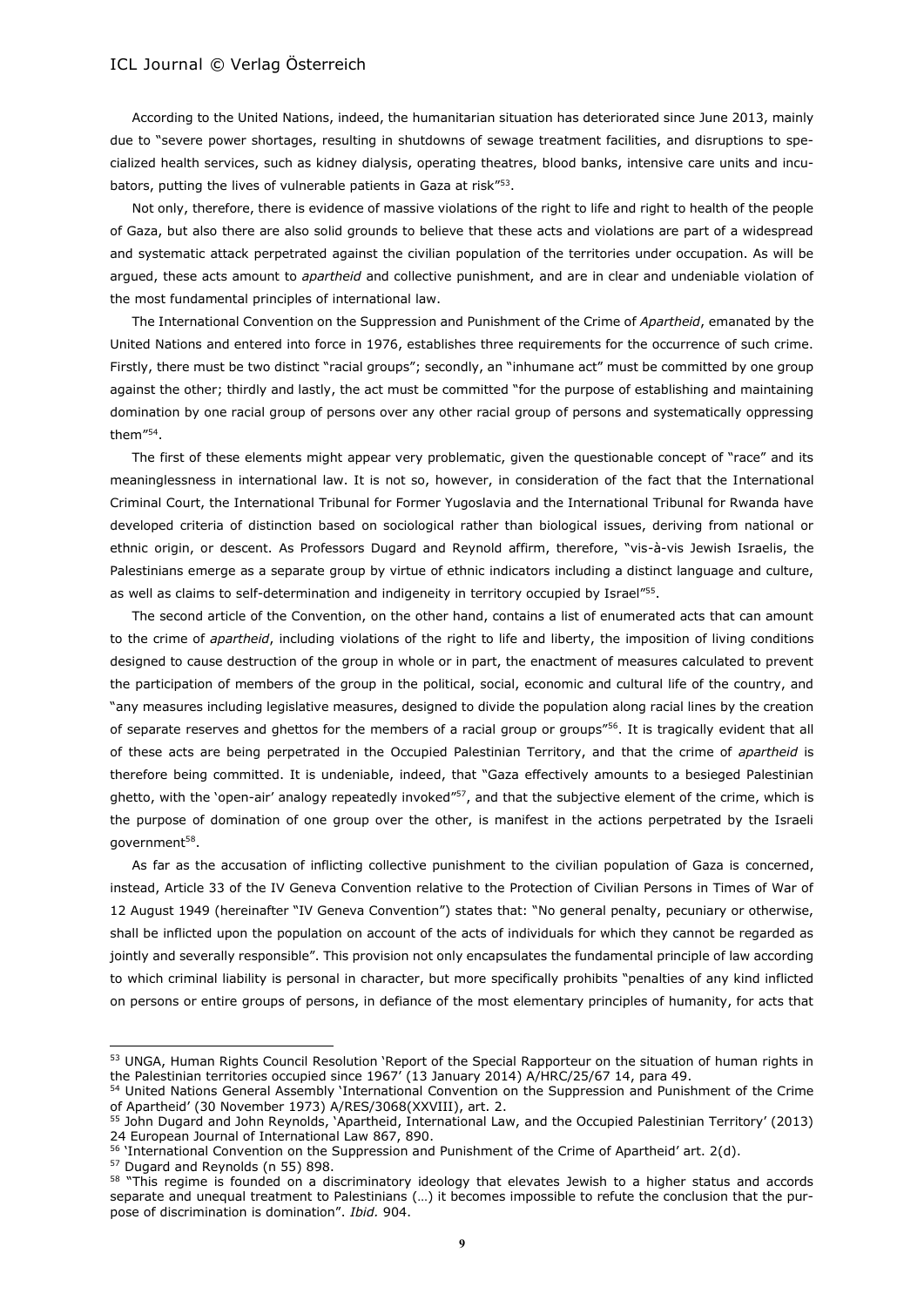these persons have not committed"<sup>59</sup>. The purpose of this norm is to prevent a belligerent country to put in place intimidating acts against the other side of the conflict with a purpose of deterrence and prevention of rebellious acts. Far from being respectful of any principle of justice, these measures would indeed strike at responsible and innocent alike, and nourish sentiments of resistance and hostility. Unfortunately, however, that seems to be exactly the policy carried out by Israel.

It is difficult, indeed, to refute the conclusion that the restrictive measures of the blockade and the resulting violations of the rights to life, movement, health, education and development of the Gazan population are nothing but Israel's government's means to terrorize the population, establish domination and prevent them from joining or supporting Hamas or similar armed groups<sup>60</sup>.

As asserted above, however, these measures commonly have the counterproductive effect of nurturing resistance and resentment, and it can be argued that this is exactly what happens in Palestine, too. The self-defence argument often used by Israel as a justifying ground for its military operations, indeed, is based on the attacks and crimes committed by the Palestinian (so-defined) terrorist group Hamas. This, in theory, is officially an element of a "just cause of war" and use of force, according to article 51 of the Charter of the United Nations<sup>61</sup>.

However, under international law, the threat posed to the state recurring to self-defence must be immediate, the action taken must proportionate and force must be used only as a last resort. Not only, as will be seen further in this chapter, the Israeli government is violating all of these requirements, but a very difficult moral dilemma arises in this particular case. The question must be asked, indeed, if an argument of self-defence is still valid when the state claiming it is responsible for the occupation and oppression that are the root causes of the terrorist acts directed against it. According to Slater, for example, "a state that occupies and represses another people has forfeited its claim to self-defence when its victims turn to armed resistance, even when their means, terrorism, is also morally wrong – at least so long as there is good reason to believe that the terrorism would end if the repression that engendered it ended"<sup>62</sup>. This very interesting view is only one of the matters of discussion that arise from the complexities of this war.

In any case, "actions taken by belligerent forces in the course of hostilities are not dependent on "reciprocity". The fact that Palestinian armed groups may have breached international law does not constitute a *carte blanche* for Israeli forces with regard to their obligations under international law"<sup>63</sup>.

On these bases, it is evident that the argument of self-defence is invalid, and that the purpose of the blockade imposed by Israel and of the military operations regularly carried out is the maintenance of control and domination over Gaza "through economic and military warfare (...) that repeatedly provoked resistance and retaliation"<sup>64</sup> and that amount to collective punishment as prohibited by Article 33 of the IV Geneva Convention.

## C. OPERATION "CAST LEAD"

Since the beginning of the blockade, the population of Gaza survived a number of deadly military operations carried out by the IDF (Israel Defence Forces). One of these operations was launched with the codename of "Operation Cast Lead" and started, without warning, at 11.30 am on 27 December 2008. The stated aim of the

<sup>59</sup> [International Committee of the Red C](https://www.icrc.org/ihl/com/380-600038)ross, 'Commentary of 1958 to the IV Geneva Convention' <https://www.icrc.org/applic/ihl/ihl.nsf/Comment.xsp?action=openDocument&documentId=36BD41F14E2B3809C12563CD0042BCA9> accessed 27 May 2015.

 $60$  "From the outset, a central component of the iron wall strategy has been to directly attack civilians, or their institutions, or both – partly as revenge or punishment for Arab attacks on Israelis, but more fundamentally for the purposes of what the Israelis see as 'deterrence'. The premise is that the more the pain, the greater the likelihood that the Arab peoples will force their states or militant organizations to end their conflict with Israel". Jerome Slater, 'Just War Moral Philosophy and the 2008–09 Israeli Campaign in Gaza' (2012) 37 International Security 44, 78.

 $61$  United Nations Charter, art. 51: "Nothing in the present Charter shall impair the inherent right of individual or collective self-defence if an armed attack occurs against a Member of the United Nations, until the Security Council has taken measures necessary to maintain international peace and security".

<sup>62</sup> Slater (n 60) 57.

<sup>&</sup>lt;sup>63</sup> International Federation for Human Rights, 'Trapped and Punished: The Gaza Civilian Population under Operation Protective Edge' (FIDH, 2014) 68.

<sup>64</sup> Slater (n 60) 57.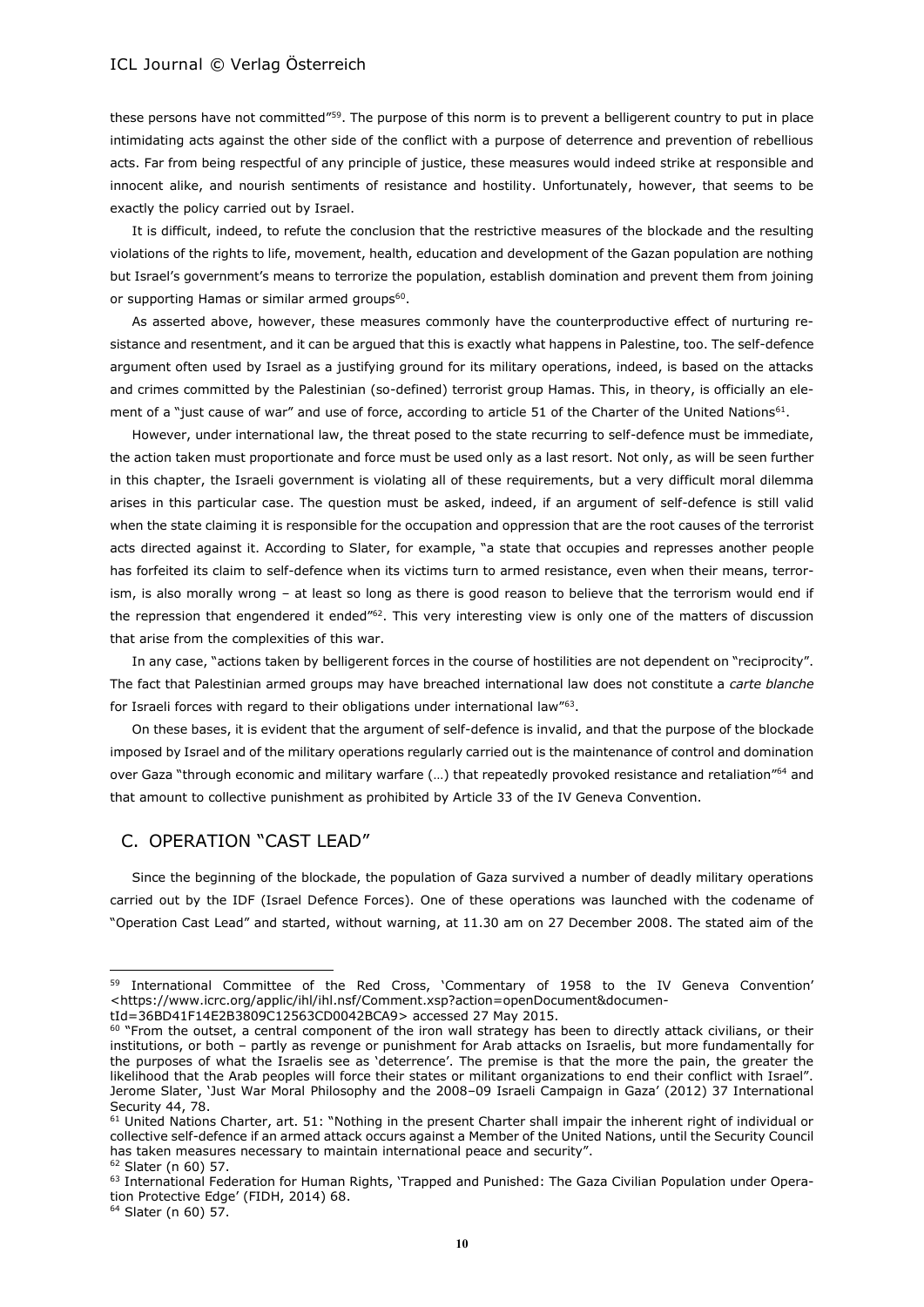operation was to "end rocket attacks into Israel by armed groups affiliated with Hamas and other Palestinian factions"<sup>65</sup>. Therefore, Israeli's claim for self-defence and invocation of article 51 of the United Nations Charter was the legal alibi behind this action. Article 51, indeed, is the bedrock of *ius ad bellum*, which is defined as the law regulating the use of force by Member States under international law.

Even without considering Israel's claim of self-defence in the merit, however, it must be noted that, in a context of prolonged occupation such as the one in which Operation Cast Lead was carried out, the time for invocation of the rules of *ius ad bellum* has passed. Indeed, since the resort to force has already taken place and armed conflict and occupation are ongoing, "the framework of international law applicable (…) is international humanitarian law, which forms the basis of *jus in bello* – the laws regulating the means and methods of armed conflict"<sup>66</sup> .

Consequently, "any attacks by Israel against the Gaza Strip, or response to attacks emanating from the Gaza Strip, must conform to the principles of international humanitarian law"<sup>67</sup>, which imposes restrictions on the means and methods that all parties to a conflict are tolerated to engage in during any attack or military operation.

Under the applicable International Humanitarian Law, therefore, any military operation must be justified on the grounds of military necessity. This means that an attack against legitimate military targets and the collateral damages that this might implied can be justified in consideration of the military advantage that the state perpetrating the operation might gain from it. This rule is a reminder that "even under the laws of war, winning the war or battle is a legitimate consideration, though it must be put alongside other considerations of IHL"<sup>68</sup>.

The presence of military necessity, indeed, can in no way justify the violations of other principles of International Humanitarian Law, such as, primarily, the principles of proportionality and distinction, both rooted in customary international law. The former principle requires the use of force employed during an operation to be proportional to the military advantage to be obtained. As a consequence, "even an attack aimed at the military weakening of the enemy must not cause harm to civilians or civilian objects that is excessive in relation to the concrete and direct military advantage anticipated"<sup>69</sup>. The principle of distinction, on the other hand, states that: "The parties to the conflict must at all times distinguish between civilian objects and military objectives. Attacks may only be directed against military objectives. Attacks must not be directed against civilian objects"<sup>70</sup>.

According to a number of reliable sources, however, all of these principles have been violated in Gaza. Not only, as seen above, the claim of self-defence was unjustified, but also the principles of last resort, necessity, proportionality and most importantly distinction were tragically disrespected. As observed by Slater, indeed, "even if Israel had a genuine claim to the just cause principle of self-defence, Cast Lead would have violated another crucial just war requirement – that the use of force is allowable only as a last resort after all nonviolent alternatives have been exhausted. As the record shows, Israel broke a series of cease-fires with Hamas and refused even to explore Hamas's offers for a long-term truce and possibly even for a political settlement of the Israeli-Palestinian conflict"<sup>71</sup>.

Moreover, according to the findings of the investigation carried out by Amnesty International, "hundreds of civilians were killed in attacks carried out using high-precision weapons – airdelivered bombs and missiles, and tank shells. Others, including women and children, were shot at short range when posing no threat to the lives of the Israeli soldiers. Aerial bombardments launched from Israeli F-16 combat aircraft targeted and destroyed civilian homes without warning, killing and injuring scores of their inhabitants, often while they slept"72. It is hard

<sup>65</sup> Amnesty International, 'Operation "Cast Lead": 22 Days of Death and Destruction' (Amnesty International, 2009) 1.

<sup>&</sup>lt;sup>66</sup> Al-Haq, 'Operation Cast Lead and the Distortion of International Law - A Legal Analysis of Israel's Claim to Self-Defence under Article 51 of the UN Charter' (Al-Haq, 2009). <sup>67</sup> *Ibid.*

<sup>68</sup> Françoise Hampson, 'Military Necessity' (2011) <http://www.crimesofwar.org/a-z-guide/military-necessity> accessed 30 May 2015.

<sup>69</sup> *Ibid.*

<sup>70</sup> International Committee of the Red Cross, *Customary International Humanitarian Law* (2005) Volume I: Rules, Chapter 2, Rule 7 [<https://www.icrc.org/customary-ihl/eng/docs/v1\\_cha\\_chapter2\\_rule7>](https://www.icrc.org/customary-ihl/eng/docs/v1_cha_chapter2_rule7) accessed 30 May 2015.

<sup>71</sup> Slater (n 60) 79.

<sup>&</sup>lt;sup>72</sup> 'Operation "Cast Lead": 22 Days of Death and Destruction' 1.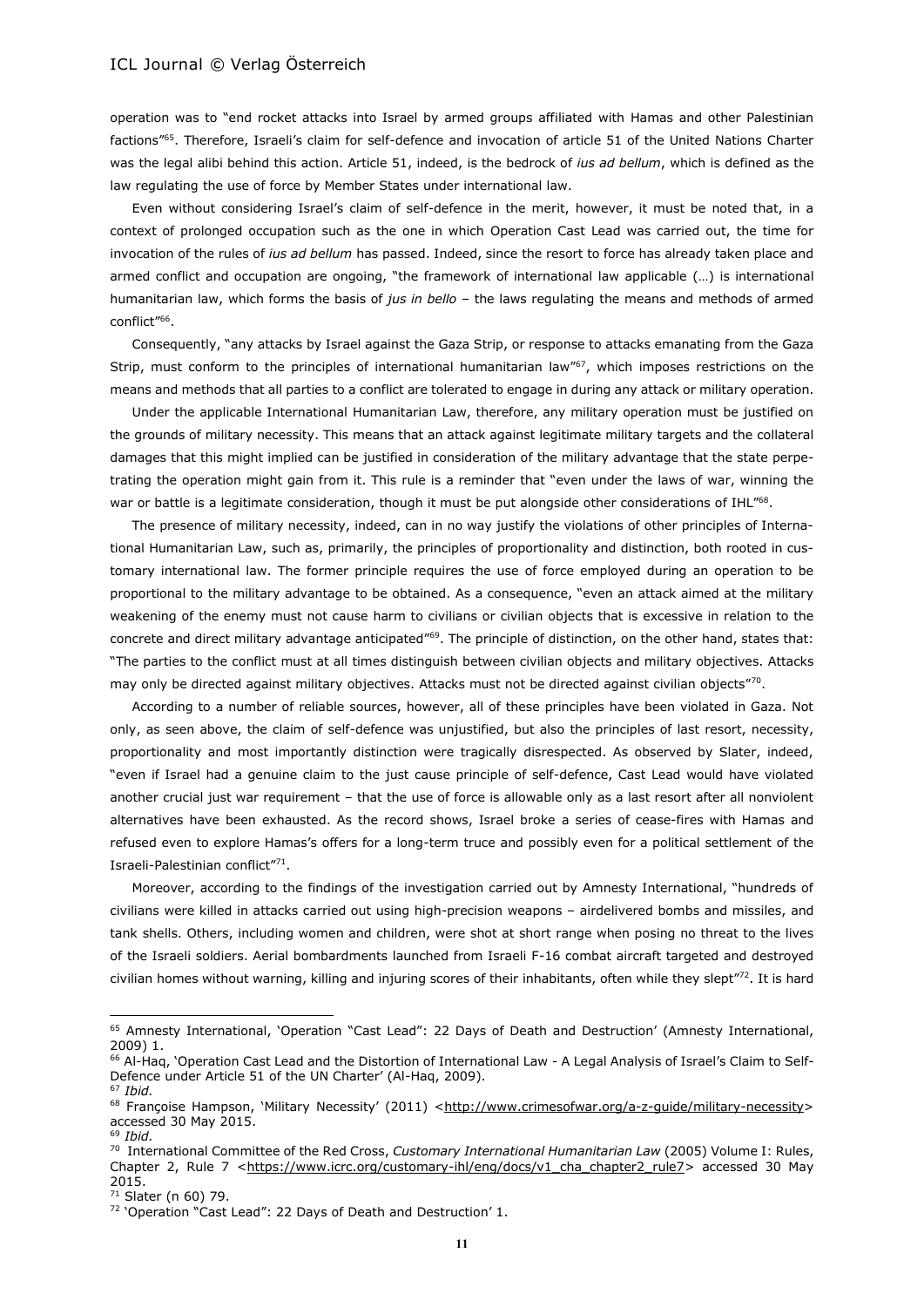to consider these casualties as "collateral damage", given the circumstances under which they took place. Indeed, the report continues by defining the attacks on civilians as "direct" and "indiscriminate", in evident and total violation of the most fundamental principles of International Humanitarian Law<sup>73</sup>.

## 1. The Goldstone Report and the principle of distinction

On 3 April 2009, the United Nations established a Fact Finding Mission on the Gaza Conflict with the mandate to "investigate all violations of international human rights law and international humanitarian law that might have been committed at any time in the context of the military operations that were conducted in Gaza during the period from 27 December 2008 and 18 January 2009, whether before, during or after"<sup>74</sup>. In a very detailed and exhaustive report, commonly referred to as the "Goldstone Report" and issued by the Human Rights Council on 25 September 2009, the Mission observed that "the Israeli armed forces discharged their obligation to take all feasible precautions to protect the civilian population of Gaza"<sup>75</sup>.

The Mission collected evidence of indiscriminate, disproportionate and unjustified attacks carried out by the IDF and resulting in loss of life and injuries to civilians. Moreover, they reported proof of deliberate attacks against the civilian population, including the killing of civilians in the attempt of leaving their house to walk to safer areas<sup>76</sup>. In particular, the report observes that the destruction of industrial infrastructure, food production, water installations, sewage treatment plants and housing constitutes an attack on the foundations of the civilian life in Gaza, with no military justification<sup>77</sup>. The Report reminds that "unlawful and wanton destruction which is not justified by military necessity amounts to a war crime<sup>"78</sup> and that destruction perpetrated with the aim of denying sustenance to the population is "a violation of customary international law and may constitute a war crime"<sup>79</sup>.

In addition, the report collects evidence and information concerning the instructions given to the Israeli armed forces with regard to the opening of fire against civilians and that "provided for a low threshold for the use of lethal fire against the civilian population"80. For the purposes of the present discussion, the most relevant conclusion achieved by the Mission is that "the repeated failure to distinguish between combatants and civilians appears to the Mission to have been the result of deliberate guidance issued to soldiers, as described by some of them, and not the result of occasional lapses"<sup>81</sup>.

On these grounds, it is inconceivable to refute the conclusion that the main targets of the operation were not, as declared, Hamas' military objectives. Rather, the purpose was to annihilate the population to ensure domination and weaken resistance.

 $73$  "Much of the destruction  $(...)$  resulted from direct attacks on civilian objects as well as indiscriminate attacks that failed to distinguish between legitimate military targets and civilian objects. Such attacks violated fundamental provisions of international humanitarian law, notably the prohibition on direct attacks on civilians and civilian objects (the principle of distinction), the prohibition on indiscriminate or disproportionate attacks, and the prohibition on collective punishment". *Ibid.*

<sup>&</sup>lt;sup>74</sup> UNGA, Human Rights Council Resolution `Human Rights in Palestine and other Occupied Arab Territories -Report of the United Nations Fact-Finding Mission on the Gaza Conflict' (25 September 2009) A/HRC/12/48 13. <sup>75</sup> *Ibid.* 18, para 37.

<sup>76</sup> *Ibid.* 158.

<sup>77</sup> *Ibid.* 199.

<sup>78</sup> *Ibid.* 21, para 50.

<sup>79</sup> *Ibid.*

<sup>80</sup> *Ibid.* 180, para 802.

<sup>81</sup> *Ibid.* 407, para 1889.

Moreover, according to Al-Haq: "A prominent feature of 'Operation Cast Lead' was disproportionate and often indiscriminate military attacks against densely populated civilian centres throughout the Gaza Strip. Al-Haq fieldworkers extensively documented the systematic failure of Israel to effectively distinguish between civilian and military objectives during attacks and a clearly identifiable lack of proportionality between the death and injury of civilians, destruction of civilian property and the concrete military advantage offered from such attacks. Indiscriminate and disproportionate attacks constitute war crimes, where they result in wilful killing and extensive unlawful destruction of property, such attacks may amount to grave breaches of the Fourth Geneva Convention, entailing individual criminal liability for those who planned, ordered or executed such operations". 'Operation Cast Lead and the Distortion of International Law - A Legal Analysis of Israel's Claim to Self-Defence under Article 51 of the UN Charter' 4.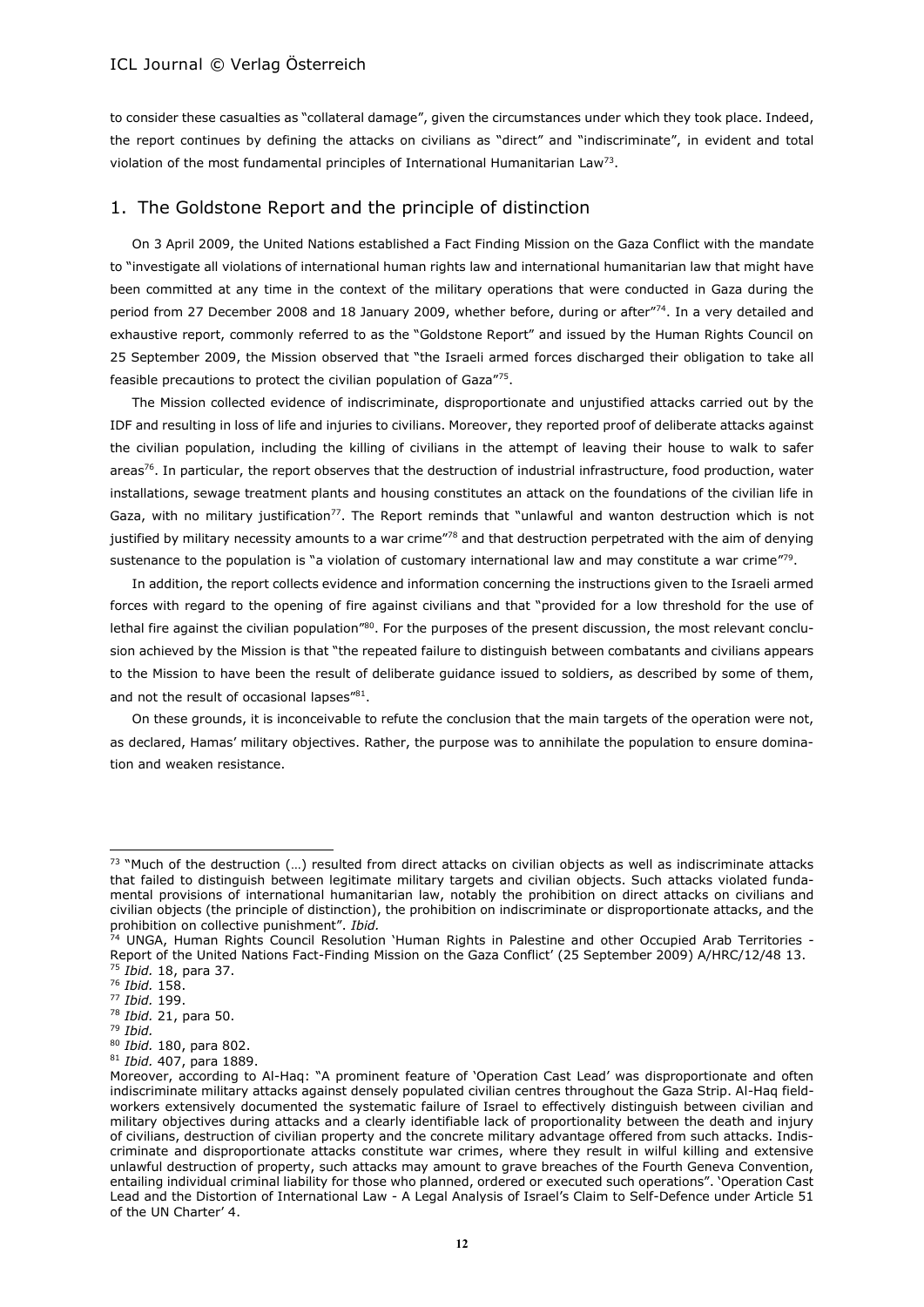With its 1300 to 1450 Palestinian victims - among which 300 children and hundreds of other unarmed civilians $^{82}$  – and the effect of leaving thousands homeless and the already troublesome economic situation in ruins $^{83}$ , Operation Cast Lead was deliberately drafted to provoke a high number of civilian casualties<sup>84</sup> and can, therefore, be considered to amount to a "planned humanitarian disaster"<sup>85</sup>.

## D. OPERATION PROTECTIVE EDGE – "NO SAFE PLACE"

After these events, the population of Gaza thought that the worst was over. They relied on the fact that the international community would not turn their back against actions of such tragic consequences of death, destruction and suffering. They hoped that Israel would never be allowed to carry out any more violent, unnecessary and illegal military operation $86$ . Unfortunately, they were wrong.

A second massive warfare campaign, indeed, was launched against Gaza on 8 July 2014, breaking the ceasefire agreement that had been in place since the end of operation "Pillar of Defence" in November 2012.

The sparkle of the tension was the kidnapping of three Israeli teenagers in Southern West Bank on 12 June. Even though there was no evidence that the disappearance of the three youths could be attributed to Hamas, Israel had no hesitation to blame it on the Palestinian terrorist group.

Once more, the stated objective of "Protective Edge" was the destruction of Hamas's infrastructure and the prevention of Palestinian rockets from firing into Southern Israel<sup>87.</sup> The report by the International Federation for Human Rights (FIDH), issued following the operation, analyses the events by dividing its seven weeks into three phases and relying on the data provided by the United Nations Office for the Coordination of Humanitarian Affairs (OCHA). According to these data, the intensity of the operations was increasing day by day, and "while the first days of the conflict exhibited a daily average of over 27 fatalities, OCHA's daily updates saw that number rise to the hundreds, mostly civilians"88. The number of Internally Displaced Persons (IDPs), as reported by the United Nations, was also increasing daily89. Not only was the force used to hit Gaza more intense than during the two previous operations – "Cast Lead" in 2009 and "Pillar of Defence" in 2012 – but operation "Protective Edge" is recorded as the deadliest and most devastating escalation since the very beginning of the occupation, in 1967.

Civilian casualties and physical and psychological suffering are the perhaps inevitable side-effect of any belligerent conflict. As mentioned above, however, rules have been developed to limit the disastrous consequences of war and protect the non-combatants. These rules, in particular, are codified by customary and treaty-based International Humanitarian Law, in particular the Geneva Conventions of 1949. According to Article 8 of the

87 'Trapped and Punished: The Gaza Civilian Population under Operation Protective Edge' 9.

<sup>88</sup> *Ibid.* 11.

<sup>82 &#</sup>x27;Human Rights in Palestine and other Occupied Arab Territories - Report of the United Nations Fact-Finding Mission on the Gaza Conflict' 90.

<sup>83 &#</sup>x27;Operation "Cast Lead": 22 Days of Death and Destruction' 1.

<sup>84 &</sup>quot;Operation Cast Lead (...) violated every principle governing morally acceptable methods of warfare, because Israel's deliberate destruction of Gazan political, economic, ad societal infrastructures and institutions was, at minimum, grossly indiscriminate. (…) The overwhelming evidence of how Israel has implemented the iron wall strategy throughout its history, as well as the unrefuted and detailed evidence of its behavior in Cast Lead, makes it difficult to avoid the conclusion that Israel's policies in Gaza constituted an intentional violation of the most important and widely accepted moral principle that seek to minimize the destructiveness of warfare: that innocent civilians may never be the intended object of military attack whether directly or indirectly, as in attacks on civilian institutions and infrastructures". Slater (n 60) 79-80.

<sup>85</sup> Michel Chossudovsky, 'The Invasion of Gaza: "Operation Cast Lead", Part of a Broader Israeli Military-Intelligence Agenda' Global Research (4 January 2009) [<www.globalresearch.ca/the-invasion-of-gaza-operation-cast](http://www.globalresearch.ca/the-invasion-of-gaza-operation-cast-lead-part-of-a-broader-israeli-military-intelligence-agenda/11606)[lead-part-of-a-broader-israeli-military-intelligence-agenda/11606>](http://www.globalresearch.ca/the-invasion-of-gaza-operation-cast-lead-part-of-a-broader-israeli-military-intelligence-agenda/11606) accessed 30 May 2015.

<sup>86</sup> Radji Sourani, 'History is repeated as the international community turns its back on Gaza' (17 November 2012) [<www.aljazeera.com/indepth/opinion/2012/11/20121117115136211403>](http://www.aljazeera.com/indepth/opinion/2012/11/20121117115136211403) accessed 31 May 2015.

<sup>89 &</sup>quot;By the end of August, the UN reported over 18,000 housing units to have been destroyed or severely damaged in Gaza, leaving approximately 108,000 Palestinian people homeless". *Ibid.* 13.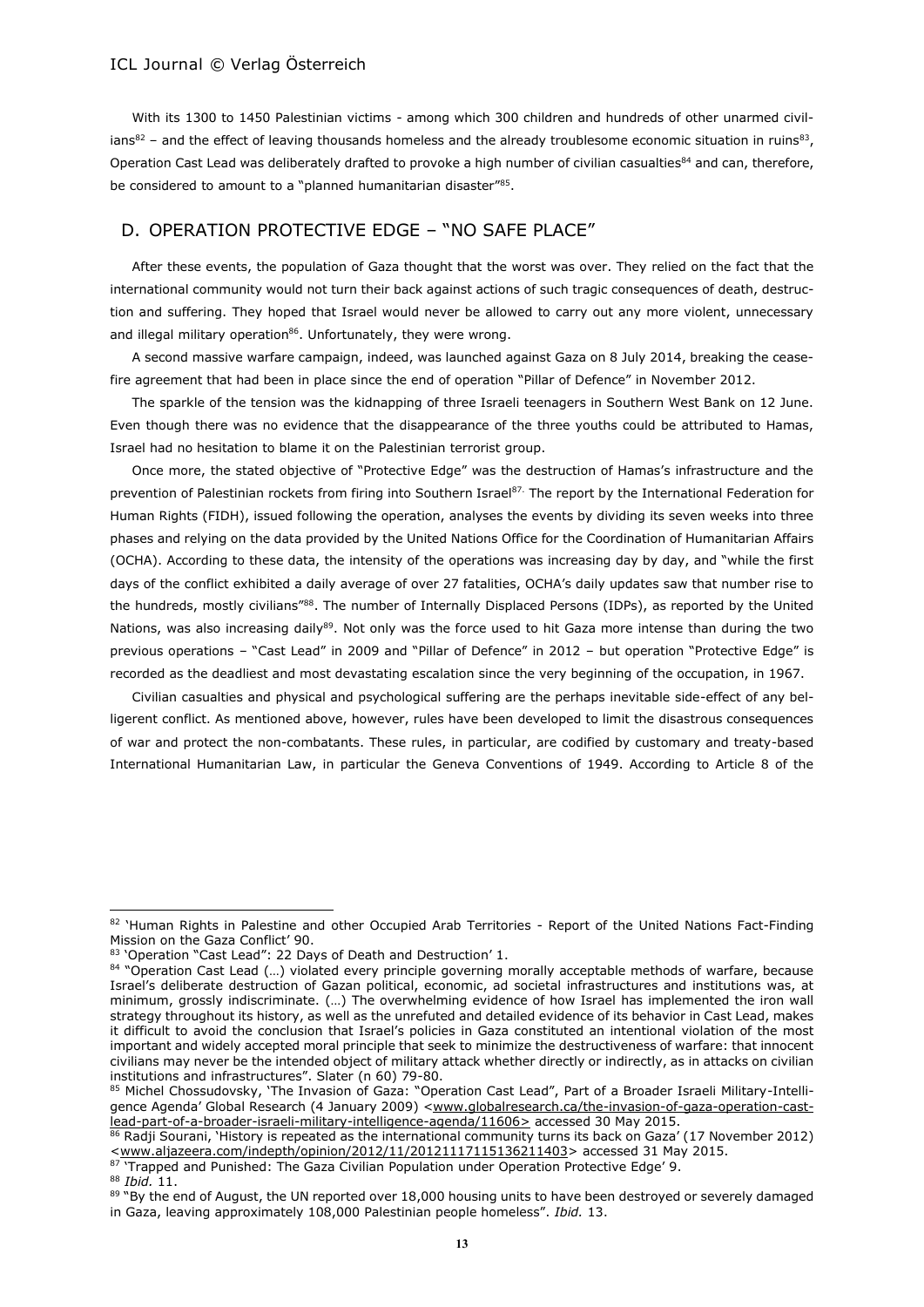Statute of the International Criminal Court<sup>90</sup>, moreover, the violations of these rules constitute a war crime<sup>91</sup>. Evidence suggests that, during operation "Protective Edge", the Israeli forces have once again violated the most fundamental rules of International Humanitarian Law and are therefore liable for perpetration of war crimes.

In particular, the attacks in densely populated residential areas, with their direct consequences of death and destruction, are impossible to consider "collateral damages" of a lawfully fought war, and rather fall under the scope of application of articles 8.2.a)i), 8.2.a)iii), 8.2.a)iv) of the Rome Statute. These provisions, indeed, are based on the customary principles of distinction, necessity and proportionality, and respectively outlaw the wilful killing, the wilful causing of great suffering, and the extensive destruction and appropriation of property, not justified by military necessity, carried out unlawfully and wantonly perpetrated "against persons or property protected under the provisions of the relevant Geneva Convention"<sup>92</sup>.

Article 8.2.b) of the Statute also applies, given that it proscribes "other serious violations of the laws and customs applicable in international armed conflict, within the established framework of international law". Some of the acts prohibited, indeed, are "intentionally directing attacks against the civilian population as such or against individual civilians not taking direct part in hostilities"<sup>3</sup>, "intentionally directing attacks against civilian objects, that is, objects which are not military objectives"<sup>94</sup> and "attacking or bombarding, by whatever means, towns, villages, dwellings or buildings which are undefended and which are not military objectives"<sup>95</sup> . Both the report of the FIDH and the report issued by an independent medical fact-finding mission, entitled "Gaza 2014", report evidence of repeated attacks on hospitals, ambulances, medical personnel and health facilities, in addition to targeting of rescue crews, in violation of Articles 14-20 of the IV Geneva Convention and Articles 8.2.b)ix) and 8.2.b)xiv) of the Rome Statute. Attacks against structures providing shelter to IDPs – including those of the United Nations - have also been recorded<sup>96</sup>, causing psychological distress among the (already traumatized) population and contributing to aggravate the residents' perception that there was "no safe place" on the territory of Gaza.

A number of reports also describe attacks on objects indispensable for civilian survival, as proscribed by Article 8.2.a)iv), which classifies them as war crimes<sup>97</sup>. According to FIDH and OCHA, indeed, the Gaza Strip's only electrical power plant, located in the north-east of the Al Nuseirat refugee camp, was repeatedly attacked as part of "a widespread and systematic policy of attacking electricity and water infrastructure as well as other means of subsistence"<sup>98</sup>. Such policy had devastating consequences for the already critical living conditions of the civilian population. It caused, indeed, a "rapid deterioration in the humanitarian conditions in the Gaza Strip"<sup>99</sup>, especially due to the consequences on water and food supplies. The sewage treatment was also affected, with enormous

[tor/comm%20and%20ref/pe-ongoing/palestine/Pages/palestine.aspx>](http://www.icc-cpi.int/en_menus/icc/structure%20of%20the%20court/office%20of%20the%20prosecutor/comm%20and%20ref/pe-ongoing/palestine/Pages/palestine.aspx) accessed 1 June 2015.

 $\overline{a}$ 

<sup>95</sup> *Ibid.*

<sup>99</sup> *Ibid.* 51.

<sup>90</sup> It must be underlined that, even though the Rome Statute would be a useful parameter by itself, being its provisions considered the codification of already existing customary law, its relevance has become even more prominent since 1 January 2015. On that day, indeed, "the Government of Palestine lodged a declaration under article 12(3) of the Rome Statute accepting the jurisdiction of the International Criminal Court (ICC) over alleged crimes committed 'in the occupied Palestinian territory, including East Jerusalem, since June 13, 2014'. On 2 January 2015, the Government of Palestine acceded to the Rome Statute by depositing its instrument of accession with the UN Secretary-General". International Criminal Court, 'Palestine' (2015) <[www.icc](http://www.icc-cpi.int/en_menus/icc/structure%20of%20the%20court/office%20of%20the%20prosecutor/comm%20and%20ref/pe-ongoing/palestine/Pages/palestine.aspx)[cpi.int/en\\_menus/icc/structure%20of%20the%20court/office%20of%20the%20prosecu-](http://www.icc-cpi.int/en_menus/icc/structure%20of%20the%20court/office%20of%20the%20prosecutor/comm%20and%20ref/pe-ongoing/palestine/Pages/palestine.aspx)

Accordingly, on 16 January, the Prosecutor of the ICC opened a preliminary investigation over the situation of Palestine, to verify conditions of jurisdiction and admissibility.

<sup>91</sup> UNGA, Rome Statute of the International Criminal Court (17 July 1998) UN Doc A/CONF.183/9 of 17 July 1998, entered into force 1 July 2002, art. 8.2: "For the purpose of this Statute, 'war crimes' means: a) Grave breaches of the Geneva Conventions of 12 August 1949".

<sup>92</sup> *Ibid.*

<sup>93</sup> *Ibid.* <sup>94</sup> *Ibid.*

<sup>96 &#</sup>x27;Trapped and Punished: The Gaza Civilian Population under Operation Protective Edge' 45.

 $97$  According to the Rome Statute of the International Criminal Court, art. 8.2.b)iv), "intentionally launching an attack in the knowledge that such attack will cause incidental loss of life or injury to civilians or damage to civilian objects or widespread, long-term and severe damage to the natural environment which would be clearly excessive in relation to the concrete and direct overall military advantage anticipated" is considered a war crime.

<sup>98 &#</sup>x27;Trapped and Punished: The Gaza Civilian Population under Operation Protective Edge' 48.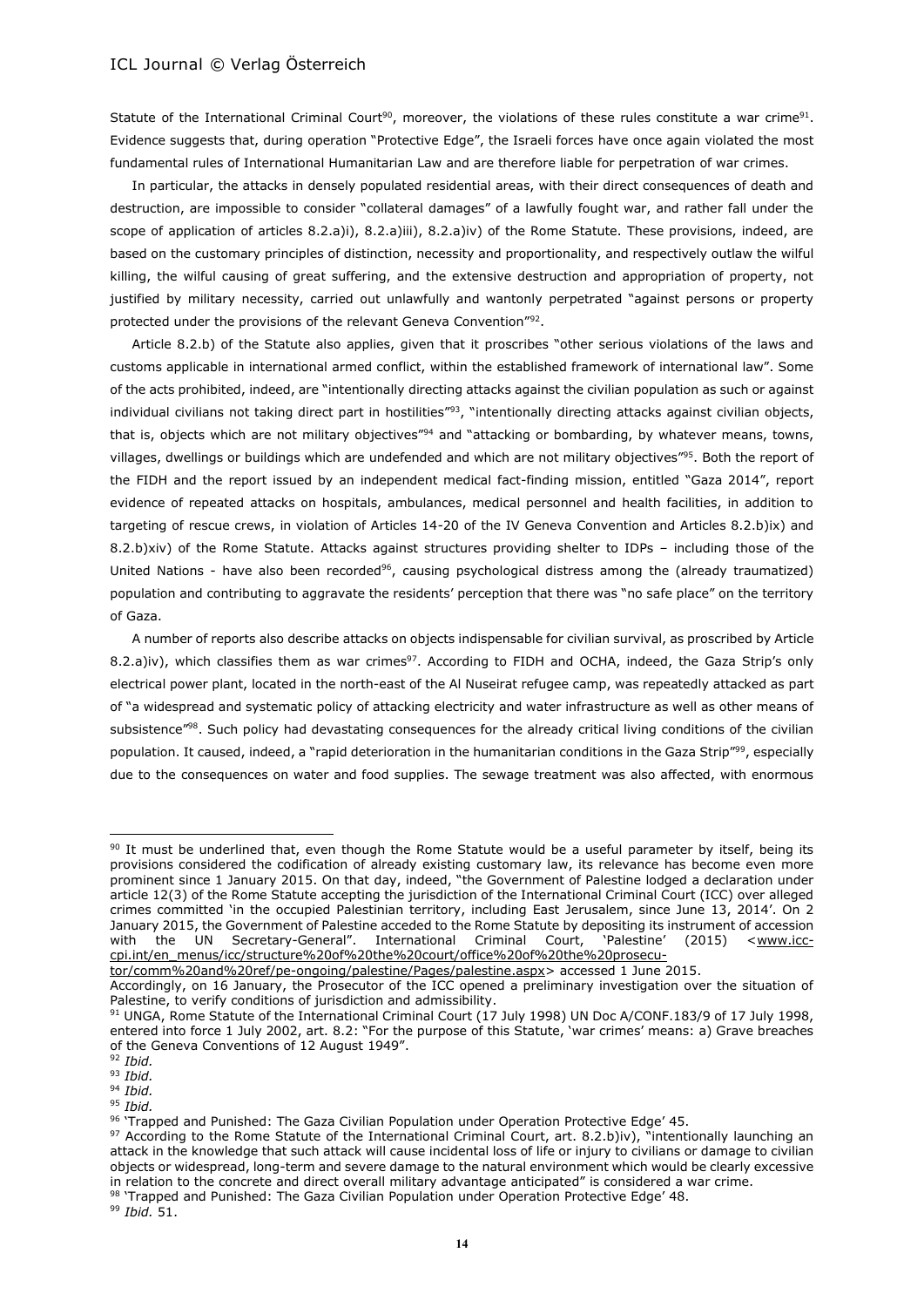repercussions in terms of health and hygiene, and "hospitals and other vital facilities faced extreme difficulties in carrying out their duties"<sup>100</sup>.

## E. CRIMES AGAINST HUMANITY – LEGAL DEFINITION AND FACTUAL ANALYSIS

After the experience of the Nuremberg trials and the International Military Tribunal for the Far East, no international convention was drafted to specifically codify the definition and regulation of crimes against humanity. Despite the significant number of international texts containing it - including the Statute of the International Tribunal for Former Yugoslavia, the Statute of the International Tribunal for Rwanda, and the Statute of the International Criminal Court - the definition of this third category of international crimes (beside war crimes and genocide) is not precisely and completely agreed upon. Its main elements, however, are common to all the definitions in the various texts, and include: application regardless of whether the acts in question are committed in times of war or peace; an act of violence committed against persons regardless of whether nationals or nonnationals of the State committing the alleged crime; the perpetration of the act as part of a "widespread or systematic attack" against any civilian population.

This last requirement is what primarily distinguishes crimes against humanity from genocide, which instead envisages the purpose to destroy, in whole or in part, a certain (national, ethnical, racial or religious) group. The category of crimes against humanity is also partly overlapping with war crimes, but can be distinguished due to the application of the definition regardless of the belligerent or non-belligerent context of the acts committed.

For the purposes of the present analysis, it seems appropriate to take into consideration the definition contained in the Rome Statute of the International Criminal Court. Even though Israel is not a State Party, indeed, the prohibition of crimes against humanity (together with the other international crimes, namely war crimes and genocide) is considered to be a rule of *ius cogens* – that is, the highest possible standard of customary international law for which no derogation is contemplated. The provision contained in the Rome Statute, therefore, can be considered as a codification of such rule with which all States must comply, regardless of whether or not they are signatory parties to the treaty.

Article 7 of the Rome Statute, therefore, lists, in its first paragraph, a number of acts that, if all other conditions are present, can amount to crimes against humanity. Moreover, it clarifies that by "attack directed against any civilian population" the drafters meant "a course of conduct involving the multiple commission of acts referred to in paragraph 1 against any civilian population, pursuant to or in furtherance of a State or organizational policy to commit such attack"<sup>101</sup>. Among the acts listed there are: murder<sup>102</sup>; persecution<sup>103</sup>; *apartheid*<sup>104</sup>; "other inhumane acts of a similar character intentionally causing great suffering, or serious injury to body or to mental or physical health<sup>"105</sup>. From the evidence collected by the United Nations and other organizations and analysed above, it emerges that all of these acts have been committed by the Israeli forces in Gaza. This is indisputable especially when reading the interpretation given by the drafters of the Rome Statute to the terms "persecution" and *apartheid*. According to Article 7.2.g), indeed, "'persecution' means the intentional and severe deprivation of fundamental rights contrary to international law by reason of the identity of the group or collectivity"106.

#### 1. Mens Rea - the subjective element and the context of systematic oppression

That the deprivation of fundamental rights inflicted against the Gaza population is "intentional", "severe" and "contrary to international law" has been extensively argued upon and demonstrated. The most controversial segment of the provision, however, is the investigation of the reasons behind the perpetration of the crimes being the mere "identity of the group or collectivity". It might be argued, indeed, that the reason behind the actions of

- <sup>103</sup> *Ibid.*
- <sup>104</sup> *Ibid.*
- <sup>105</sup> *Ibid.*

<sup>100</sup> *Ibid.*

<sup>101</sup> Rome Statute of the International Criminal Court, art. 7.2.a).

<sup>102</sup> *Ibid.*, art. 7.1.

<sup>106</sup> *Ibid.*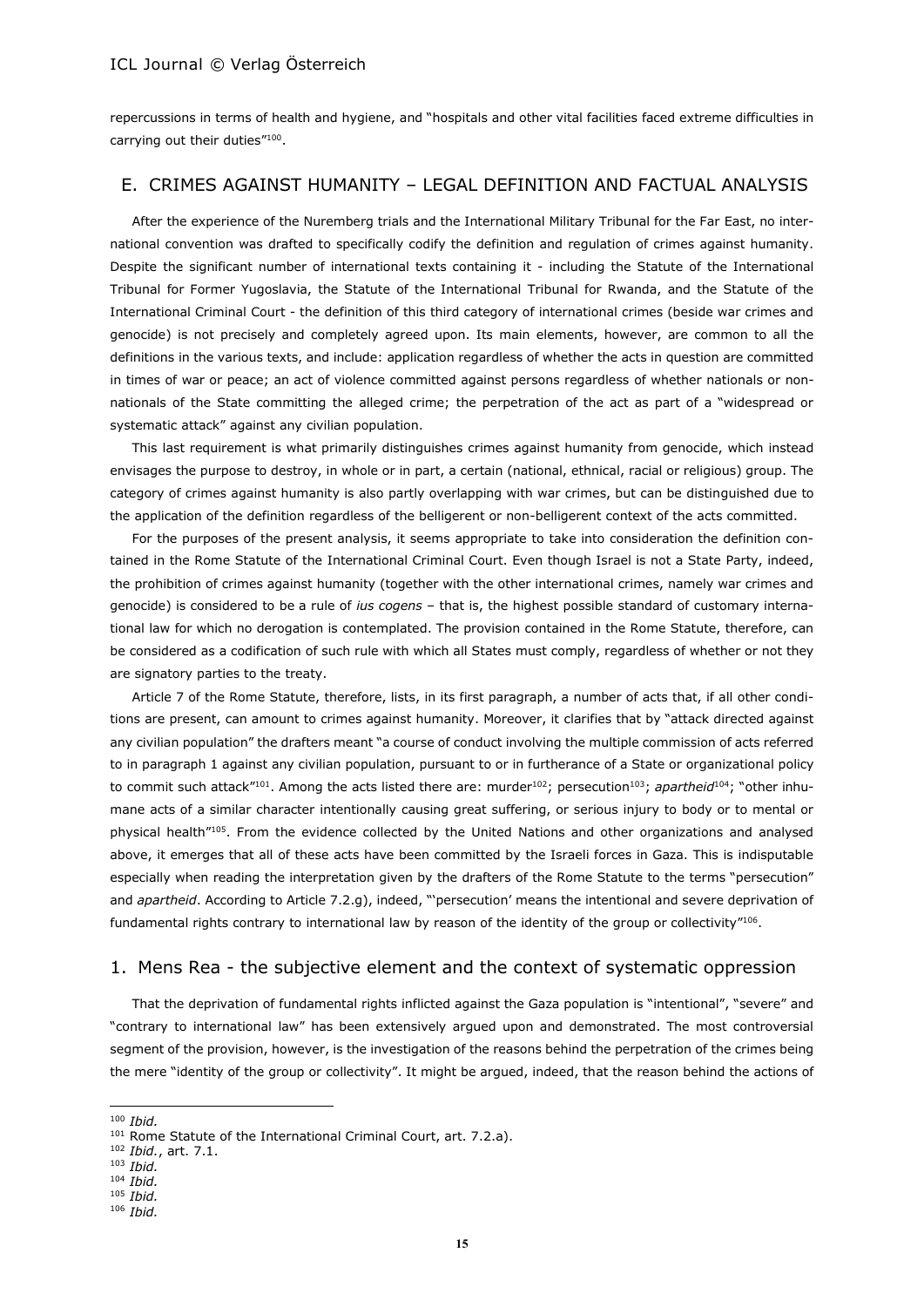the Israeli government is a purpose of expansion and annexation of territory, rather than of targeting the Palestinians as such. However, that is only partially true. From the facts analysed and the crimes perpetrated by the IDF, indeed, it is more reasonable to draw the conclusion that the plan behind Israel's actions is to achieve an only-Jewish populated Israel that would include the Palestinian land. In order to achieve this aim in the longer term, however, Jews had to be evacuated from Gaza in order to allow it to transform into the "open-air prison" that it has become. In 2005, indeed, under the order of Prime Minister Ariel Sharon, all Jewish settlements in Gaza – illegal under international law - were removed, and a number of 7000 Jewish residents were evacuated. At the time, this could have been read as a victory of the Palestinians. Analysed more carefully, however, this act can be regarded as the preliminary condition to be able to perpetrate the crimes planned against the population of Gaza. In other words, the Israeli government's decision was intended to avoid the risk of Jewish inhabitants to be affected by the blockade or targeted by the IDF's operations. It is, therefore, proof of the fact that Israel intended to target only the Arab segment of the population by virtue of their identity, and is therefore liable for persecution.

Article 7.2.h) of the Rome Statute, on the other hand, describes the crime of *apartheid* as "inhumane acts of a character similar to those referred to in paragraph 1, committed in the context of an institutionalized regime of systematic oppression and domination by one racial group over any other racial group or groups and committed with the intention of maintaining that regime<sup>"107</sup>. The presence of the elements of the crime of *apartheid*, with particular regard to the purpose of maintaining a position of domination, has been analysed above with reference to the International Convention on the Suppression and Punishment of the Crime of *Apartheid*. It has been corroborated that the aim behind Israel's acts of segregation is one of subjugation, not security, and that, therefore, these acts amount to a violation of the customary rule of *ius cogens* banishing crimes against humanity as codified in Article 7 of the Rome Statute.

In conclusion, given the facts analysed in the present chapter and the definition of crimes against humanity examined, it is hard to deny that the Israeli government is responsible for the perpetration of crimes against humanity on the territory of Gaza throughout the entire course of the blockade and during the military operations "Cast Lead" in 2009 and "Protective Edge" in 2014.

## F. UNLAWFUL AND DEADLY – VIOLATIONS OF INTERNATIONAL HUMANITAR-IAN LAW BY HAMAS AND OTHER PALESTINIAN ARMED GROUPS

So far, the focus of this work has been on the violations of International Criminal and Humanitarian Law committed by the Israeli forces. The situation in Gaza, however, is very complex both politically and legally. The responsibility towards the population of Gaza as described by international law, indeed, does not belong only to Israel, as the overall occupying power, but also to Hamas, which is *de facto* responsible for the administration of Gaza. In light of this, it is dutiful to investigate and report the violations and abuses committed by members of Hamas against the civilian population, in order to verify at what level the obligation to protect the Gazan population has been disregarded by the primary holders of this responsibility.

According to a comprehensive report released by Amnesty International in March 2015 under the title "Unlawful and Deadly", "Palestinian armed groups have fired rockets and mortars from the Gaza Strip into Israel since 2001, intensively during some periods and at other times on a very occasional basis"<sup>108</sup>. Amnesty International has found evidence that 25 civilians, including four children, were killed by rockets and mortars launched from Gaza into the territory of Southern Israel. In particular, three civilians were killed during the course of operation "Cast Lead" in 2009 and four during operation "Pillar of Defence", in 2012<sup>109</sup>.

<sup>&</sup>lt;sup>107</sup> Rome Statute of the International Criminal Court, art. 7.2.h).

<sup>108 &#</sup>x27;Operation "Cast Lead": 22 Days of Death and Destruction' 8. More specifically, according the report at page 14, "Palestinians armed groups fired 4,881 rockets and 1,753 mortars towards Israel between 8 July and 26 August 2014. At least 243 of these projectiles were intercepted by Israel's Iron Dome missile defence system, while at least 31 fell short and landed within the Gaza Strip", damaging civilian property and public buildings. <sup>109</sup> *Ibid.* 9. The report adds that: "Many other civilians have been injured, some of them very seriously, and

civilian property in Israel – including homes, businesses, schools, other public buildings and vehicles – has been damaged or destroyed".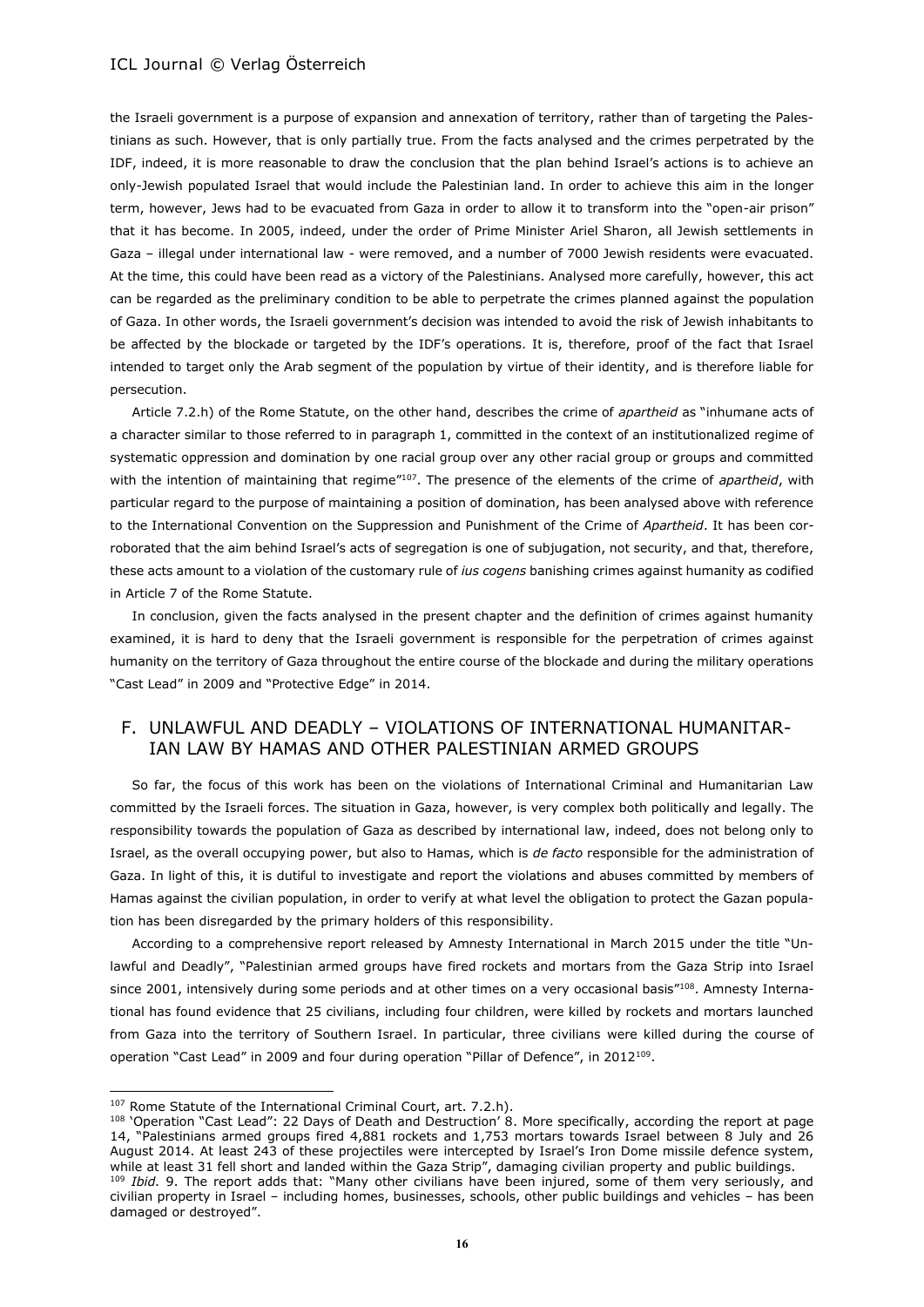Even though, from the evidence collected, it appears that the Palestinian armed groups have aimed at military objectives, highly imprecise weapons such as mortars and rockets must not be used to target military objectives located in proximity to civilian areas, as happened in this case $110$ .

#### 1. The principle of distinction and the Palestinian armed groups' weapons

A corollary of the principle of distinction, which compels all parties to a conflict to distinguish between combatants and non-combatants, is the obligation to direct attack only against combatants, while civilians, meaning anyone who is not member of the armed forces, are protected from attacks unless and for such time as they take a direct part in hostilities<sup>111</sup>. Consequently, the principle of distinction entails the prohibition of indiscriminate attacks.

International Humanitarian Law defines as "indiscriminate" those attacks that target military and civilian objectives without distinction, either because they are not directed against a specific military objective or because they "employ a method or means of combat which cannot be directed at a specific military objective [or] the effects of which cannot be limited as required by international humanitarian law"112. A further corollary of this principle is the prohibition of weapons that are inherently indiscriminate, which are defined as "those that cannot be directed at a military objective or whose effects cannot be limited as required by international humanitarian law"<sup>113</sup> .

The rockets launched by the Palestinian armed groups from the territory of Gaza are nothing but unguided projectiles, impossible to direct at specific targets. For this reason, they are inherently indiscriminate, "likely to injure and kill civilians and damage civilian property"<sup>114</sup>, and their use in contrary to International Humanitarian Law. According to Article 8.2.b)xx) of the Rome Statute, moreover, "employing weapons, projectiles and material and methods of warfare which are of a nature to cause superfluous injury or unnecessary suffering or which are inherently indiscriminate in violation of the international law of armed conflict" constitutes a war crime.

## 2. Summary justice and extrajudicial executions

In its very recent report on the crimes committed by Palestinian armed groups, titled "Strangling Necks", Amnesty International addresses the case of summary, extrajudicial executions committed by Hamas forces against Palestinians suspected of collaborating with the Israeli enemy.

According to Amnesty's conclusions, the victims of these crimes were at least twenty-three, five of which were shot dead by firing squad outside Katiba Prison on 5 August 2014<sup>115</sup> and six of which were extrajudicially executed in public on 22 August<sup>116</sup>. Unlawful and deliberate killings are a violation of a high number of provisions of Human Rights Law<sup>117</sup> and International Humanitarian Law. It must be kept in mind that the rules of International Humanitarian Law are applicable to all parties to a conflict, including armed groups. As correctly stated in Amnesty's report, "in the case of Gaza, such parties include the Hamas *de facto* administration and Palestinian armed groups that engage in armed conflict with Israel"<sup>118</sup>. Article 3 common to the Four Geneva Conventions codifies standards of humane conduct that include the obligation to treat all persons placed *hors de combat* – by reason of sickness,

<sup>&</sup>lt;sup>110</sup> "Military objectives are located in close proximity to civilian areas in many parts of Israel. The headquarters of the Israeli army is in a densely populated area of central Tel Aviv". *Ibid.* 16.

<sup>&</sup>lt;sup>111</sup> International Committee of the Red Cross, Geneva Conventions (12 August 1949) Protocol I, art. 51(3).

<sup>112</sup> *Ibid.* art. 51(4)(a).

 $113$  ICRC, IHL (n  $70$ ) Rule 71.

<sup>114 &#</sup>x27;Operation "Cast Lead": 22 Days of Death and Destruction' 17.

<sup>&</sup>lt;sup>115</sup> Amnesty International, 'Strangling Necks' (Amnesty International, 2015) 14.

<sup>116</sup> *Ibid.* 5. The report describes the execution in detail, as described by eyewitnesses: "On the morning of 22 August, Hamas said in a statement that it had established 'revolutionary courts' and sentenced an undisclosed number of 'collaborators' to death. Masked men read out the statement at the al-Omari mosque during Friday prayers, following which other masked armed men publicly executed six men outside the mosque in front of hundreds of spectators". *Ibid.* 19.

<sup>&</sup>lt;sup>117</sup> Among others, for example, those of the Universal Declaration of Human Rights, the International Covenant on Civil and Political Rights, the International Covenant on Economic Social and Cultural Rights, and the Convention against Torture.

<sup>&</sup>lt;sup>118</sup> 'Strangling Necks' 34.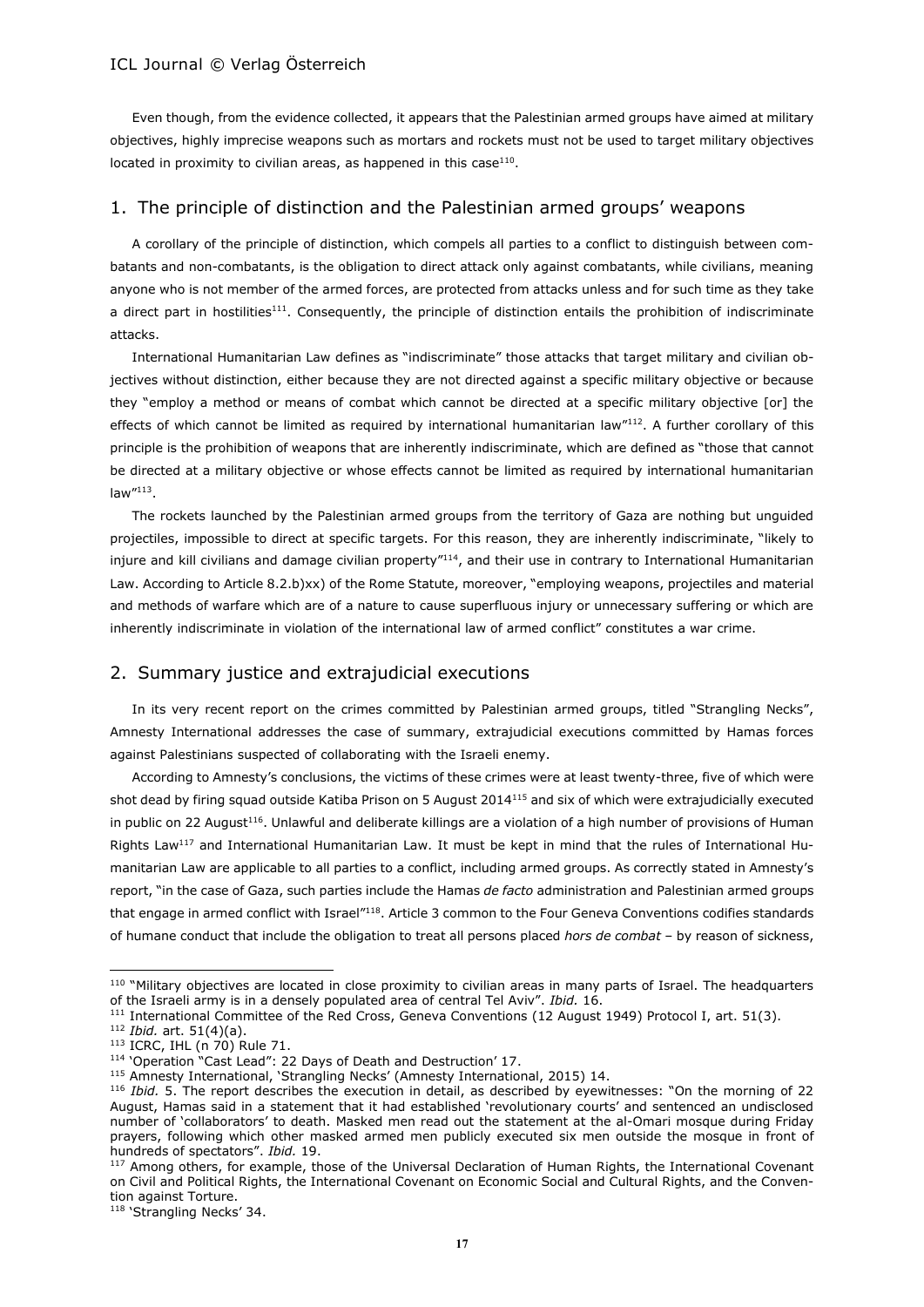wounds, detention or any other – humanely. The provision further specifies a number of acts that are prohibited, which include "violence to life and person, in particular murder of all kinds, mutilation, cruel treatment and torture"119 and "outrages upon personal dignity, in particular humiliating and degrading treatment"120. According to the evidence collected by Amnesty International, Hamas and other Palestinian armed groups have committed serious violations of Article 3 common to the Four Geneva Conventions and are therefore liable for war crimes under Article 8 of the Rome Statute<sup>121</sup>.

As noted by some media, in Hamas's eyes, the Amnesty report is dangerous, "as it equates the Palestinians with the Israelis, the executioner with the victim, the killer with the killed [and] as it further marginalizes Hamas from the international community"<sup>122</sup>. Despite the suffering, death, destruction and displacement inflicted to the population of Gaza, the violations committed by the Israeli forces cannot justify the violations committed by the Palestinian armed groups, even if we considered them as acts of resistance against oppression. Violations by one party can in no case justify violations by its opponents. This perverse logic, promoted by decades of impunity, seems to be what animates both sides of this conflict, constituting the fuel of an escalating "cycle of violations for which civilians on all sides have been paying such a heavy price"<sup>123</sup>.

# IV. SECURITY COUNCIL, WORLD ORDER AND RtoP

*"But understand that there's a lot of cruelty around the world. We're not going to be able to be everywhere all the time". Senator Barack Obama*

## A. THE PROBLEMATIC IMPLEMENTATION OF RtoP

It must be reiterated that the present work does not deal with issues of *ius ad bellum* with regard to the Israeli-Palestinian conflict. The focus of the present analysis, indeed, is instead on *ius in bello*, which concerns the way in which all parties conduct hostilities rather than the issue of who is justified to use force. The reasons of the conflict and the way it originated are, in fact, irrelevant for the purpose of verifying whether violations of International Humanitarian and Criminal Law have occurred and, therefore, whether the regime of RtoP theoretically applies. It must be remembered, however, that the purpose of an armed conflict is to militarily defeat the enemy. This, as recognized by the laws of armed conflict, makes the act of murder lawful under specific circumstances, and even foresees that the eventual occurrence of civilian death can, under specific circumstances, be justified as "collateral damage" for the achievement of military goals. In other words, although every civilian death is certainly a tragedy, equally certainly not every civilian death is a crime under International Humanitarian Law.

The law, however, requires all parties to a conflict to fulfil certain obligations and abide by specific rules. The belligerent parties, indeed, must conform to the principles of military necessity (to overcome the enemy), humanity, distinction (between military and civilian targets) and proportionality. Failure to comply with any of these

<sup>&</sup>lt;sup>119</sup> Geneva Conventions, common art. 3.a).

<sup>120</sup> *Ibid.*, common art. 3.c).

<sup>121</sup> The final part of the report underlines that "the Hamas *de facto* administration in Gaza has not only failed to take action to stop and prevent extrajudicial executions and other serious human rights abuses perpetrated by its forces, but sought to justify and even facilitated or encouraged them. Indeed, by affording the perpetrators total impunity, the Hamas authorities have contributed to the creation of a climate of fear and intimidation that deters many victims and their families from reporting or even disclosing abuses committed against them, suggesting that the true extent of abuses may be significantly greater than that documented by Amnesty International and other human rights groups. (…) The unlawful killings of alleged collaborators and other serious abuses during Operation Protective Edge that this report documents follow a familiar pattern echoing previous abuses committed by Hamas and Palestinian armed groups during Israel's military offensives against Gaza in 2008-2009 and 2012". 'Strangling Necks' 39.

<sup>122</sup> Adnan Abu Admer, 'Amnesty Report causes uproar within Hamas' (3 June 2013) <http://www.al-monitor.com/pulse/originals/2015/06/palestine-gaza-hamas-israel-amnesty-international-report.html> accessed 4 June 2015.

<sup>123 &#</sup>x27;Operation "Cast Lead": 22 Days of Death and Destruction' 60.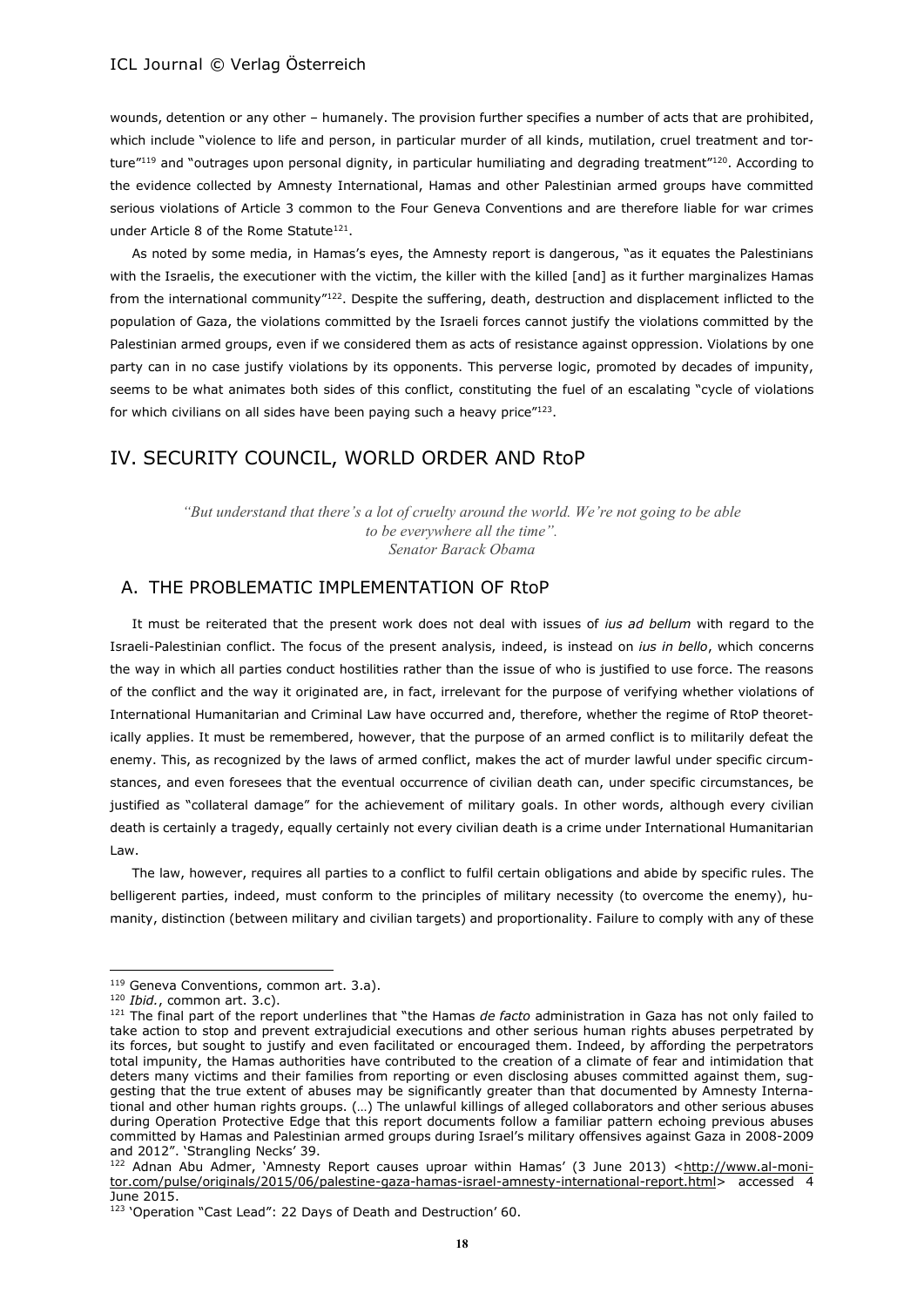principles amounts to a violation of International Humanitarian Law and therefore to a war crime (and, in certain cases, to crimes against humanity).

As seen in the previous chapter of the present study, a variety of official sources of evidence exists that suggests that both the Israeli government and Hamas and other Palestinian armed groups are allegedly responsible for war crimes and crimes against humanity against the population of Gaza $124$ , and according to the ICISS Report on the Responsibility to Protect, this should be more than enough for the RtoP doctrine to apply. Yet, no step has been taken in this direction and the population of Gaza is left alone in a situation of great suffering and harm. Once more, the world seems indifferent towards the cries for help of the civilians and inclined to overlook the humanitarian emergency in the region, proving that the words "never again", so many times invoked loudly by the supposed advocates of justice and peace, are more often than not nothing more than a mere slogan. What are the problems with the implementation phase of RtoP? Why is the doctrine not applied to Gaza? This is what the present chapter is about to explore.

## B. THE "MIXED MOTIVES" CONTRADICTION

The first aspect to be analysed is the so-called "mixed motives" problem. As observed by Paris, indeed, "the idea that countries have a duty to safeguard their own populations from extreme harm and that external intervention for humanitarian purposes may sometimes be warranted continues to enjoy widespread support in international affairs"125, but the way in which this idea is ultimately translated into practice is very different. In reality, in fact, it is hard to imagine a military intervention or the implementation of a non-military measure by virtue only of humanitarian considerations. The considerations involved will always amount to a mix of motives that will almost undoubtedly include a certain level of self-interest. This element, however, is not necessarily a negative aspect and could rather be, on the contrary, desirable if not indispensable. According to Paris, for example, "unless humanitarian operations are at least partly rooted in self-interest, intervening states may lack the political commitment and resolve to complete the humanitarian tasks they undertake, especially if these involve combat"<sup>126</sup>.

These types of operations, however, build their credibility and legitimacy on their altruistic nature and assertive solidarity purpose. How can they reflect (and even require) such a strong element of self-interest by the interveners? There seems to be an intricate contradiction at the very heart of RtoP, which is what Paris names "the simultaneous necessity and preclusion of self-interest"<sup>127</sup>. The norm's implementation, therefore, is very "unlikely to be separated from competing geopolitical interests"<sup>128</sup>, as the opposite reactions to the two cases of Libya and Syria have very vividly shown<sup>129</sup>. However, the fact that political will is the primary element that influences the states' decision whether or not to intervene in cases of humanitarian disaster does not necessarily imply that the norm itself is meaningless and that the regime is doomed to fail. On the other hand, it should make us reflect on the dynamics of power in a constantly changing world, and how best to ensure that this power

<sup>124</sup> UNGA, Human Rights Council Resolution 'Report of the Independent Commission of Inquiry on the 2014 Gaza Conflict' (24 June 2015) A/HRC/29/52.

<sup>125</sup> Paris (n 47) 572.

<sup>126</sup> *Ibid.* 573.

See also James Pattison, *Humanitarian Intervention and the Responsibility to Protect - Who Should Intervene?* (Oxford University Press 2010) 59: "It may be morally desirable that an intervener *is* motivated by a degree of self-interest. A strong element of self-interest, for instance, could make it more likely that the intervener will secure the necessary commitment for effective humanitarian intervention".

<sup>127</sup> Paris (n 47) 574.

<sup>128</sup> Maissaa Almustafa, Evan Cinq-mars and Matthew Redding, 'The Responsibility To Protect: Ensuring the Norm's Relevance After Libya, Côte D'Ivoire and Syria' (2013) 10 CIGI Junior Fellow Policy Brief, 5.

<sup>&</sup>lt;sup>129</sup> "To highlight that national, and personal, interest influenced the intervention in Libya does not mean that one adheres to a conspirational view whereby the "West", indifferent to humanitarian crisis, hatched a nefarious plan to plunder Libya's oil fields. Rather, a combination of factors, including events on the ground; the favourable regional disposition; Libya's geostrategic importance; and Qaddafi's pariah status, reputation for violence, and exceptional public declaration of murderous intent – plus doubtless myriad domestic considerations – combined to induce the leaders to push for action". Hehir (n 19) 156.

Almustafa, Cinq-Mars and Redding, on the other hand, rightly observe that "the inability of the involved actors to secure a consensus on resolving the Syrian crisis and protecting civilian population is their failure, not the failure of the norm". *Ibid*.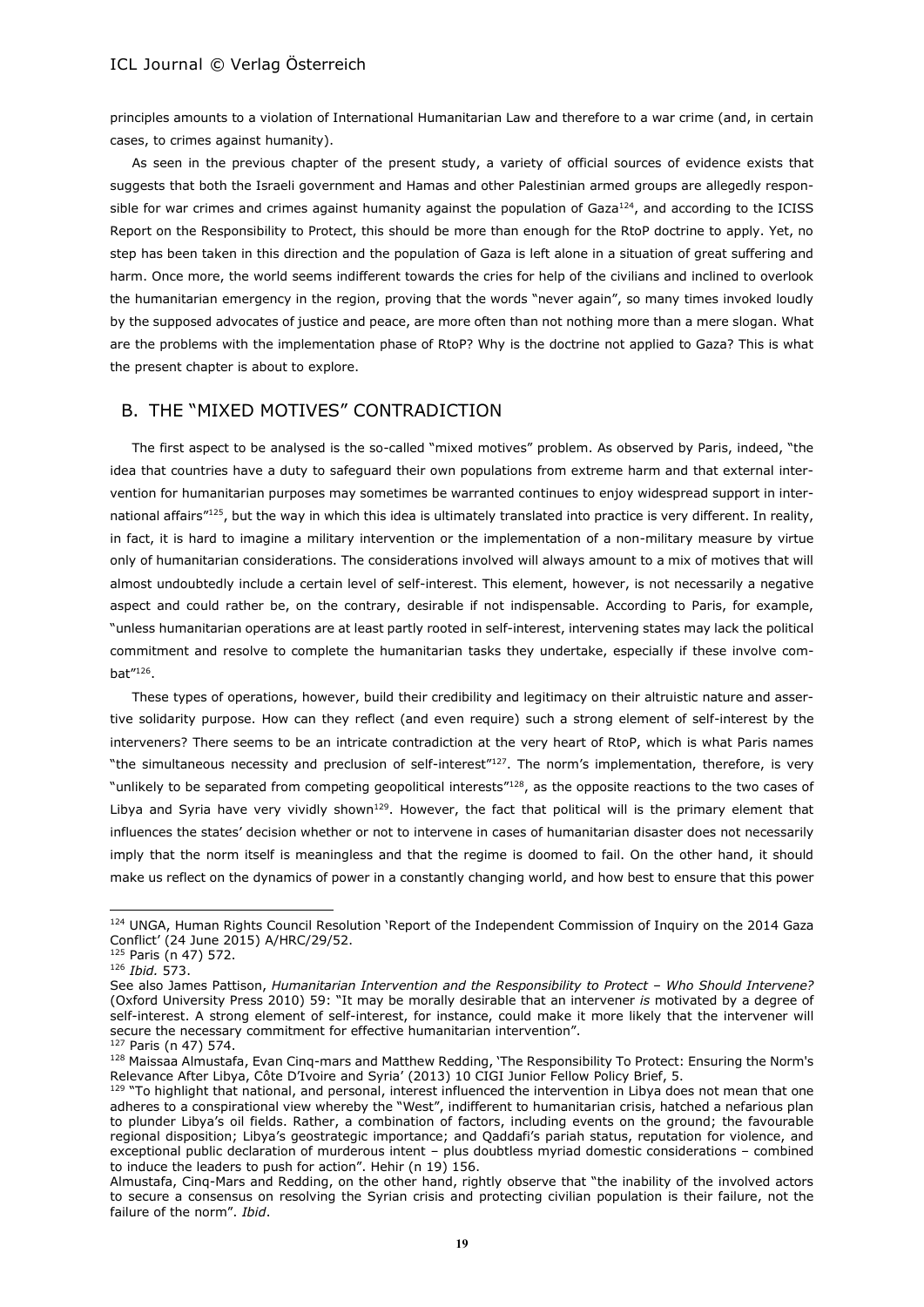is addressed towards the needs of the most vulnerable people and that the interests of these populations in need are prioritised in the political agenda.

The tragic events of the 1990s and some of the Security Council's resolutions enacted in response to a number of crises reflect what Weiss calls a humanitarian "impulse", which is "the laudable desire to help fellow human beings threatened by armed conflict"<sup>130</sup>. Despite the political momentum and the rhetorical commitment, however, it soon became clear that we were ready to rescue "some, but not all war-affected populations"<sup>131</sup>, and that, for that to happen, humanitarian and strategic interests needed to coincide.

Since "the humanitarian imperative would entail an obligation to treat all victims similarly and react to all crises consistently"<sup>132</sup>, while the reality is that politics and political interests are often the most relevant elements to take decisions, Weiss concludes that RtoP is based on a humanitarian "impulse" rather than "imperative"133: permissive rather than peremptory, political rather than normative.

It is hard to contradict Weiss in front of the evidence of the fact that costs, necessary resources and geopolitical interests all have a role to play when it comes to the (in)action of the international community ahead of situations of severe harm and suffering. However, it seems too fatalistic (and rather unhelpful) to take awareness of the reality as it is without pushing for change and improvement. In other words, as Weiss himself asked in a subsequent article, "is it possible to rediscover the rhetorical passion and commitment to humanitarianism that followed our collective *mea culpa* after the tragedy in Rwanda?"<sup>134</sup>.

# C. THE ISSUE OF "RIGHT AUTHORITY" IN A CONSTANTLY CHANGING WORLD ORDER

There can be little doubt that the concept of RtoP needs some deep rethinking. Rather than as a norm that imposes duties, it is so far been conceived as a norm that confers powers. If we conceive the regime as normative in this sense, then it needs to be clear what are the standards and criteria that must be used in the exercise of this discretionary power by the executive authorities (and who these mandated authorities are or ought to be). Indeed, "to date, the discretionary mandate to undertake executive action in order to further the goal of protecting civilians has been exercised in a selective fashion"<sup>135</sup> .

The reason why the implementation of RtoP is a matter of such complicated and delicate nature is that it deals with a very broad conception of international order and with the complex realities of politics and power. In the words of Newman, indeed, "RtoP exposes important tensions because it comes at a time when attitudes towards sovereignty and human rights are evolving, and when the distribution of political power is in transition. This relates not only to human rights but also to the nature of the international system"136. If it is true that "R2P is a reflection of an emerging assertive solidarism in international society – a 'paradigm shift' from the Westphalian notion of non-interference towards non-indifference"<sup>137</sup>, it is also true that these solidarism and non-indifference pass through Chapter 6 of the ICISS Report on the Responsibility to Protect, which deals with the issue of "right authority".

According to it, indeed, "the UN, whatever arguments may persist about the meaning and scope of various Charter provisions, is unquestionably the principal institution for building, consolidating and using the authority of the international community"<sup>138</sup> and "collective intervention blessed by the UN is regarded as legitimate because it is duly authorized by a representative international body; unilateral intervention is seen as illegitimate because self-interested. Those who challenge or evade the authority of the UN as the sole legitimate guardian of

<sup>130</sup> Thomas G. Weiss, 'The Sunset of Humanitarian Intervention? The Responsibility to Protect in a Unipolar Era' (2004) 35 Security Dialogue 135, 147.

<sup>131</sup> *Ibid*.

<sup>132</sup> *Ibid.* <sup>133</sup> *Ibid*.

<sup>134</sup> Weiss, 'RtoP Alive and Well after Libya' (n 5) 290.

<sup>135</sup> Orford (n 18) 30.

 $136$  Newman (n 1) 242.

<sup>137</sup> *Ibid*.

<sup>138 &#</sup>x27;The Responsibility to Protect' (n 12) 48.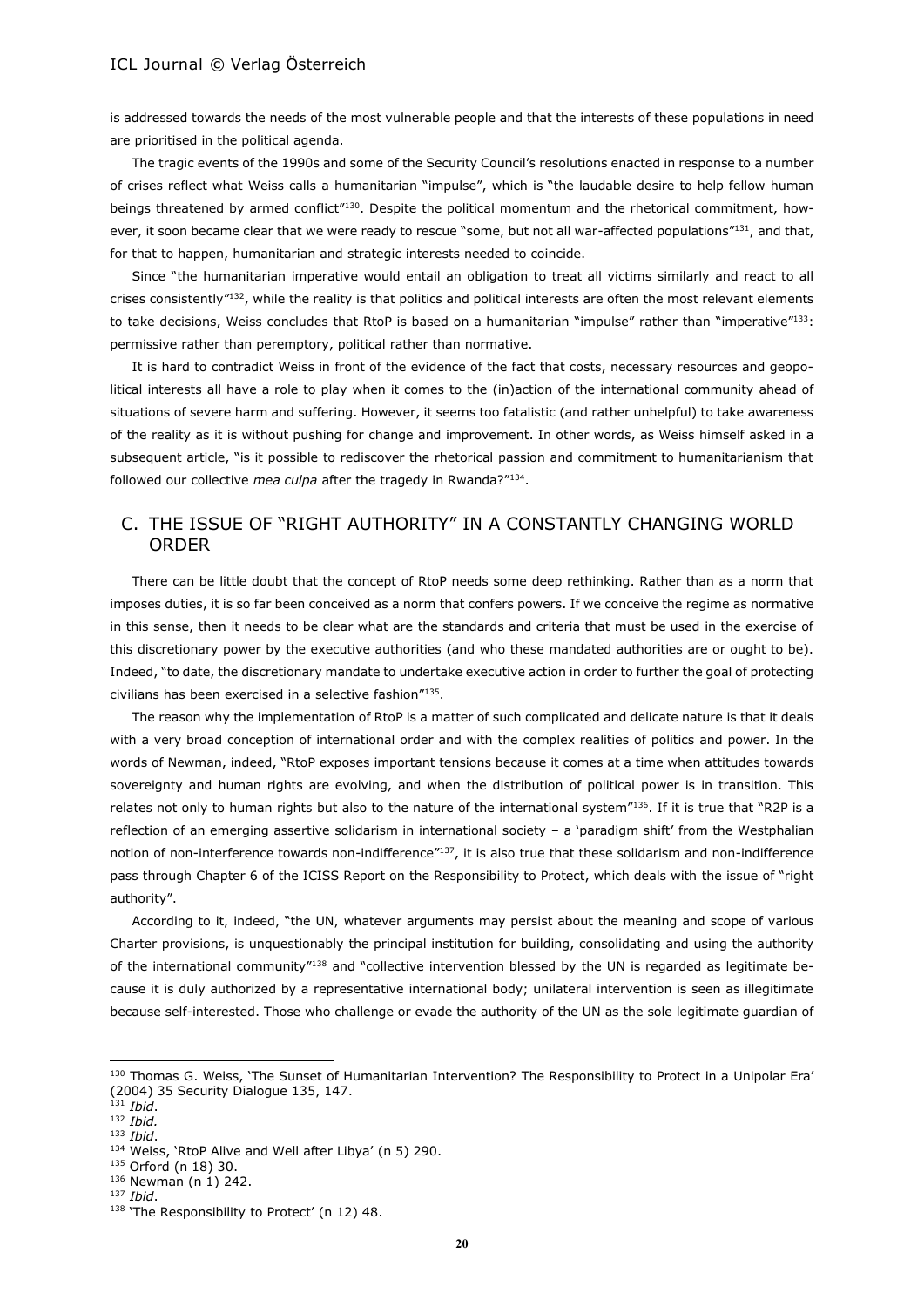international peace and security in specific instances run the risk of eroding its authority in general and also undermining the principle of a world order based on international law and universal norms"139.

On these bases, the Report clarifies that prior authorization of the Security Council is a necessary requirement in all actions falling within the scope of RtoP that include the use of force. The World Summit Outcome Document of 2005, moreover, very similarly recognizes the Security Council of the United Nations as the sole arbiter of when the international community should react to atrocity crimes $140$ .

This, however, poses a number of crucial problems. The question of authorization is, indeed, very controversial, and has divided the scholarly world in those considering the Security Council's authorization as an absolute requirement and those that "suggest that this obligation is not absolute in cases of exceptional humanitarian emergencies"<sup>141</sup>. According to Badescu, in particular, "those arguing against an absolute requirement for UN authorization turn to customary law to support their stance in favour of the potential legality of interventions proceeding outside the Charter's framework"<sup>142</sup>, and "the record of interventions since the 1990s made many scholars argue that a basis exists already in customary international law to support interventions without UN authorization"<sup>143</sup> .

The requirement for a "right authority" to authorize a coercive measure to protect civilians arises from understandable and indispensable concerns with regard to avoiding excessive flexibility in the right to interfere in a state's domestic affairs. Even though these concerns are essential, however, the question remains as to whether the Security Council is the most appropriate body to incarnate such "exclusive source of legitimizing authority"<sup>144</sup>. The problem at stake, indeed, is that the Security Council is a political body that operates at the heart of a (aspiringly) legal regime. Although mandated to represent and act on behalf of the international community, indeed, the Security Council is constituted by representatives of a number of states that clearly all hold particular national interests. According to Hehir and Land, therefore, this tension between the nature of the mandate and the body's political character has "often inhibited the enforcement of the very international laws the body is charged with enforcing"<sup>145</sup>, in particular with respect to human rights. "The existence of a body mandated to enforce law (...) is essential for any legal system"<sup>146</sup>, but the Security Council is not an impartial judicial body and, since its decisions are shaped by political considerations and negotiations, its undeniable record of inconsistency is almost inevitable.

The primary factor that ultimately influences the decisions of the Security Council is undoubtedly the problematic veto power of the so-called P5 (China, France, Russia, the United Kingdom and the United States) and the absence of binding rules for its exercise. As a consequence, the permanent members hold a "discretionary entitlement" that is the ultimate cause of the Council's inconsistent response to intrastate crises, given the fact that, as history amply demonstrates, "the P5's response to any particular alleged or clear breach of the law is entirely a function of the members' respective interests"<sup>147</sup>.

As observed by Hehir, therefore, "the application of R2P is (…) ultimately dependent on whether the members of the P5 have a collective interest in – or are at least not opposed to – halting a particular looming or actual mass atrocity"<sup>148</sup>. In other words, the fact that the representatives of the P5 act on the bases of their particular national interests is the primary explanation of the Security Council's record of inconsistency. Therefore, given the fact that the founding documents of RtoP have not introduced new institutional arrangements nor altered the existing ones, and that self-abnegation by the Security Council is highly implausible, the immediate future of RtoP

<sup>139</sup> *Ibid.*

<sup>140</sup> '2005 World Summit Outcome' 30, para 139.

<sup>&</sup>lt;sup>141</sup> Cristina G. Badescu, 'Authorizing Humanitarian Intervention: Hard Choices in Saving Strangers' (2007) 40 Canadian Journal of Political Science 51, 52.

<sup>142</sup> *Ibid.* 61.

<sup>143</sup> *Ibid.* 52.

<sup>&</sup>lt;sup>144</sup> Bruce W. Jentleson, 'The Obama Administration and R2P: Progress, Problems and Prospects' (2012) 4 Global Responsibility to Protect 399, 422.

<sup>&</sup>lt;sup>145</sup> Aidan Hehir and Anthony Lang, 'The Impact of the Security Council on the Efficacy of the International Criminal Court and the Responsibility to Protect' (2015) 26 Criminal Law Forum 153, 159. <sup>146</sup> *Ibid.*

<sup>147</sup> Hehir (n 19) 152.

<sup>148</sup> *Ibid.*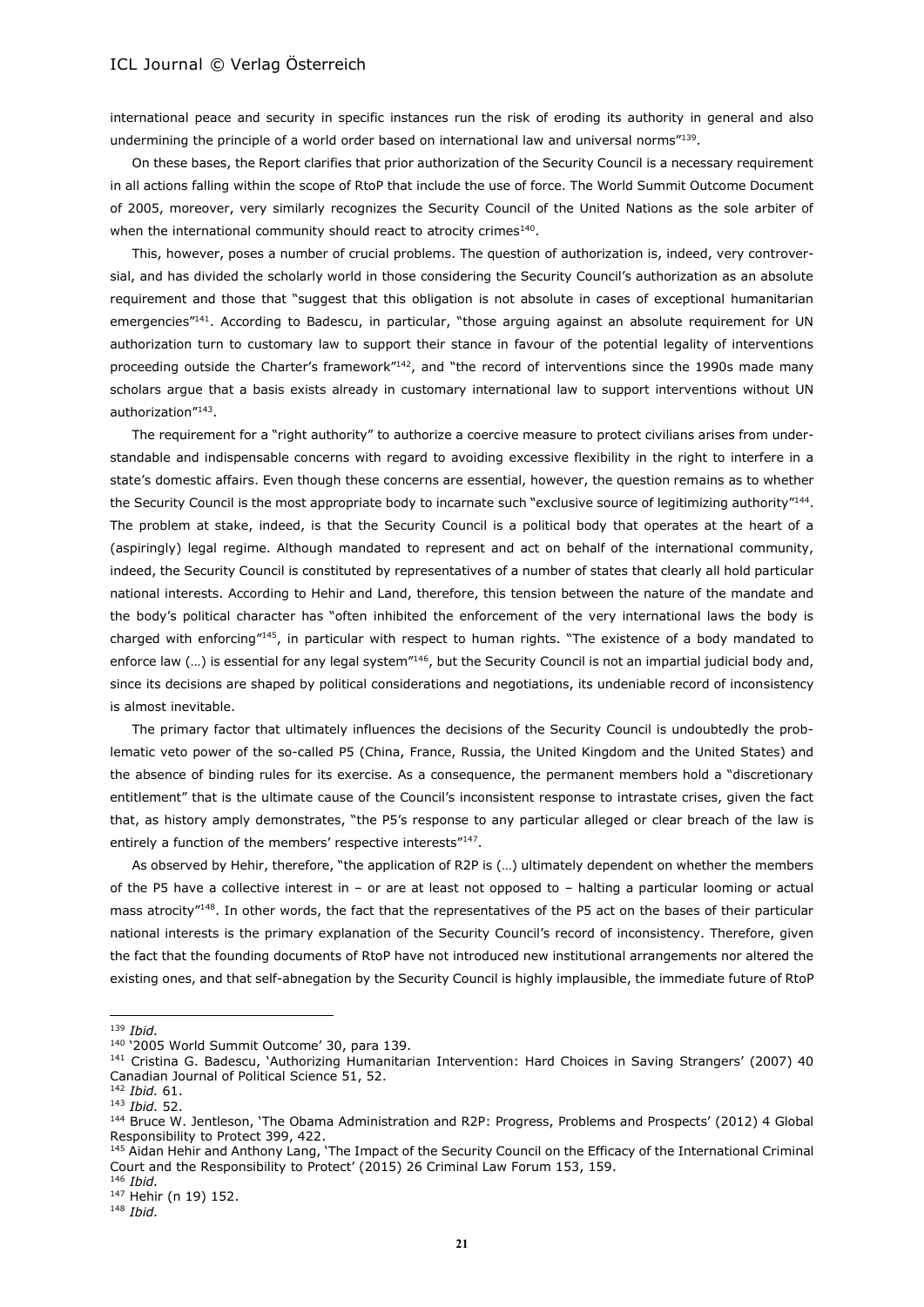ultimately depends on a most responsible use of the veto power. If not to be outlawed completely, a beginning point to overcome scepticism and mistrust "would be restrictions on the use of the veto when it comes to matters of civilian protection"<sup>149</sup>. This is the indubitably unavoidable primary condition to avoid questioning of the regime as just another form of Western colonialism.

## D. THE ISSUE OF AUTHORIZATION BY THE SECURITY COUNCIL

Any long-term reform, however, needs to be broader and far more courageous. Even though most illustrations of RtoP tend to discourage the possibility of intervention undertaken without authorization by the Security Council, indeed, the logic behind the emergence of the doctrine seems to suggest that such authorization should not be considered dispositive. As observed by Brooks, for example, "if sovereignty involves a responsibility to protect [populations from a certain kind of egregious harm], and a state's failure to protect its own population triggers a responsibility to protect in other states, this responsibility must logically exist whether or not a politicized and highly veto-prone body chooses to acknowledge it or authorize particular action<sup>"150</sup>. Otherwise, the purpose of humanitarianism and solidarity that lies at the heart of the doctrine is susceptible to being undermined by the pursuance of national interests by the world's dominant states.

RtoP, in fact, would be a very weak and meaningless norm if lack of United Nations' authorization could be always claimed by states as a justification to escape their obligations. It seems, therefore, much more reasonable to believe that "if an obligation to respond to human tragedy exists with the Council's blessing, it also does without one<sup>"151</sup>. The main question, here, is what should happen if - as in the case of Gaza - both the national government and the Security Council fail to fulfil their responsibility to protect. In other words, there seems to be a legal vacuum with regard to the possibility of bypassing the Security Council in situations of inaction or lack of agreement. Perhaps, since "there is growing consensus that the requirement for UN authorization obstructs the protection of basic human rights in internal conflicts"<sup>152</sup>, it could be time to reconsider and reform the existing legal framework of international law and finding a new source of right authority. As the ICISS itself observes, indeed, it is likely that there may be "circumstances when the Security Council fails to discharge what this Commission would regard as its responsibility to protect, in a conscience-shocking situation crying out for action. It is a real question in these circumstances where lies the most harm: in the damage to international order if the Security Council is bypassed or in the damage to that order if human beings are slaughtered while the Security Council stands by"<sup>153</sup>.

## E. INTERRELATION BETWEEN INTERNATIONAL LAW AND POLITICS – THE IS-SUE OF POSITIVE OBLIGATION AND NONCOMPLIANCE

It would be easy to categorize the problematic implementation of RtoP as an issue dependant on the divergent views on the doctrine and on the lack of consensus on the matter of limitation to sovereignty and interference in domestic affairs. However, even though it is undeniable that "the divergence of positions is rooted in different approaches towards the role of international law, its sources, methods and its limits, which have been inherent in it for decades"<sup>154</sup>, it is manifest that this divergence arises from the undeniable truth that law and politics will always be interlaced, especially at the international level. It is for this reason that, as observed by Stahn, "the stance on intervention is (…) to some extent a question of choice, to which there is no clear-cut answer. It depends not only on the object, for example, the circumstances of the respective case, but also the observational

<sup>152</sup> *Ibid.* 53.

<sup>&</sup>lt;sup>149</sup> Axworthy and Rock (n 43) 61. In the article, the authors also observe that: "Security Council use of the veto to constrain UN action in places requiring intervention, even in cases of the most urgent preventive kind, is an abuse of the veto privilege and needs to be challenged openly and judicially".

<sup>150</sup> Rosa Brooks, 'Be Careful What You Wish for: Changing Doctrines, Changing Technologies and the Lower Cost of War' (2012) 106 American Society of International Law Proceedings 31, 34. 151 Badescu (n 141) 52.

<sup>&</sup>lt;sup>153</sup> 'The Responsibility to Protect' (n 12) 55, para 6.37.

<sup>154</sup> Carsten Stahn, 'Between Law-Breaking and Law-Making: Syria, Humanitarian Intervention and "What the Law Ought to Be"' (2014) 19 Journal of Conflict and Security Law 25, 34.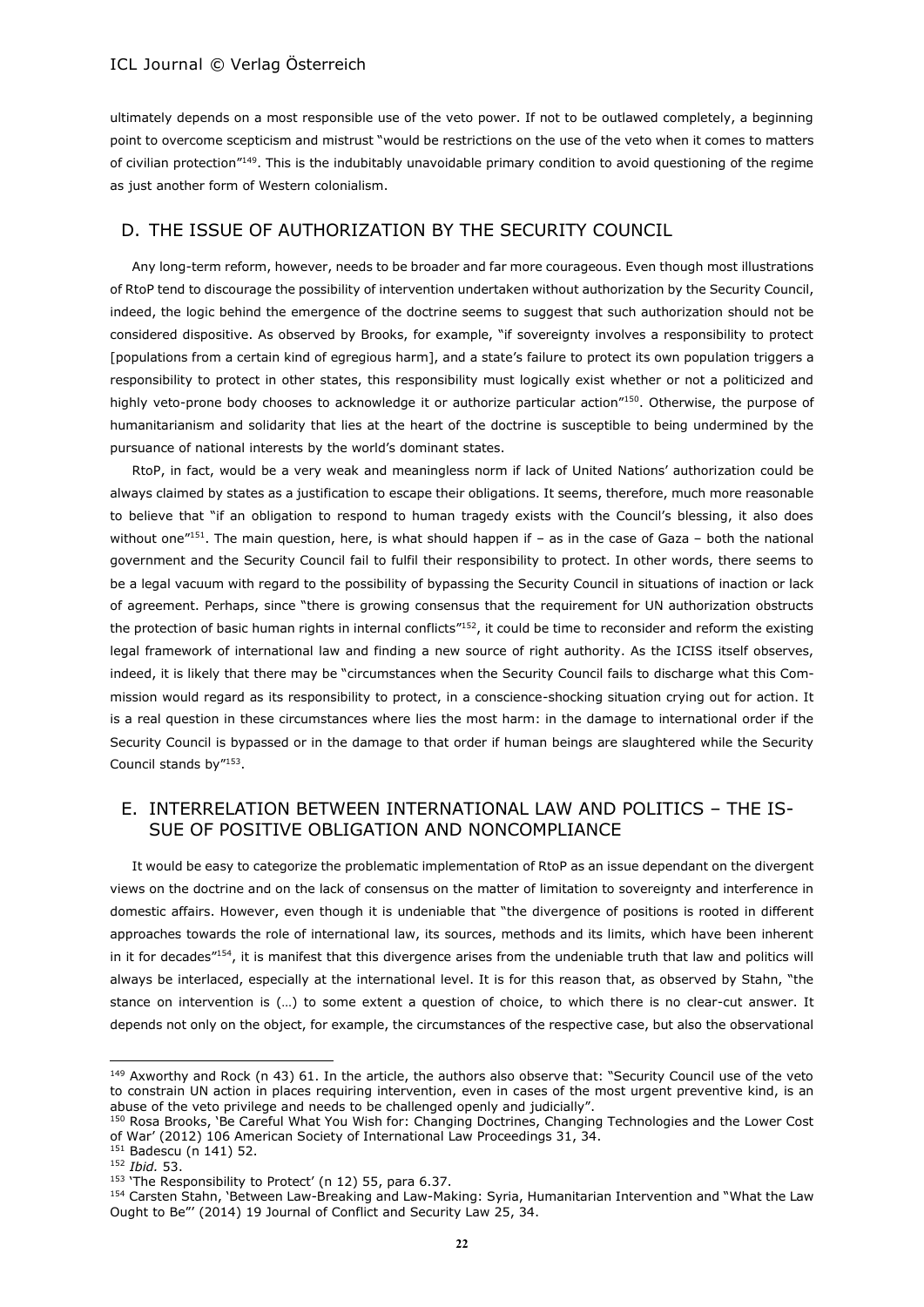standpoint of the subject addressing the problem<sup>"155</sup>. As seen above, the "subject addressing the problem" is the Security Council and, in consideration of the veto power mechanism, the P5 in particular. On the basis of the mixed motives problem, which foresees self-interest as a precondition for intervention, RtoP appears as a selfcontradictory semi-norm that is said to be based on solidarity and humanitarian impulse but is, instead, manipulated and moulded to serve the political interests of Russia, China, France, the United Kingdom and the United States.

At the moment, therefore, a norm that emerged as an instrument for the protection of human rights across the globe is still very vulnerable to abuse, and risks becoming a tool in the hands of the most powerful states to achieve their own goals rather than higher purposes of peace and justice. Of course, this would also be the case if there were no written requirements and conditions and if intervention and protection were left to the discretion of the single states without a centralized mechanism of evaluation and joint decision. In that scenario, in fact, the risks of abuse and neo-colonialism would arguably be even higher and more threatening, because the single nations would become the sole arbiters of the legality of their pleas to intervention.

This is exactly what causes reasonable fears and anxiety among many United Nations members<sup>156</sup>, and is the reason why a comprehensive and innovative document such as the ICISS Report on Responsibility to Protect was written and approved. The emergence of the norm is therefore a fundamental and positive step towards a new and more just system of protection.

The problem, however, lies in the tension between the proclaimed idealistic aim of ensuring security of innocent civilians and the relationship of interdependence between the implementation of the norm and the political will of the P5.

The reality of politics and power, as a matter of fact, is what continues to render RtoP as a permissive rather than an obligatory framework, the success and impact of which depends upon the condition that the humanitarian needs of a particular civilian population coincide with the underlying political interests of the world's biggest powers (as in the case of Libya). Therefore, if we want to encourage and pursuit the (rather novel) vision according to which certain duties are connected to human security and a responsibility exists to take action against gross human rights violations<sup>157</sup>, then this vision needs to move ahead from this rather vague and non-normative concept of solidarity towards a strictly legal system envisaging positive obligations.

If, indeed, there is widespread agreement that sovereignty can and should be limited in the face of severe human suffering and international crimes, there is still too little understanding of *how* the residual responsibility of the international community should be implemented. In particular, if it is well-established that "inaction by the host state can be remedied through collective action"<sup>158</sup>, the crucial issue that is yet to be addressed concerns the (rather common) eventuality of states or international authorities not living up to their residual responsibility to protect: should such omissions be subject to sanction? In other words, as observed by Stahn, "if the responsibility to protect were (…) a primary legal norm of international law, it would be logical to assume that such violations should entail some form of legal sanction in case of noncompliance"<sup>159</sup>. Yet, none of the documents regarding RtoP determines whether inaction by international organizations entails international legal obligations, and the enforcement of RtoP remains dependant on political will, which is, by definition, changeable and contextspecific.

The consequence of this is that, as observed by Hehir and Lang, "perpetrators of systematic human rights abuses can shield themselves from external censure if they have cultivated an alliance with one of the vetowielding P5"<sup>160</sup>. This runs counter to the very purpose of the doctrine, which is the protection of *individuals*, and enhances, instead, a world order in which certain *powers* can selectively increment their supremacy by manipulating the rules of international law.

<sup>155</sup> *Ibid.* 35.

<sup>156</sup> *Ibid.* 37.

<sup>&</sup>lt;sup>157</sup> Carsten Stahn, 'Responsibility to Protect: Political Rhetoric or Emerging Legal Norm?' (2007) 101 American Journal of International Law 99, 115.

<sup>158</sup> *Ibid.* 117.

<sup>159</sup> *Ibid*.

<sup>160</sup> Hehir and Lang (n 145) 175.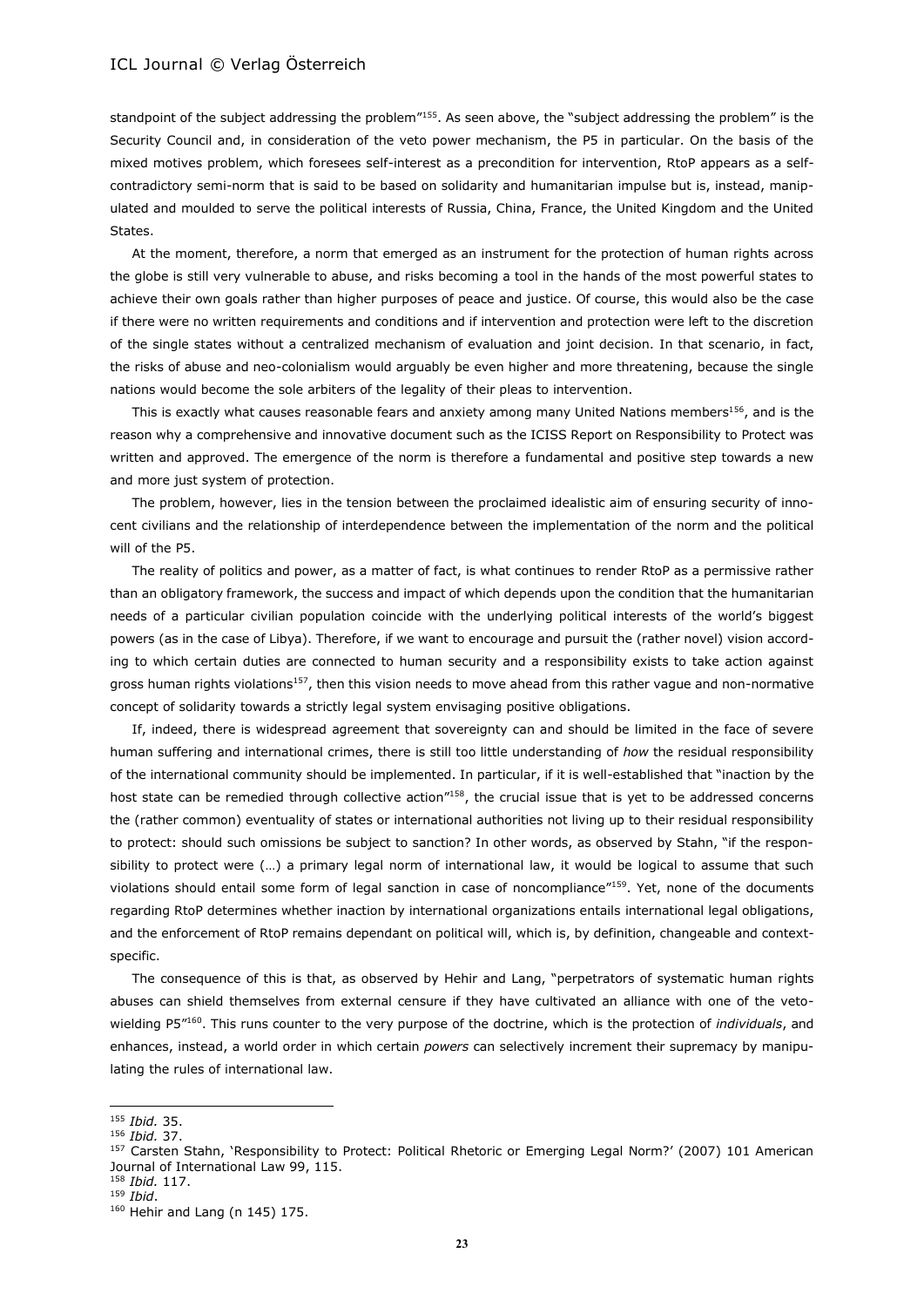If it is true, indeed, that "debates have long raged on whether international law is actually law"<sup>161</sup>, it is also true that these debates will not move in a positive direction until it will be proven that international law is more than rhetorical speeches and political affairs. If we truly want RtoP to become a legal order rather than a guideline for political discourse, then selectivity needs to be removed from the enforcement of the doctrine, and legal consequences for noncompliance must be foreseen. This is the only way in which it will be possible to ensure that no more lives be unnecessarily lost over senseless violence.

## F. WHY RtoP IS NOT IMPLEMENTED IN GAZA

These issues constitute the reason why the population of Gaza is still suffering. As previously examined, indeed, there are solid grounds to believe that Israel has violated the principles of distinction and proportionality under International Humanitarian Law, in complete disregard of the rights to life and security of the Palestinian population. Similarly, it is well established that "there is no legal explanation for the regime of deprivation the Palestinian population is experiencing under Israeli administration"162. Yet, the so-called "international community", represented by the United Nations, stands by inactively, demonstrating that RtoP is still a permissive framework – whereby intervention is allowable – rather than an obligatory condition – "whereby each individual state as well as the collective international community is obligated to respond to mass violence"<sup>163</sup>.

This demonstrates that, while the doctrine envisions a number of actions and policies to respond to international crimes and mass suffering, with a strong laudable focus on prevention, its real test is undoubtedly the third pillar, and in particular the possibility of coercive military intervention. It is mostly in this domain, indeed, that lack of consensus and absence of clear rules render the implementation of the norm problematic and selective.

This is not to say, however, that the response to the injustice and atrocities being committed in Gaza needs to be military. On the contrary, it is more reasonable to believe that a peaceful agreement finally envisioning a two-state solution is the only plausible answer. The question is, therefore, why the international community has not pushed Israel to move forward in this direction and put an immediate end to the fighting - or at least respect the laws of war and terminate the blockade in order to avoid further death and destruction -, as the norm of RtoP would impose.

The answer to this question is very straightforward and linked to the interrelation between law and politics analysed above. The reason why the international community does not intervene to stop Israel and the Palestinian armed groups from committing further atrocities, indeed, is that any measure enacted through the Security Council would have to circumvent the veto of the United States, which is Israel's historical protective ally.

As observed by Western, in fact, in order for a norm of international law to be successful, the support of the most powerful states in the international system is required<sup>164</sup>. Given that RtoP is being put forward as a norm related to the use of military power, the strategic interests of the United States – as the country with a preponderance of military power in the international system – currently have an enormous impact on its implementation<sup>165</sup>. It is hard not to agree with Weiss when he observes that "the exercise of military power should be based on UN authority instead of US capacity. But the two are inseparable. As its coercive capacity is always on loan, UN-led or UN-approved operations with substantial military requirements take place only when Washington approves or at least acquiesces"<sup>166</sup>. However, it is harder to share his view that "the notion of reforming the UN Security Council is an illusion; the real challenge is to identify crises where Washington's tactical multilateralism kicks in"<sup>167</sup> .

<sup>161</sup> *Ibid*. 158.

<sup>162</sup> Federica D'Alessandra, 'Israel's Associated Regime: Exceptionalism, Human Rights and Alternative Legality' (2014) 79 Utrecht Journal of International and European Law 30, 44.

<sup>163</sup> Jon Western, 'Humanitarian Intervention, American Public Opinion, and the Future of R2P' (2009) 1 Global Responsibility to Protect 324, 327.

<sup>164</sup> *Ibid*. 328.

<sup>165</sup> *Ibid*.

Graubart (n 37) 86: "The United States has been the 'principle driver of the Security Council's agenda and decision' in the post-Cold War era".

<sup>166</sup> Weiss, 'The Sunset of Humanitarian Intervention? The Responsibility to Protect in a Unipolar Era' (n 130) 141. <sup>167</sup> *Ibid.* 137.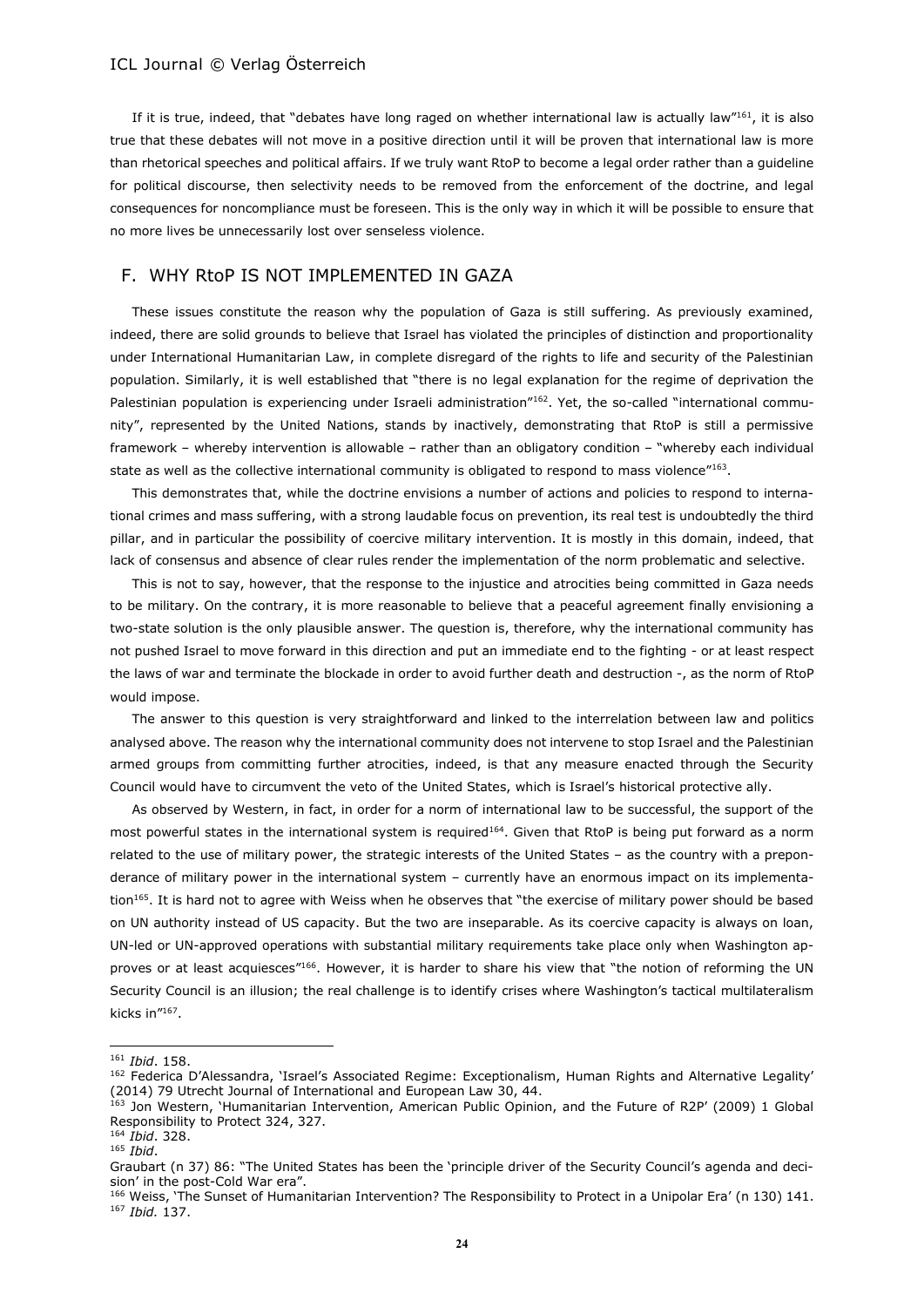This position, indeed, portrays the political will of the P5, and in particular of the United States, as inevitably entrenched in the mechanisms of intervention under RtoP. Thus, it contravenes the very purpose of a doctrine that emerged precisely as a response to the Security Council's failure to address and respond to the tragic humanitarian crises of the 1990s, in particular Rwanda and Kosovo. It seems at this point contradictory that a legal framework created to address and resolve the uneven performance of the Security Council in maintaining international peace and security, be constructed around the decisions and negotiations within this same body. It was, indeed, the ICISS Report itself to recognize the "inherent institutional double standards with the Permanent Five veto power"<sup>168</sup> and the "unrepresentative membership"<sup>169</sup> of the Security Council. The Commission, however, did not go so far as to question its authority to decide intervention, affirming instead that "there is no better or more appropriate body than the Security Council to deal with military intervention issues for human protection purposes"<sup>170</sup>. Yet, is that the truth?

## G. WHAT IS THE SOLUTION? THE "UNITING FOR PEACE" PROCEDURE AND THE HYPOTHESES OF REFORMING OR BYPASSING THE SECURITY COUNCIL

It is undeniable that reforming the Security Council by eliminating the veto and increasing membership would be a considerable step forward. However, the difficulties of reforming a historical body that does not anymore reflect the actual distribution of power in the  $21<sup>st</sup>$  century are enormous. Not only self-abnegation is indeed impossible, but also every option seems to open a new Pandora's box $^{171}$ . A Security Council with a larger number of members, indeed, would not necessarily entail an improvement in terms of effectiveness, since "the group would be too large to conduct serious negotiations, and still too small to represent the UN membership as a whole"<sup>172</sup>. Moreover, the hypothesis of an expansion that would include the underrepresented "global South" seems too rhetorical and sterile to be authentic<sup>173</sup>. However, the fact that the P5 act on the basis of their respective national interest, and that the hypotheses of reform of the Security Council have not been followed through so far, does not render RtoP moribund<sup>174</sup>. The key issue to be addressed, in fact, is how else to transform RtoP from "a loud voice in a large, disparate, chanting crowd" $175$  of multiple factors affecting the decision-making calculus of states into the main framework to influence their policies and actions.

It is true that, as an alternative to the Security Council's decision-making process, the ICISS report foresees instances in which the General Assembly can take decisions to intervene, with a majority of two thirds, when the Security Council is unable or unwilling to authorize action. This emergency procedure is called "Uniting for Peace" and, according to the Commission, "would provide a high degree of legitimacy for an intervention which subsequently took place, and encourage the Security Council to rethink its position"<sup>176</sup>. It is the Report itself, however, to recognize the difficulty for the General Assembly to find consensus and put together a two-thirds majority "in a political environment in which there has been either no majority on the Security Council, or a veto imposed or threatened by one or more permanent members"<sup>177</sup>. This viewpoint mirrors the observation made by Brooks, according to whom "the politics that paralyze any decision within the Security Council would tend to have similar or worse effects on the General Assembly"<sup>178</sup>. The Commission, however, appears optimistic, or rather naïve, in its belief that, in any case, "the mere possibility that this action might be taken will be an important additional form of leverage on the Security Council to encourage it to act decisively and appropriately" $179$ .

 $\overline{\phantom{a}}$ 

<sup>175</sup> *Ibid.* 159.

<sup>168 &#</sup>x27;The Responsibility to Protect' (n 12) 49, para 6.13.

<sup>169</sup> *Ibid*.

<sup>170</sup> *Ibid*.

<sup>171</sup> Weiss, 'The Sunset of Humanitarian Intervention? The Responsibility to Protect in a Unipolar Era' (n 130) 145.

<sup>172</sup> *Ibid*. <sup>173</sup> *Ibid.*

<sup>174</sup> Hehir (n 19) 152.

<sup>176 &#</sup>x27;The Responsibility to Protect' (n 12) 53, para 6.30.

<sup>177</sup> *Ibid*.

<sup>178</sup> Brooks (n 150) 59.

<sup>&</sup>lt;sup>179</sup> 'The Responsibility to Protect' (n 12) 53, para 6.30.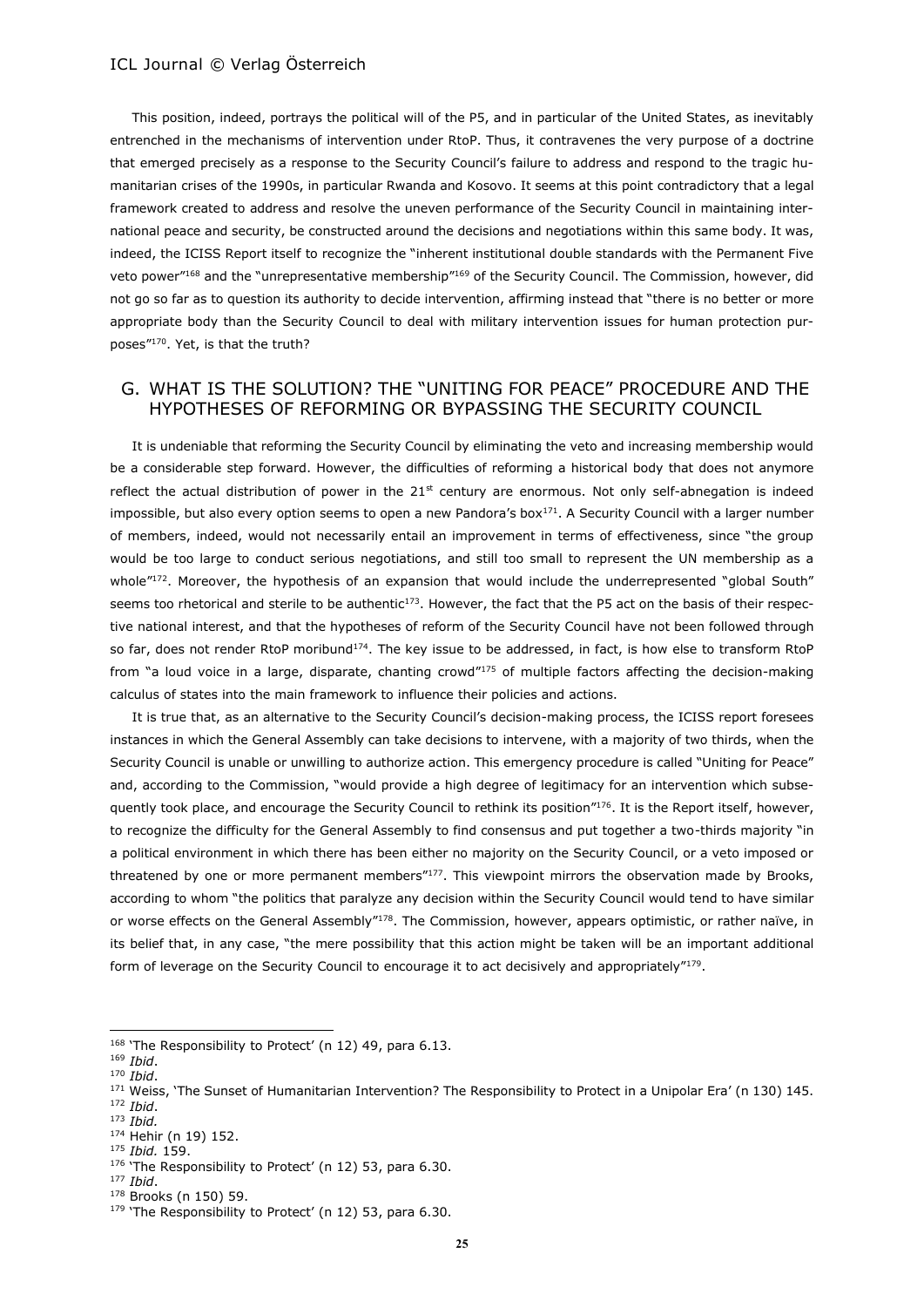With the limits of this residual procedure being evident, it remains to be established what happens when, in front of the inability or unwillingness of a single state to protect its own population and with the responsibility to protect passing on to the international community, the P5 act as "irresponsible sovereigns" themselves and obstacle the implementation of such responsibility. In other words, the question remains as to whether the Security Council is, or should be, "the only institution with the right to make decisions on interventions for human protection purposes"<sup>180</sup>. Moreover, the political nature and lack of efficacy of this body are solid sources of doubt as to whether authorization by the Security Council should (continued to) be considered an indispensable factor for the legitimacy of the intervener $^{181}$ .

According to some, an ultimate solution to these complex issues is far from being reachable, and "a case-bycase treatment may ultimately provide a better methodology than a change to existing primary norms to accommodate the problems that have been inherent in formulation of the doctrine for centuries"<sup>182</sup>. However, it is hard to agree with this view. A "case-by-case treatment", indeed, with its historical consequences of opposed reactions to the tragedies of the 1990s and the accusations of incoherence and political double standard, is exactly what has caused doubts about the efficacy of the norm of RtoP and has rendered its implementation problematic. It seems, therefore, that what is needed now is the exact opposite, that is a shared agreement on the criteria and requirements of this emerging norm and a uniform and coherent application of its means and purposes.

## V. CONCLUSION

#### *"Palestine is at the heart of the problem. There can be no peace in the region until the Palestinians have justice"<sup>183</sup> .*

The initial question the present work intended to investigate was why the emerging norm of Responsibility to Protect is not applied to the context of Gaza, where the population is withstanding undeniable suffering and is subject to violations of human rights and dignity. The present essay has argued, indeed, that the air, land and sea blockade inflicted on the Gaza Strip by Israel since 2007 constitutes collective punishment in violation of Article 33 of the IV Geneva Convention, and that the legal regime imposed on the population is very similar to *apartheid*, which is recognized as a crime under International Law and outlawed by the International Convention on the Suppression and Punishment of the Crime of *Apartheid*. Besides, some of these violations constitute crimes against humanity under Article 7 of the Rome Statute of the International Criminal Court.

The blockade, the occupation and the violations that these entail, however, are only the context of further and even more devastating crimes and atrocities. According to the Report "Operation 'Cast Lead': 22 Days of Death and Destruction" by Amnesty International, and to the so-called "Goldstone Report" by the fact-finding mission on Gaza established by the United Nations, indeed, Israel carried out indiscriminate, disproportionate, unjustified and deliberate attacks against civilians during operation "Cast Lead" in 2009. Moreover, it has caused unlawful and wanton destruction not justified by military necessity and constituting an attack on the foundations of the civilian life in Gaza, deliberately and repeatedly failing to distinguish between civilians and combatants. It is, therefore, liable for the violation of the fundamental principles of distinction and proportionality under International Humanitarian Law, and for war crimes. Furthermore, according to the International Federation for Human Rights and to the United Nations Office for the Coordination of Humanitarian Affairs, similar crimes and violations have been committed throughout operation "Protective Edge", carried out in 2014 and considered to be the

<sup>180</sup> Jeremy Moses, 'Sovereignty as Irresponsibility? A Realist Critique of the Responsibility to Protect' (2012) 39 Review of International Studies 113, 128.

<sup>181</sup> Pattison (n 126) 57.

<sup>182</sup> Stahn, 'Between Law-Making and Law-Breaking: Syria, Humanitarian Intervention and "What the Law Ought to Be"' (n 154) 5.

<sup>183</sup> Eamonn McCann, 'Failing the Palestinians opens door to radicals' The Irish Times (Dublin, 9 July 2015) [<http://www.irishtimes.com/opinion/failing-the-palestinians-opens-door-to-radicals-1.2277868>](http://www.irishtimes.com/opinion/failing-the-palestinians-opens-door-to-radicals-1.2277868) accessed 10 July 2015.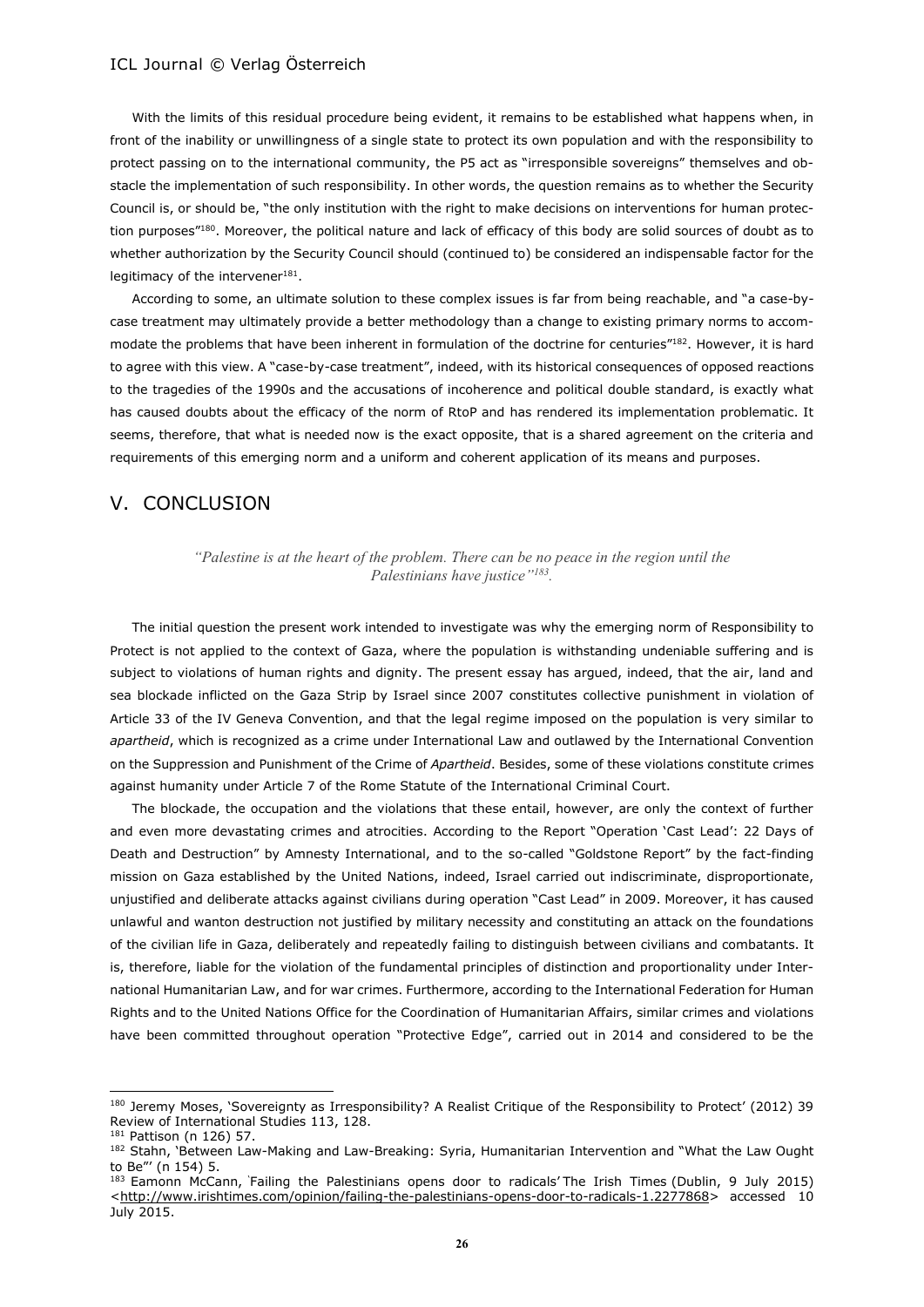deadliest and most devastating escalation since the beginning of the occupation in 1967, in consideration of the number of casualties and IDPs.

Violations of the laws of war, however, have not been committed by one side of the conflict only. As seen in the second chapter, in fact, crimes under IHL perpetrated by Hamas and other Palestinian armed groups include the use of inherently indiscriminate weapons and extrajudicial and summary executions of individuals suspected of collaborating with Israel. These unlawful acts have been documented by the Report "Strangling Necks" by Amnesty International and by the United Nations<sup>184</sup>, and amount to violations of the Geneva Conventions and consequently to war crimes. Having established this, the question arises as to why the international community is not intervening to put an end to atrocities and hold the perpetrators of these crimes accountable.

Throughout the present analysis, it has been established that, although the regime of RtoP foresees the enactment of a range of various measures to respond to human suffering – with a solid and commendable emphasis on prevention -, the most controversial aspect of the doctrine is undoubtedly the reaction pillar. This element, indeed, involves coercive intervention in a situation of ongoing conflict and mass suffering, and is the primary cause of reluctance by states towards full acceptance of the emerging legal regime. Being limited to the most extreme and dramatic cases, anyhow, there is no doubt that the third pillar is the element of the doctrine that ought to be applicable to the Gaza Strip. It has been demonstrated, however, that decisions regarding intervention are subject to a prominent and irrefutable double standard, exemplified in recent years by the opposite reactions to the situations of Libya - where intervention was agreed upon and carried out -, and Syria where the sanguinary civil war continues in front of the indifferent eyes of the international community. Undoubtedly, this manifest and reprehensible double standard is what causes inaction in the face of the suffering of the Palestinian population, too.

The question to be addressed, therefore, is how such inaction can be permissible in a world that has shouted the words "never again" on a number of tragic occasions since the end of World War II. The framework of RtoP, indeed, had emerged precisely for the purpose of finally implementing and giving a meaning to those two words, but seems to be failing to transform them into reality, leaving the world to face one more "yet again" in the case of Gaza. Why is this doctrine failing to reach its ambitious goals of justice and solidarity? What are the problems with its implementation?

It emerged from the present investigation that the answer lies in the element of "right authority" as delineated by the Report of the International Commission on Intervention and State Sovereignty, which represents the founding document of the doctrine of RtoP.

The Commission, indeed, recognizes the Security Council as the primary source of "right authority" to authorize intervention, suggesting that any measure undertaken without the Security Council's authorization is to be considered illegitimate. The problem, however, is precisely the nature of the Security Council and its role within the regime of RtoP. The Council, indeed, is a *political* body placed at the heart of a *legal* framework. The contradiction is evident and constitutes the root cause of all weaknesses and bias in the implementation of RtoP. It is unquestionably true, of course, that politics and law are thoroughly intertwined, but this by no means justifies that the application of a legal norm, created to respond to humanitarian disasters and severe human suffering, be dependent on the political interests of the world's most powerful states.

The main contribution of the innovative framework of RtoP is in "shifting the burden away from the rights of outsiders to intervene toward a framing that spotlights those suffering from war and violence"185. This idealistic and praiseworthy achievement, however, clashes against the institutional structure of the United Nations and a mechanism of decision-making that is based on the political will of the Security Council's member states and on the power wielded by the P5. Under this framework, in fact, "the enforcement of international law – specifically the use of force for the protection of human rights – is prey to the political exigencies of the  $PS''^{186}$ . The reason why the implementation of RtoP is incoherent and problematic, therefore, is that this legal principle is nestled

l

<sup>&</sup>lt;sup>184</sup> 'Report of the Independent Commission of Inquiry on the 2014 Gaza Conflict'.

<sup>185</sup> Weiss, 'The Sunset of Humanitarian Intervention? The Responsibility to Protect in a Unipolar Era' (n 130) 138.  $186$  Hehir and Lang (n 145) 162.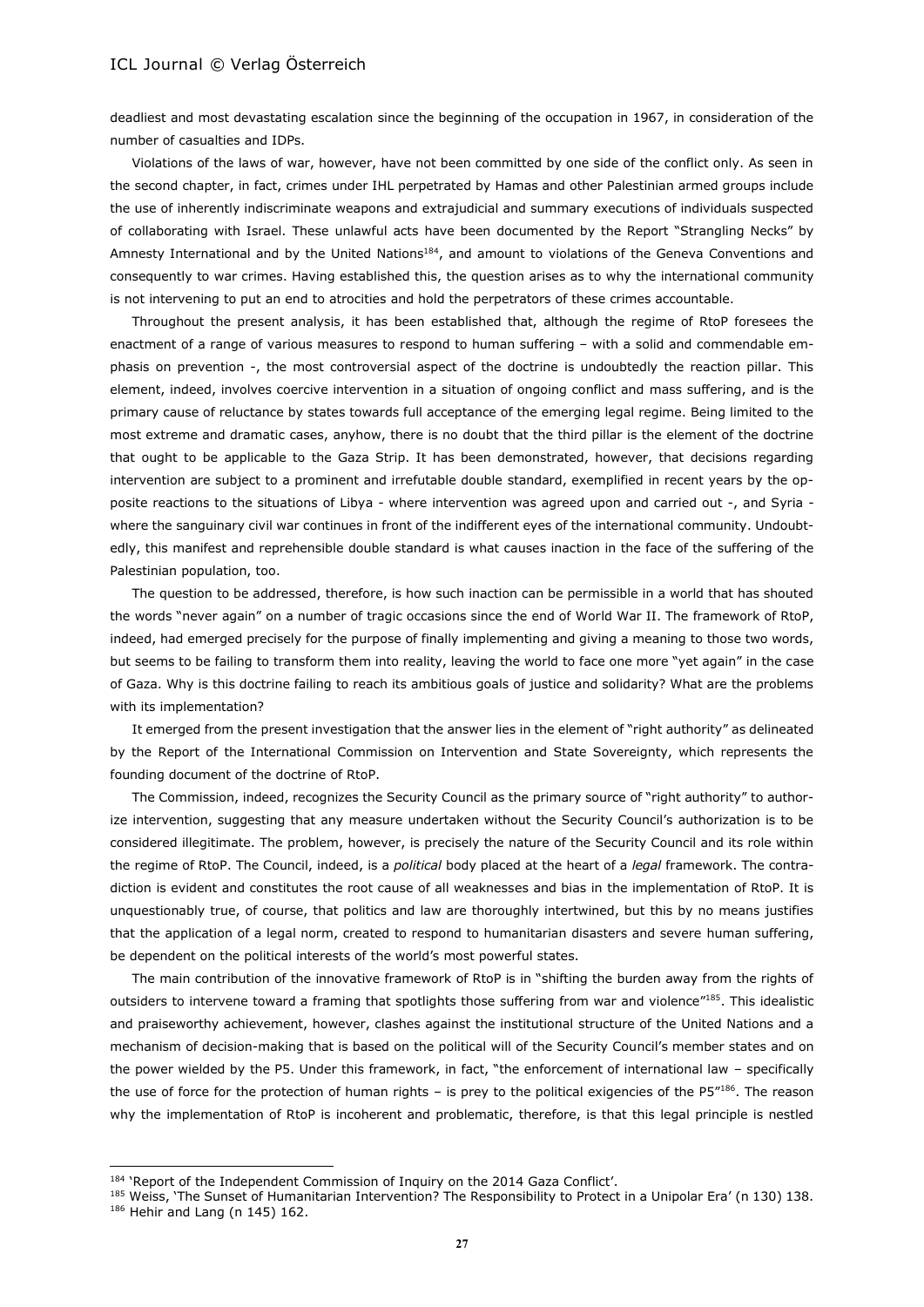into a broader context of constantly changing balance of power and political will<sup>187</sup>. As observed by Newman, however, "it is rather incongruous to suggest that almost all states accept the principle of R2P, but disagree upon its implementation. Implementation is everything"188. In order to overcome the obstacles to implementation, therefore, the need for common standards and principles, with particular regard to the third pillar, is evident. The evaluation of the risks and urgency of the situation and the assessment of whether a state is failing to uphold its responsibility to protect must be carried out according to shared and uniform criteria established by law, not by politics. At present, therefore, the great challenge is to "work towards greater refinement of the parameters for the evaluation of intervention"189, the formalistic procedures required by a rule of law being balanced with a more "flexible" approach, one "which is more open towards systemic change and adaption of the law through less formal processes"<sup>190</sup>.

The other issue at stake is to recognize that "passing what is essentially 'sovereign' responsibility from a state to the Security Council (as representative of the 'international community') poses exactly the same problems and dangers as the holding of that power by individual states"191. In other words, the higher power to which the subsidiary responsibility to protect is passed on to can (and, in fact, does) disregard or abuse that power in the very same way as the individual state before it. Moreover, since the body holding this subordinate responsibility is of a political nature, the risk of abuse or misapplication is arguably even greater. In this regard, the issue that both the ICISS Report and the World Summit Outcome Document omit to address concerns the consequences of the international community (represented by the Security Council) failing to exercise its subsidiary responsibility. As observed by Stahn, indeed, "it is difficult to imagine what consequences noncompliance by a political body like the Security Council should entail [and] it is highly questionable whether the architects of the responsibility to protect wanted to attach any direct legal consequence to such inaction"<sup>192</sup>. It is equally true, however, that unless clear common standards including consequences for noncompliance are established, RtoP will remain nothing more than a political catchword, and will fail to become a hard norm of international law<sup>193</sup>.

Whether the obstacles to a uniform application of RtoP are overcome through an alteration of the existing institutional arrangements, through a restriction to the exercise of the veto power by the P5 for purposes of humanitarian intervention and human protection, or through the creation of an alternative source of authority, is for future and further discussion. What is certain, however, is that the missing link between law and enforcement must be bridged through the adoption of common standards for evaluation and decision, and through the establishment of legal consequences in the eventuality of noncompliance. Morals, indeed, tend to unfortunately remain absent from politics, thus the removal of the mechanisms of decision-making based upon political will and national interests of the P5 is an essential condition for avoiding the deleterious selectivity that has been characterizing the application of the norm so far.

In essence, RtoP represents a great challenge for international law, and the chance must now be taken to transform a rule of power and politics into a solid normative structure within the international system. In the words of Jentleson, however, "there can be no illusions about how difficult this is. But there also is evidence that it is possible"<sup>194</sup>. And, as in the case of Gaza, tremendously necessary.

**Serena Brugnola:** via Giustinian 27/A, 33057 Palmanova (UD), Italy

<sup>187</sup> Western (n 163) 343: "The main obstacle to fundamental reform [of RtoP] is the structure of the United Nations and the political will of member states. Decision making within the United Nations Security Council remains a slow and laborious process with high levels of political contestation. To date, there has been very little 'renewed commitment' on the part of the Security Council members. Disagreement continue to plague the institution".

<sup>188</sup> Newman (n 1) 255.

<sup>189</sup> Stahn, 'Between Law-Making and Law-Breaking: Syria, Humanitarian Intervention and "What the Law Ought to Be"' (n 154) 21.

<sup>190</sup> *Ibid.* 24.

<sup>191</sup> Moses (n 180) 129.

<sup>192</sup> Stahn, 'Responsibility to Protect: Political Rhetoric or Emerging Legal Norm?' (n 157) 118.

<sup>&</sup>lt;sup>193</sup> Western (n 163) 327: "Its success (or failure) will be dependent on the degree to which it becomes embedded as an international norm".

<sup>194</sup> Jentleson (n 144) 423.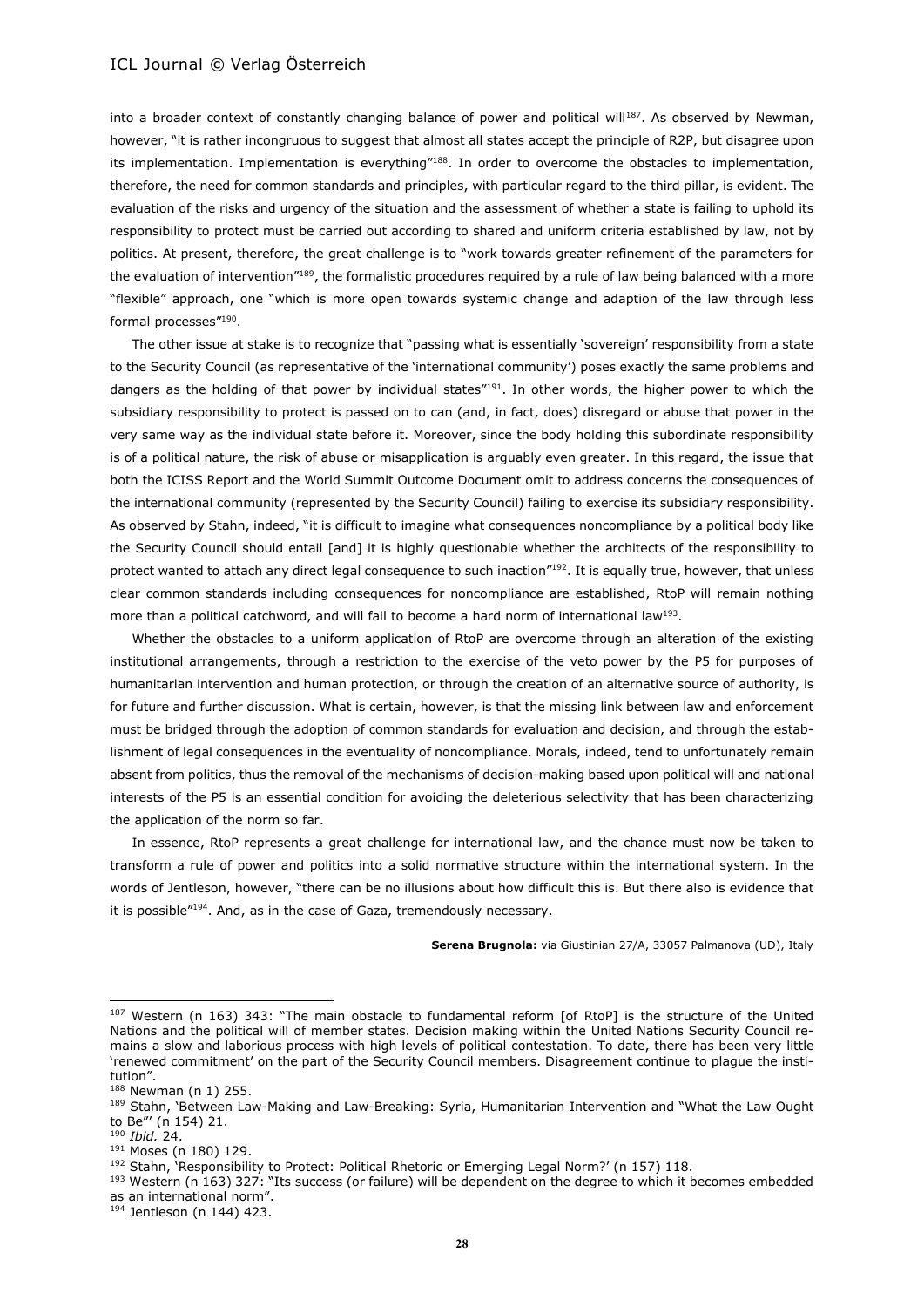#### **Bibliography**

#### **LEGISLATION, TREATIES AND UNITED NATIONS DOCUMENTS**

1. International Committee of the Red Cross, Geneva Conventions (12 August 1949)

2. UNGA, Human Rights Council Resolution 'Human Rights in Palestine and other Occupied Arab Territories - Report of the United Nations Fact-Finding Mission on the Gaza Conflict' (25 September 2009) UN Doc A/HRC/12/48

3. UNGA, Human Rights Council Resolution 'Report of the Independent Commission of Inquiry on the 2014 Gaza Conflict' (14 June 2015) UN Doc A/HRC/29/52

4. UNGA, Human Rights Council Resolution 'Report of the Special Rapporteur on the situation of human rights in the Palestinian territories occupied since 1967' (13 January 2014) UN Doc A/HRC/25/67

5. United Nations Charter (adopted 26 June 1945, entered into force 24 October 1945) 1 UNTS 16

6. United Nations General Assembly '2005 World Summit Outcome' (24 October 2005) UN Doc A/RES/60/1

7. United Nations General Assembly 'International Convention on the Suppression and Punishment of the Crime of Apartheid' (30 November 1973) UN Doc A/RES/3068(XXVIII)

8. United Nations General Assembly 'Rome Statute of the International Criminal Court' (adopted 17 July 1998, entered into force 1 July 2002) UN Doc A/CONF.183/9

9. United Nations Secretary-General 'Implementing the Responsibility to Protect' (12 January 2009) UN Doc A/63/677

#### **BOOKS AND PERIODICALS**

1. Amnéus D., 'The coining and evolution of responsibility to protect: the protection responsibilities of the States' in Zyberi G., *An Institutional Approach to the Responsibility to Protect* (Cambridge University Press 2013)

2. Almustafa M., Cinq-mars E. and Redding M., 'The Responsibility to Protect: Ensuring the Norm's Relevance after Libya, Côte D'Ivoire and Syria' (2013) 10 CIGI Junior Fellow Policy Brief

3. Axworthy L. and Rock A., 'R2P: A New and Unfinished Agenda' (2009) 1 Global Responsibility to Protect 54

4. Badescu C. G., 'Authorizing Humanitarian Intervention: Hard Choices in Saving Strangers' (2007) 40 Canadian Journal of Political Science 51

5. Bellamy A. J., 'Libya and the Responsibility to Protect: the Exception and the Norm' (2011) 25 Ethics & International Affairs 263

6. Chandler D. C., 'R2P or Not R2P? More Statebuilding, Less Responsibility' (2010) 2 Global Responsibility to Protect 161

7. D'Alessandra F., 'Israel's Associated Regime: Exceptionalism, Human Rights and Alternative Legality' (2014) 30 Utrecht Journal of International and European Law 79

8. Dugard J. and Reynolds J., 'Apartheid, International Law, and the Occupied Palestinian Territory' (2013) 24 European Journal of International Law 867

9. Gallagher A. M., 'A Clash of Responsibilities: Engaging with Realist Critiques of the R2P' (2012) 4 Global Responsibility to Protect 334

10. Graubart J., 'R2P and Pragmatic Liberal Interventionism: Values in the Service of Interests' (2013) 35 Human Rights Quarterly 69

11. Hehir A., 'The Permanence of Inconsistency - Libya, the Security Council, and the Responsibility to Protect' (2013) 38 International Security 137

12. Hehir A. and Lang A., 'The Impact of the Security Council on the Efficacy of the International Criminal Court and the Responsibility to Protect' (2015) 26 Criminal Law Forum 153

13. Hilpold P., 'Intervening in the Name of Humanity: R2P and the Power of Ideas' (2012) 17 Journal of Conflict and Security Law 49

14. Janzekovic J. and Silander D., *Responsibility to Protect and Prevent* (Anthem Press 2013)

15. Jentleson B. W., 'The Obama Administration and R2P: Progress, Problems and Prospects' (2012) 4 Global Responsibility to Protect 399

16. Morris J., 'Libya and Syria: R2P and the Spectre of the Swinging Pendulum' (2013) 89 International Affairs 5 1265

17. Moses J., 'Sovereignty as Irresponsibility? A Realist Critique of the Responsibility to Protect' (2012) 39 Review of International Studies 113

18. Newman E., 'R2P: Implications for World Order' (2013) 5 Global Responsibility to Protect 235

19. Nuruzzaman M., 'The "Responsibility to Protect" Doctrine: Revived in Libya, Buried in Syria' (2013) 15 Insight Turkey 57

20. Orford A., 'Rethinking the Significance of the Responsibility to Protect Concept' (2012) 106 American Society of International Law Proceedings 27

21. Paris R., 'The "Responsibility to Protect" and the Structural Problems of Preventive Humanitarian Intervention' (2014) 21 International Peacekeeping 569